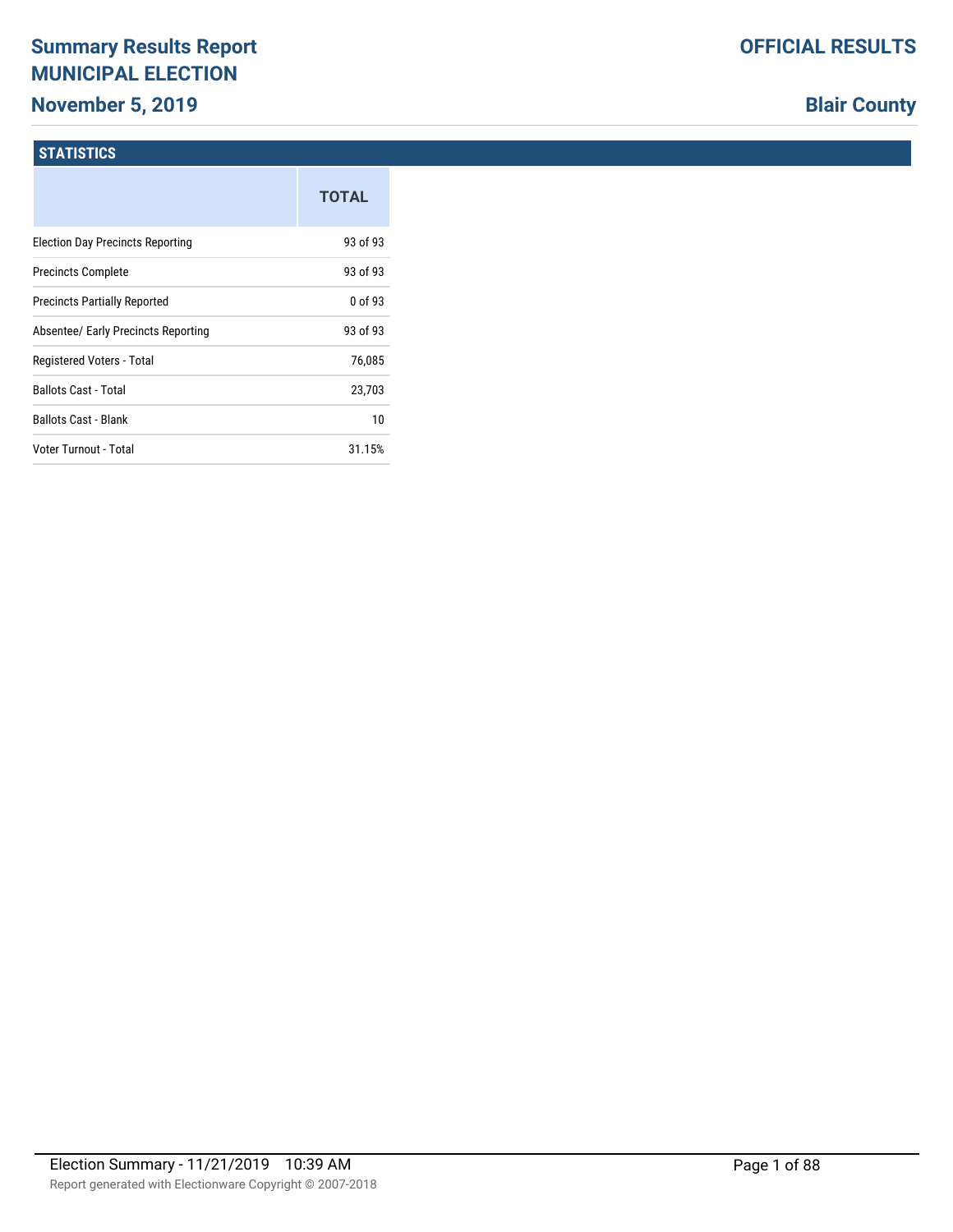# **November 5, 2019**

# **Blair County**

### **STRAIGHT PARTY**

|                         | <b>TOTAL</b> |
|-------------------------|--------------|
| REPUBLICAN              | 5,105        |
| <b>DEMOCRATIC</b>       | 1,527        |
| <b>Total Votes Cast</b> | 6,632        |
| Overvotes               | 12           |
| Undervotes              | 17,059       |
| <b>Contest Totals</b>   | 23,703       |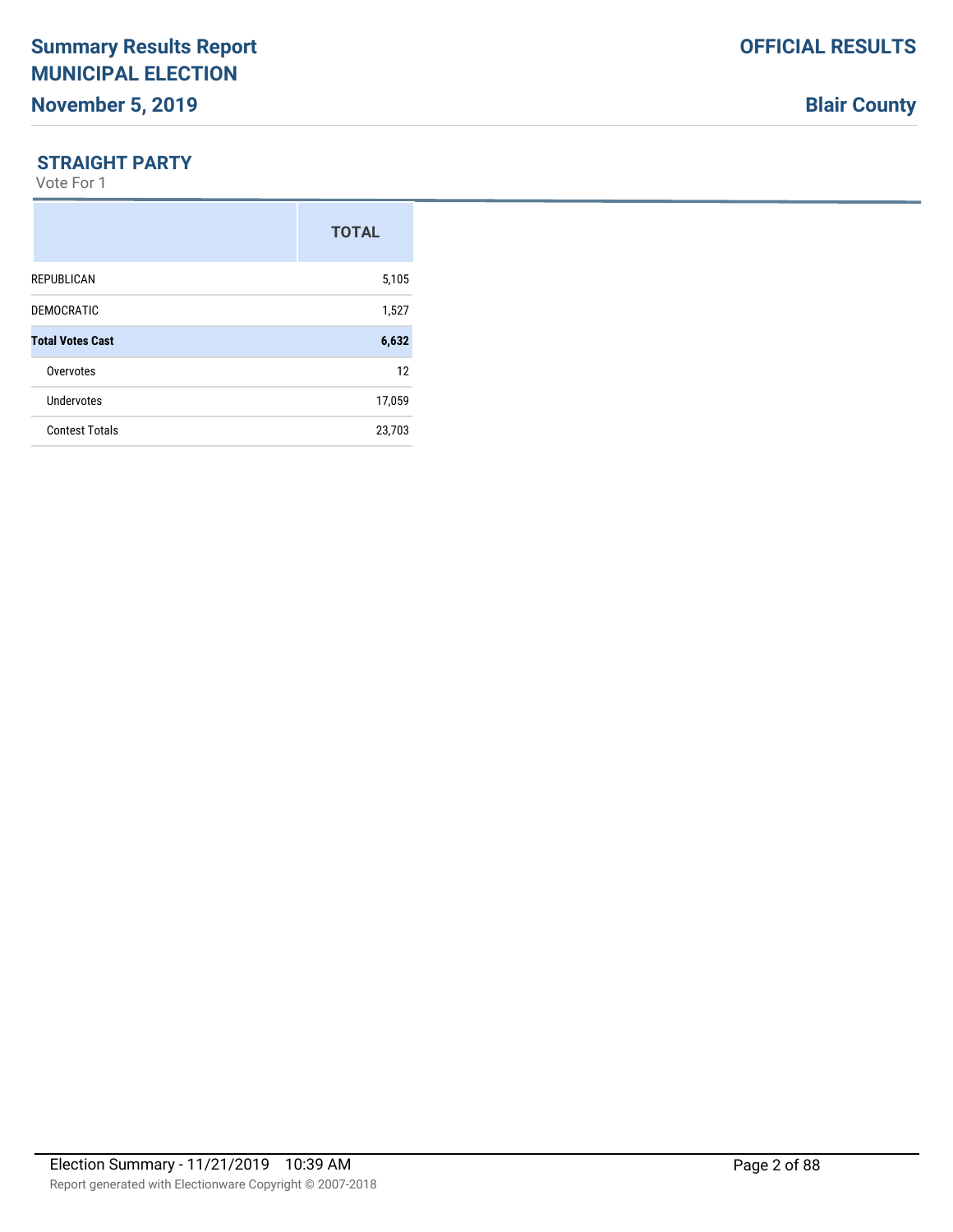### **JUDGE OF THE SUPERIOR COURT**

|                                 | <b>TOTAL</b> |
|---------------------------------|--------------|
| <b>REP MEGAN MCCARTHY KING</b>  | 15,722       |
| <b>REP CHRISTYLEE PECK</b>      | 15,083       |
| <b>DEM DANIEL D MCCAFFERY</b>   | 5,943        |
| <b>DEM AMANDA GREEN-HAWKINS</b> | 5,383        |
| Write-In: Judy Olson            | 3            |
| Write-In: Beth Tarasi           | 1            |
| Write-In: Ian C Cohn            | 1            |
| Write-In: Sean Allen            | 1            |
| Write-In: Bradan Ryan           | 1            |
| Write-In: Rebecca Warren        | 1            |
| Write-In: Jason Runk            | 1            |
| Write-In: Jeff Fluke            | 1            |
| Write-In: Karl Sauserman        | 1            |
| Write-In: David Fischer         | 1            |
| Write-In: Joe Eckels            | 1            |
| Write-In: Rikki Pentland        | 1            |
| Write-In: Patrick J Fanelli     | 1            |
| Write-In: Marianne Williamson   | 1            |
| Write-In: Thomas Kauffman       | 1            |
| <b>Write-In Totals</b>          | 24           |
| Not Assigned                    | 7            |
| <b>Total Votes Cast</b>         | 42,155       |
| Overvotes                       | 26           |
| <b>Undervotes</b>               | 5,225        |
| <b>Contest Totals</b>           | 47,406       |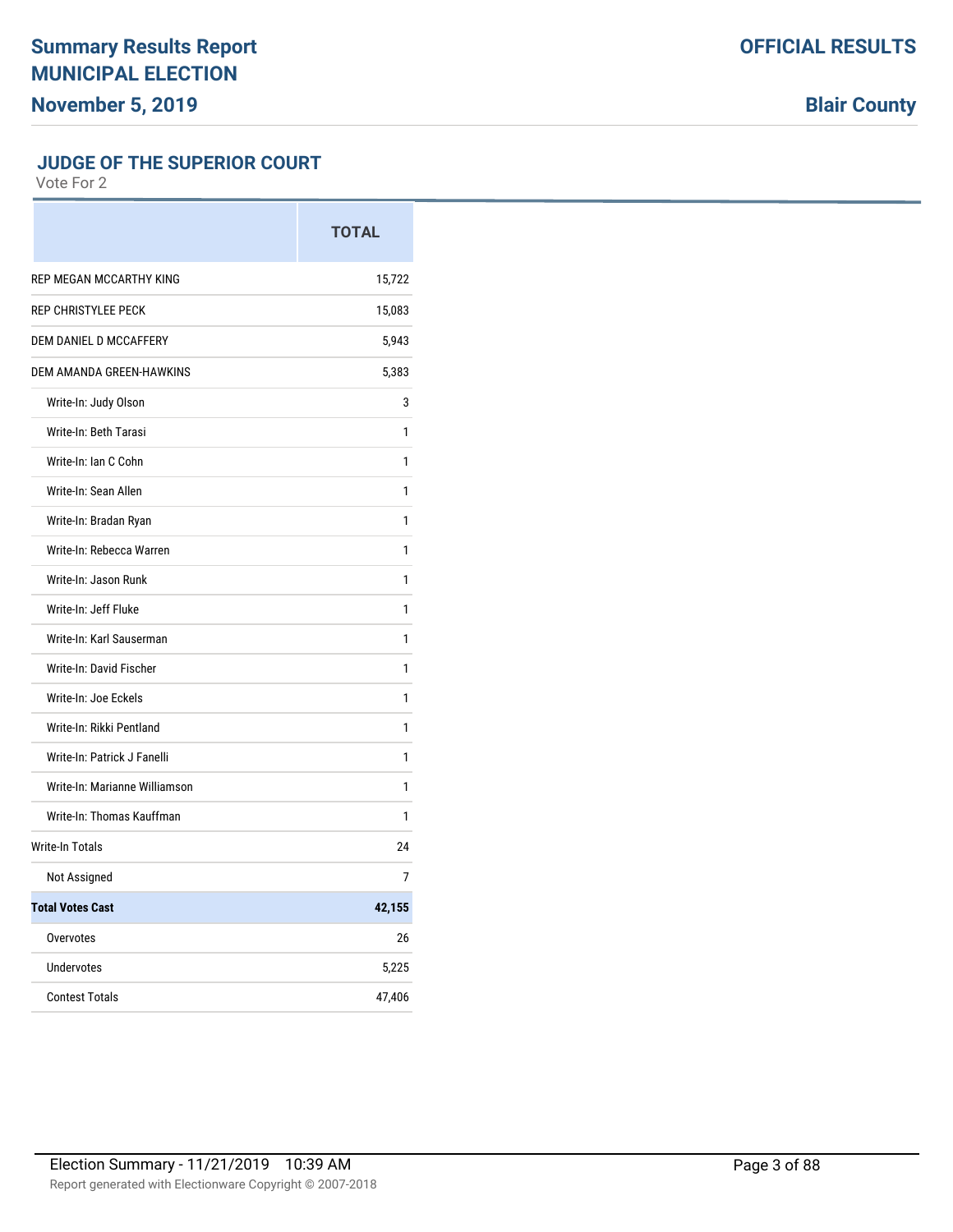### **COMMISSIONER**

|                                 | <b>TOTAL</b> |
|---------------------------------|--------------|
| <b>REP AMY WEBSTER</b>          | 14,920       |
| <b>REP BRUCE ERB</b>            | 14,287       |
| <b>DEM LAURA BURKE</b>          | 7,139        |
| DEM TED BEAM JR                 | 6,185        |
| Write-In: Bruce Kelley          | 7            |
| Write-In: Amy Webster           | 2            |
| Write-In: Brandon Dodson        | 2            |
| Write-In: Raymond Benton        | 2            |
| Write-In: Debra Weston          | 2            |
| Write-In: Paul Luther           | 1            |
| Write-In: Dan Kiss              | 1            |
| Write-In: Wendy Griswold        | 1            |
| Write-In: Joseph Zolna          | 1            |
| Write-In: Rachel Lynn Kuntz     | 1            |
| Write-In: John E Lawler         | 1            |
| Write-In: Cristi Waltz          | 1            |
| Write-In: Joe Van Scoyac        | 1            |
| Write-In: Barry Wright          | 1            |
| Write-In: Josh Krider           | 1            |
| Write-In: Michael Weigl         | 1            |
| <b>Write-In: Charles Mills</b>  | 1            |
| Write-In: Chuck Gojmerac        | 1            |
| Write-In: Eric Prendergast      | 1            |
| Write-In: Sean Clapper          | 1            |
| Write-In: Debra Myers Weston    | 1            |
| Write-In: Jason Runk            | 1            |
| Write-In: Matthew Lindsey       | 1            |
| Write-In: Brett Ottaway         | 1            |
| Write-In: Matthew Gindlesperger | 1            |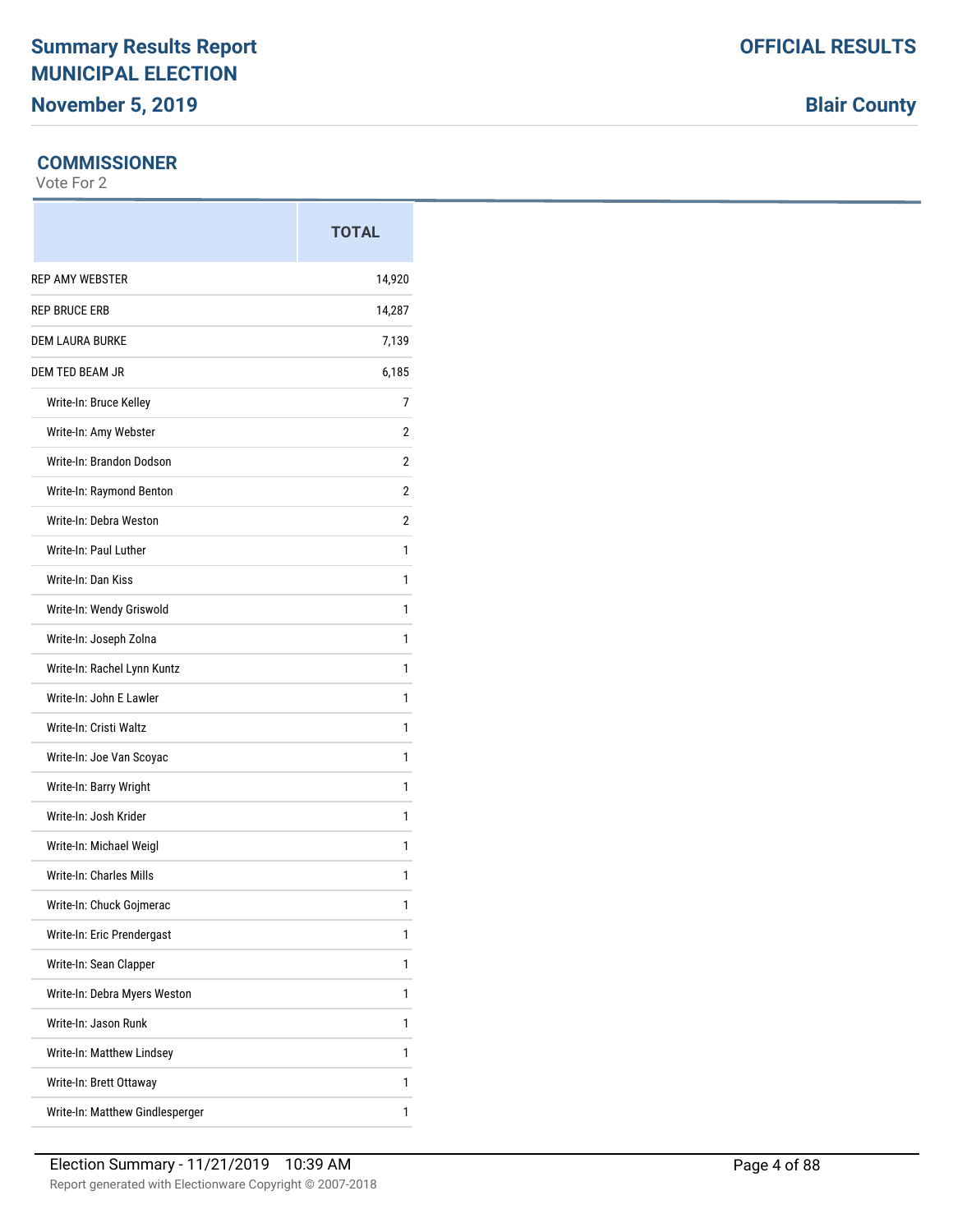### **COMMISSIONER**

|                             | <b>TOTAL</b> |
|-----------------------------|--------------|
| Write-In: Sarah A Seymour   | 1            |
| Write-In: Laura Burke       | 1            |
| Write-In: John McGinnis     | 1            |
| Write-In: Joseph Reffner    | 1            |
| Write-In: Wayne Bush        | 1            |
| Write-In: Richard Peo       | 1            |
| Write-In: Richard J Peo     | 1            |
| Write-In: Casey Dodson      | 1            |
| Write-In: Charles W Taylor  | 1            |
| Write-In: Christopher White | 1            |
| Write-In: Joe Reffner       | 1            |
| <b>Write-In Totals</b>      | 52           |
| Not Assigned                | 6            |
| <b>Total Votes Cast</b>     | 42,583       |
| Overvotes                   | 98           |
| Undervotes                  | 4,725        |
| <b>Contest Totals</b>       | 47,406       |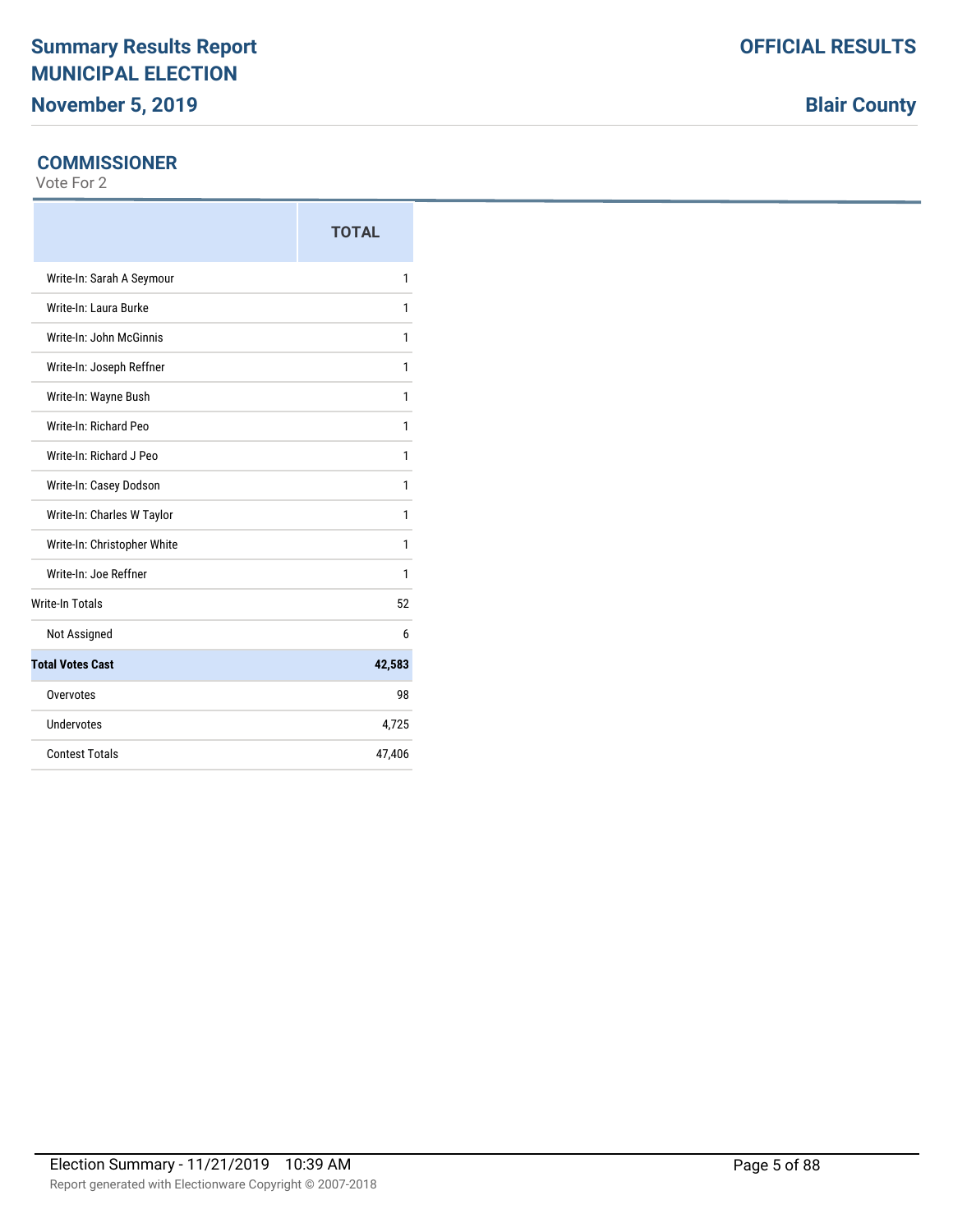# **CONTROLLER**

|                                | <b>TOTAL</b> |
|--------------------------------|--------------|
| <b>REP AUGUST C STICKEL IV</b> | 19,790       |
| Write-In: Richard Peo          | 5            |
| Write-In: Mike Leonard         | 3            |
| Write-In: Tiffany M Noonan     | 2            |
| Write-In: Erich E Stoehr       | 2            |
| Write-In: Robert Houseman      | 2            |
| Write-In: Katy Feather         | 2            |
| Write-In: Shane Irwin          | 2            |
| Write-In: Bob Houseman         | 2            |
| Write-In: Michael Leonard      | 2            |
| Write-In: Dan Cavino           | 2            |
| Write-In: Donald Drobnoek      | 1            |
| Write-In: Lindsay Dempsie      | 1            |
| Write-In: John C Forney        | 1            |
| Write-In: Ashley Wertz         | 1            |
| Write-In: James R Callahan     | 1            |
| Write-In: Lisa J Ecker         | 1            |
| Write-In: John Swope           | 1            |
| Write-In: Mel Link             | 1            |
| Write-In: Rasheon Thomas       | 1            |
| Write-In: Bridgette Jackson    | 1            |
| Write-In: Dave Butterbaugh     | 1            |
| Write-In: John Bollinger       | 1            |
| Write-In: John McGinnis        | 1            |
| Write-In: Jason Runk           | 1            |
| Write-In: Jerry Milliron       | 1            |
| Write-In: Robert A Davis       | 1            |
| Write-In: Tony Sabatino        | 1            |
| Write-In: Daniel Covino        | 1            |
| Write-In: Josh Turniano        | 1            |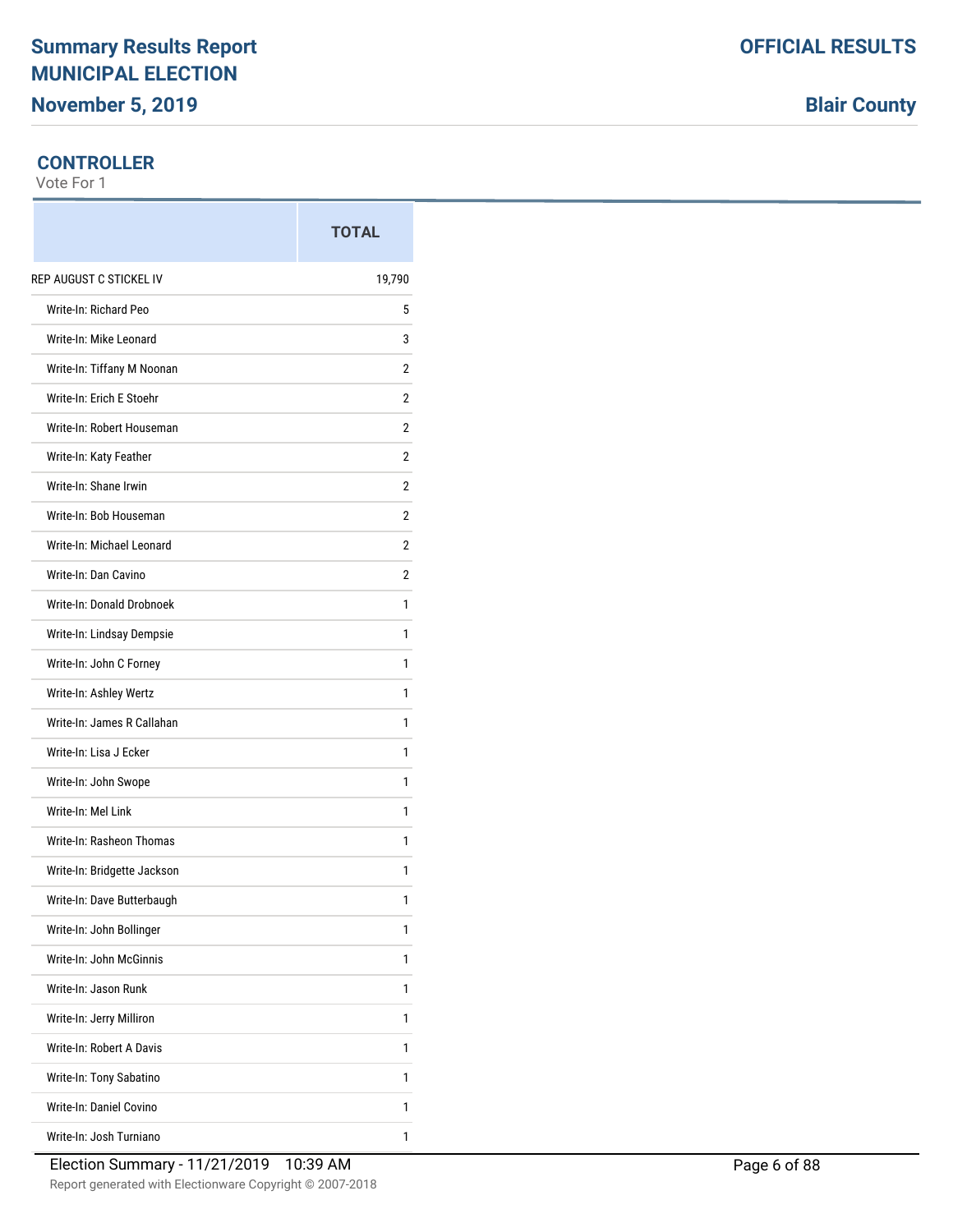# **OFFICIAL RESULTS**

**Blair County**

# **CONTROLLER**

|                               | <b>TOTAL</b> |
|-------------------------------|--------------|
| Write-In: Joe Moyer           | 1            |
| Write-In: Pete Seidel         | 1            |
| Write-In: Tom Palfey          | 1            |
| Write-In: Brenda Keith        | 1            |
| Write-In: James Huff III      | 1            |
| Write-In: Terri Feather       | 1            |
| Write-In: Matt Michrina       | 1            |
| Write-In: David Shannon       | 1            |
| Write-In: Shawn Hollen        | 1            |
| Write-In: Brett Stewart       | 1            |
| Write-In: Jessica Burkey      | 1            |
| Write-In: John Frederick      | 1            |
| Write-In: Chelsi Tedeschi     | 1            |
| Write-In: Joseph P Snyder     | 1            |
| Write-In: Lynn I Wheland III  | 1            |
| Write-In: Terri Lingenfelter  | 1            |
| Write-In: Thelma Sickenberger | 1            |
| Write-In: Mark Soulen         | 1            |
| Write-In: Charlton Jordan     | 1            |
| Write-In: Gerald Albright     | 1            |
| Write-In: Matthew Miller      | 1            |
| Write-In: Shane E Champeno    | 1            |
| Write-In: Craig Grassmyer     | 1            |
| Write-In: Charles Kensinger   | 1            |
| Write-In: Mary BElle Zelanko  | 1            |
| Write-In: Michael Kermidas    | 1            |
| Write-In: Nick Vrabel         | 1            |
| Write-In: Adam Banks          | 1            |
| Write-In: Marina Moses        | 1            |
| Write-In: Mark Geis           | 1            |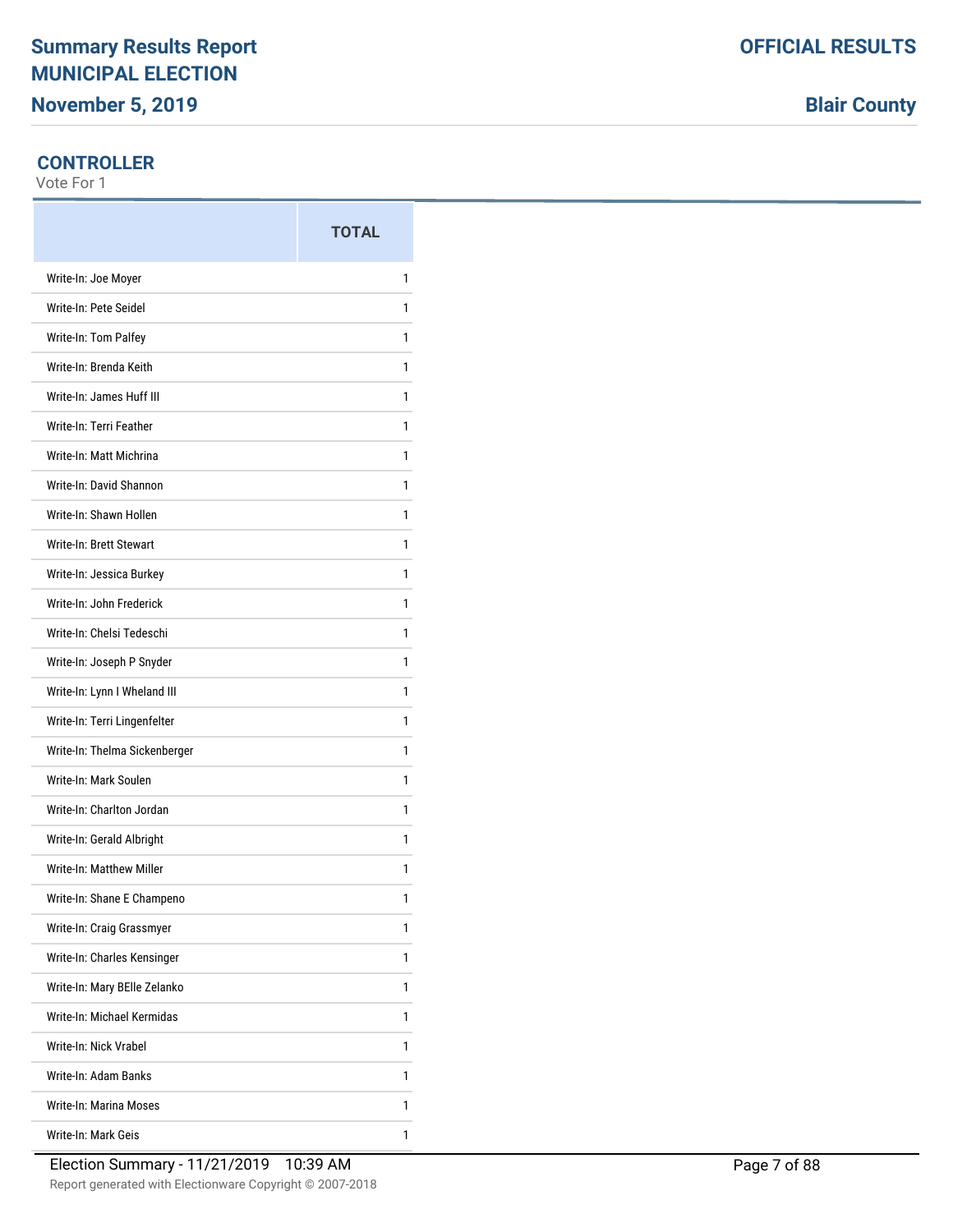# **CONTROLLER**

|                                | <b>TOTAL</b> |
|--------------------------------|--------------|
| Write-In: Dave Moses           | 1            |
| Write-In: Jesse Ickes          | 1            |
| Write-In: Mae Zedog            | 1            |
| Write-In: James Lowe           | 1            |
| Write-In: Brian McKiernan      | 1            |
| Write-In: Claude Buster        | 1            |
| Write-In: Eric P Brown         | 1            |
| Write-In: Dan Covino           | 1            |
| Write-In: Betsy S Kreuz        | 1            |
| Write-In: Anthony Bamboci      | 1            |
| Write-In: Mike Myers           | 1            |
| Write-In: Misha Weytowiez      | 1            |
| Write-In: Robert Haberstrohl   | 1            |
| Write-In: Dave Gerhart         | 1            |
| Write-In: Camie J Bickel       | 1            |
| Write-In: Glenn Hetrick        | 1            |
| Write-In: Bruce Erb            | 1            |
| Write-In: Chester K Caldwell   | 1            |
| Write-In: Chris Milchak        | 1            |
| Write-In: Annette Lewis        | 1            |
| Write-In: Scott Buchanan       | 1            |
| Write-In: William Cross        | 1            |
| Write-In: Josh Abovo           | 1            |
| Write-In: Andrew Blattenberger | 1            |
| Write-In: Zachary Scholl       | 1            |
| Write-In: Adam Kenninger       | 1            |
| Write-In: Guy Landolfi         | 1            |
| Write-In: Ed Cernic            | 1            |
| Write-In: Devan Spalding       | 1            |
| Write-In: Rebecca Robinson     | 1            |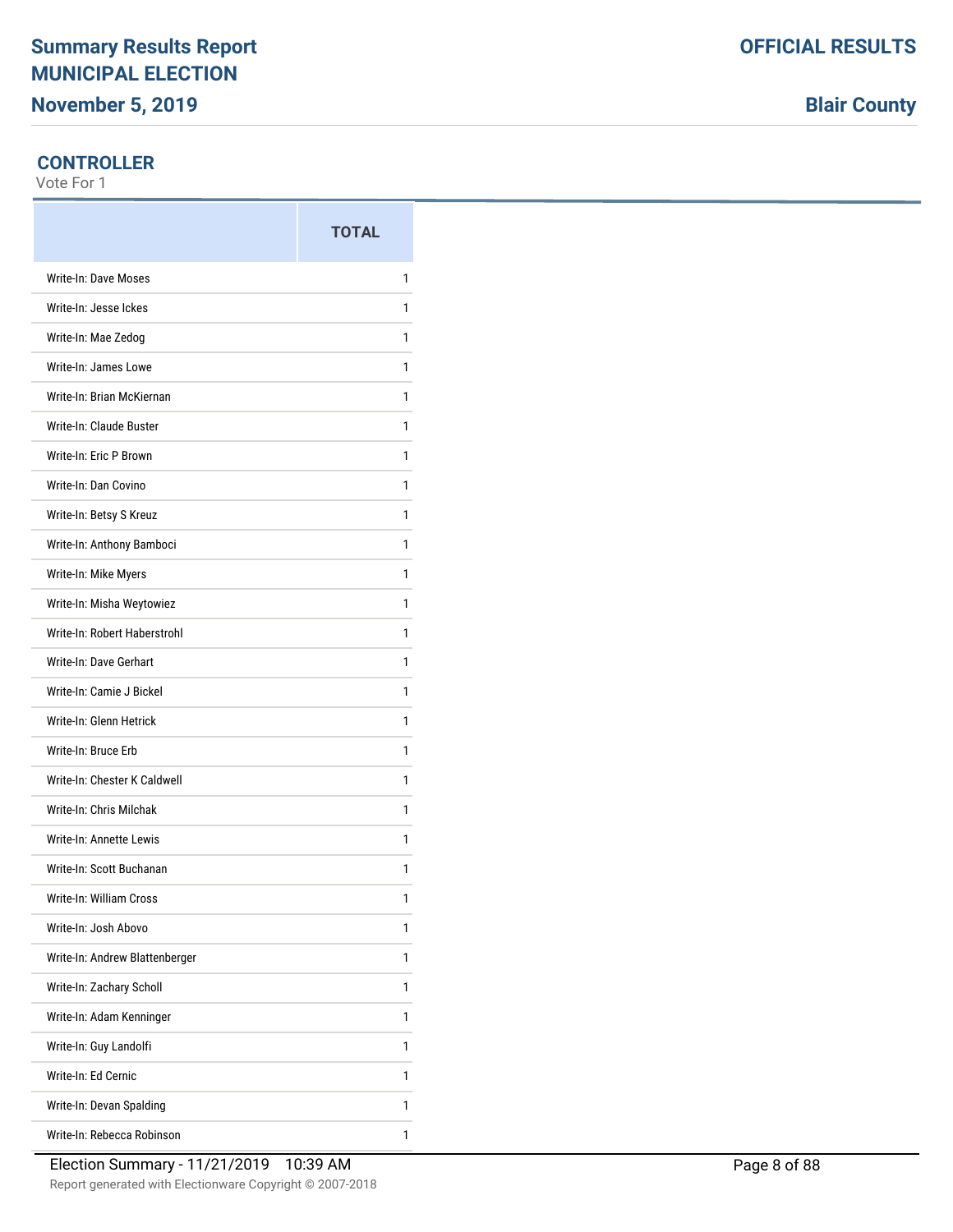# **CONTROLLER**

|                               | <b>TOTAL</b> |
|-------------------------------|--------------|
| Write-In: Matthew Michrina    | 1            |
| Write-In: John Smith          | 1            |
| Write-In: Isabella Walstrom   | 1            |
| Write-In: Rachel Lynn Kuntz   | 1            |
| Write-In: Jason Pardon        | 1            |
| Write-In: David Carothers     | 1            |
| Write-In: Jim Caminiti        | 1            |
| Write-In: Larry J Focht       | 1            |
| Write-In: Thomas Dionis       | 1            |
| Write-In: Dick Lockard        | 1            |
| Write-In: Joseph Zolna        | 1            |
| Write-In: Bob Conway          | 1            |
| Write-In: Donna Gorrity       | 1            |
| Write-In: Kaitlyn Mary Hughes | 1            |
| Write-In: Frank Rosenhoover   | 1            |
| Write-In: Scott Garland       | 1            |
| Write-In: Mary Ann Bennis     | 1            |
| Write-In: Jennifer Eger       | 1            |
| Write-In: Andy Thomas         | 1            |
| Write-In: John Battisti       | 1            |
| Write-In: Eric Emewehizer     | 1            |
| Write-In: Anthony Sabatino    | 1            |
| Write-In: Jason Bisko         | 1            |
| Write-In: Jason Rockwell      | 1            |
| Write-In: Bud Tingley         | 1            |
| Write-In: Joe Dodson          | 1            |
| Write-In: Lee Amerman         | 1            |
| Write-In: Noah Zolnak         | 1            |
| Write-In: Darrell B Morris II | 1            |
| Write-In: James Franklin      | 1            |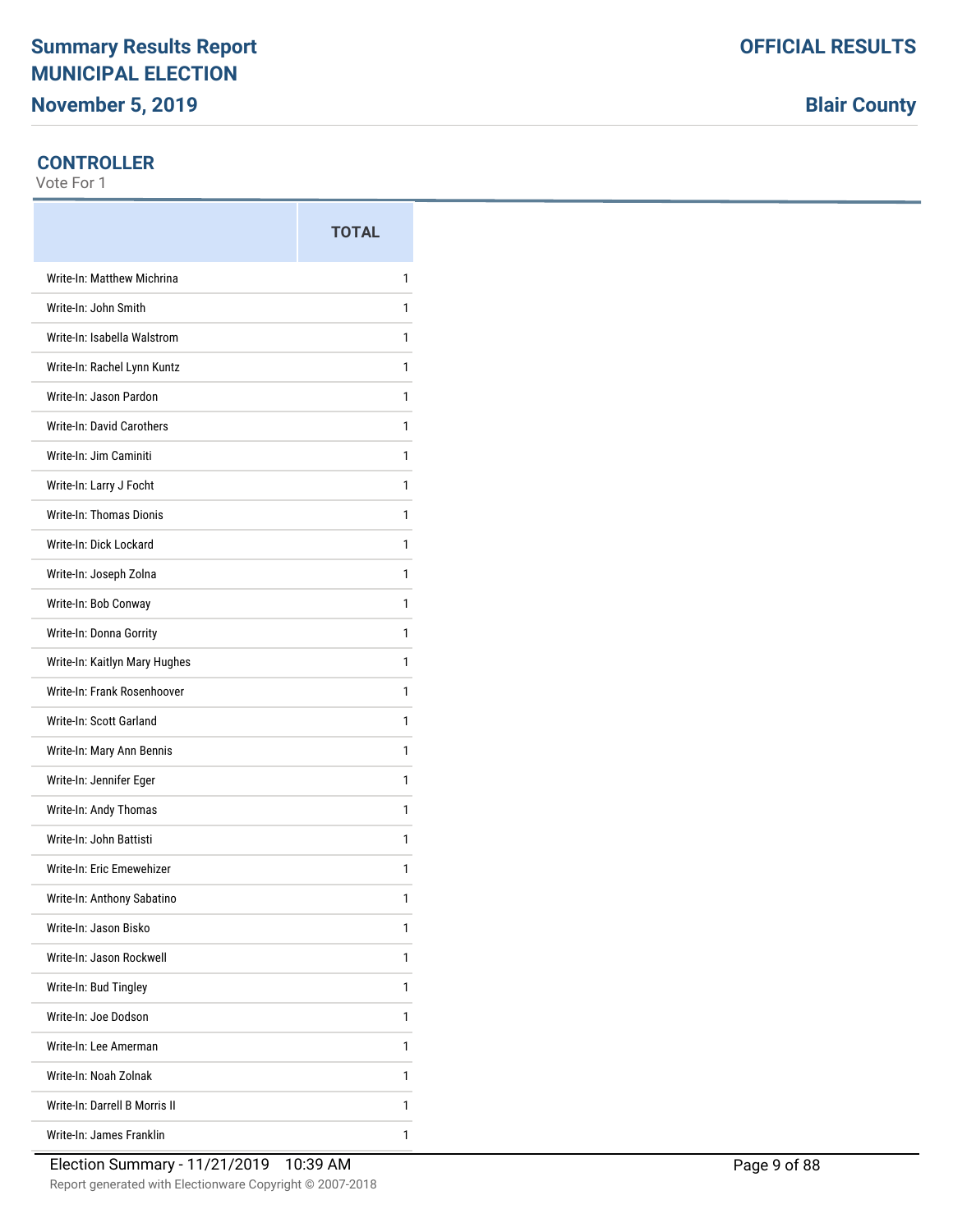# **CONTROLLER**

|                                  | <b>TOTAL</b> |
|----------------------------------|--------------|
| Write-In: John Harker            | 1            |
| Write-In: Randy Lang             | 1            |
| Write-In: John M Blough          | 1            |
| Write-In: Tainty McGee           | 1            |
| Write-In: William Lightner       | 1            |
| Write-In: Riachard A Fuller      | 1            |
| Write-In: Galen Grimes           | 1            |
| Write-In: Greg Mielnik           | 1            |
| Write-In: David Anasiti          | 1            |
| Write-In: Robert M Haberstroh Sr | 1            |
| <b>Write-In Totals</b>           | 206          |
| Not Assigned                     | 63           |
| <b>Total Votes Cast</b>          | 19,996       |
| Overvotes                        | 5            |
| Undervotes                       | 3,702        |
| <b>Contest Totals</b>            | 23,703       |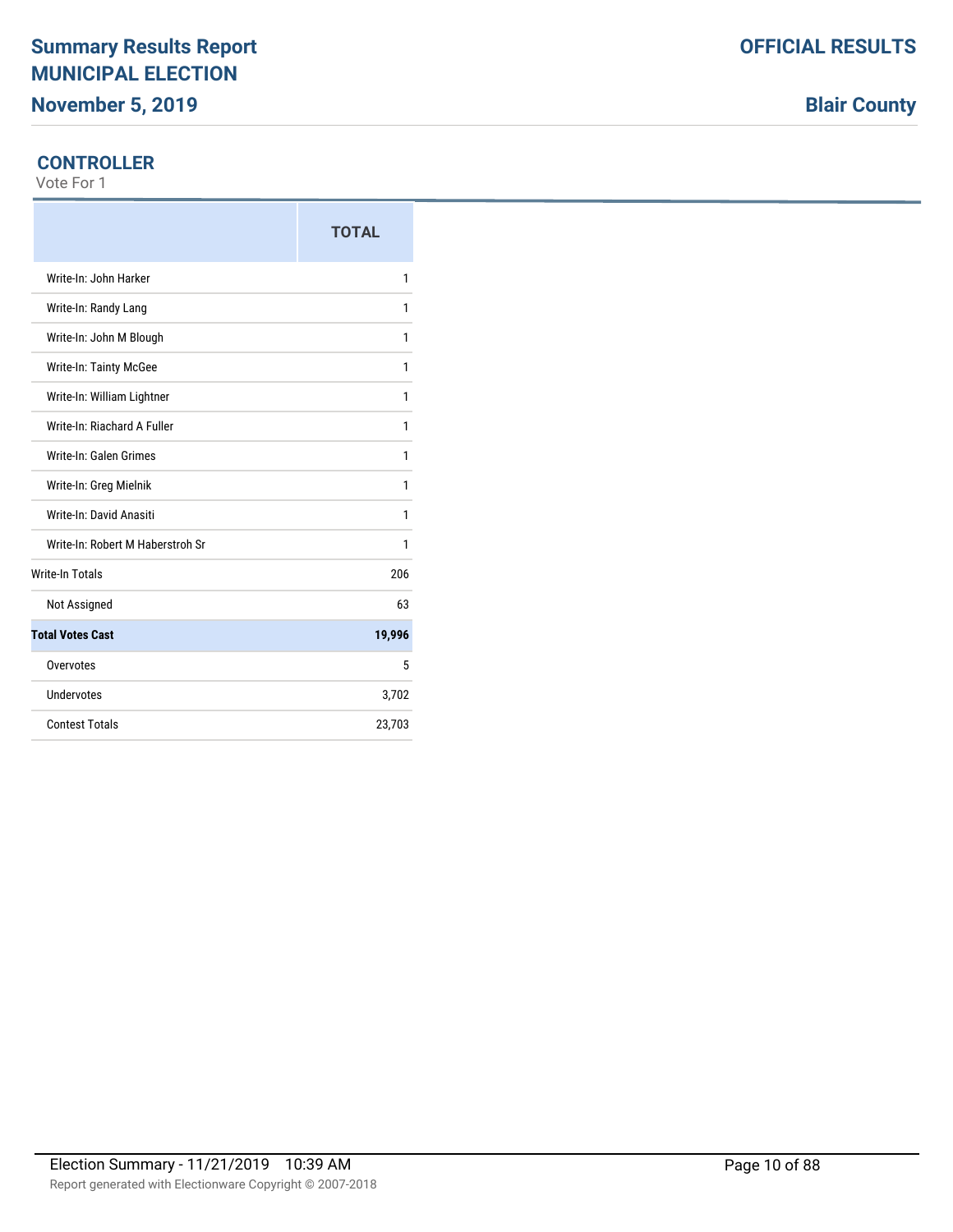### **TREASURER**

|                                   | <b>TOTAL</b> |
|-----------------------------------|--------------|
| <b>REP JAMES R CAROTHERS</b>      | 20,132       |
| Write-In: Matt Michrina           | 3            |
| Write-In: Bridgette Jackson       | 2            |
| Write-In: Jason Runk              | 2            |
| Write-In: Daniel Covino           | 2            |
| Write-In: Robert Haberstroh       | 2            |
| Write-In: Joseph Fagnani          | 2            |
| Write-In: Robert Haberstroh Sr    | 2            |
| Write-In: Mike Loenard            | 2            |
| Write-In: Michael Leonard         | 2            |
| Write-In: Bridget Jackson         | 1            |
| Write-In: Dvid Pnasiti            | 1            |
| Write-In: Robert M Haberstrohl Sr | 1            |
| Write-In: Donald Drobnoek         | 1            |
| Write-In: Robert Haberstrohl      | 1            |
| Write-In: Jack E Wilkes Jr        | 1            |
| Write-In: Todd Mash               | 1            |
| Write-In: Lisa J Ecker            | 1            |
| Write-In: Dwight Kennedy          | 1            |
| Write-In: Mel Link                | 1            |
| Write-In: Erik Lynn               | 1            |
| Write-In: Rashean Thomas          | 1            |
| Write-In: Debbie Osborn           | 1            |
| Write-In: Erich E Stoehr          | 1            |
| Write-In: Patricia Keller         | 1            |
| Write-In: Robert A Davis          | 1            |
| Write-In: Tony Sabatino           | 1            |
| Write-In: Dennis Kotzan           | 1            |
| Write-In: Pat Dutty               | 1            |
| Write-In: Brenda Keith            | 1            |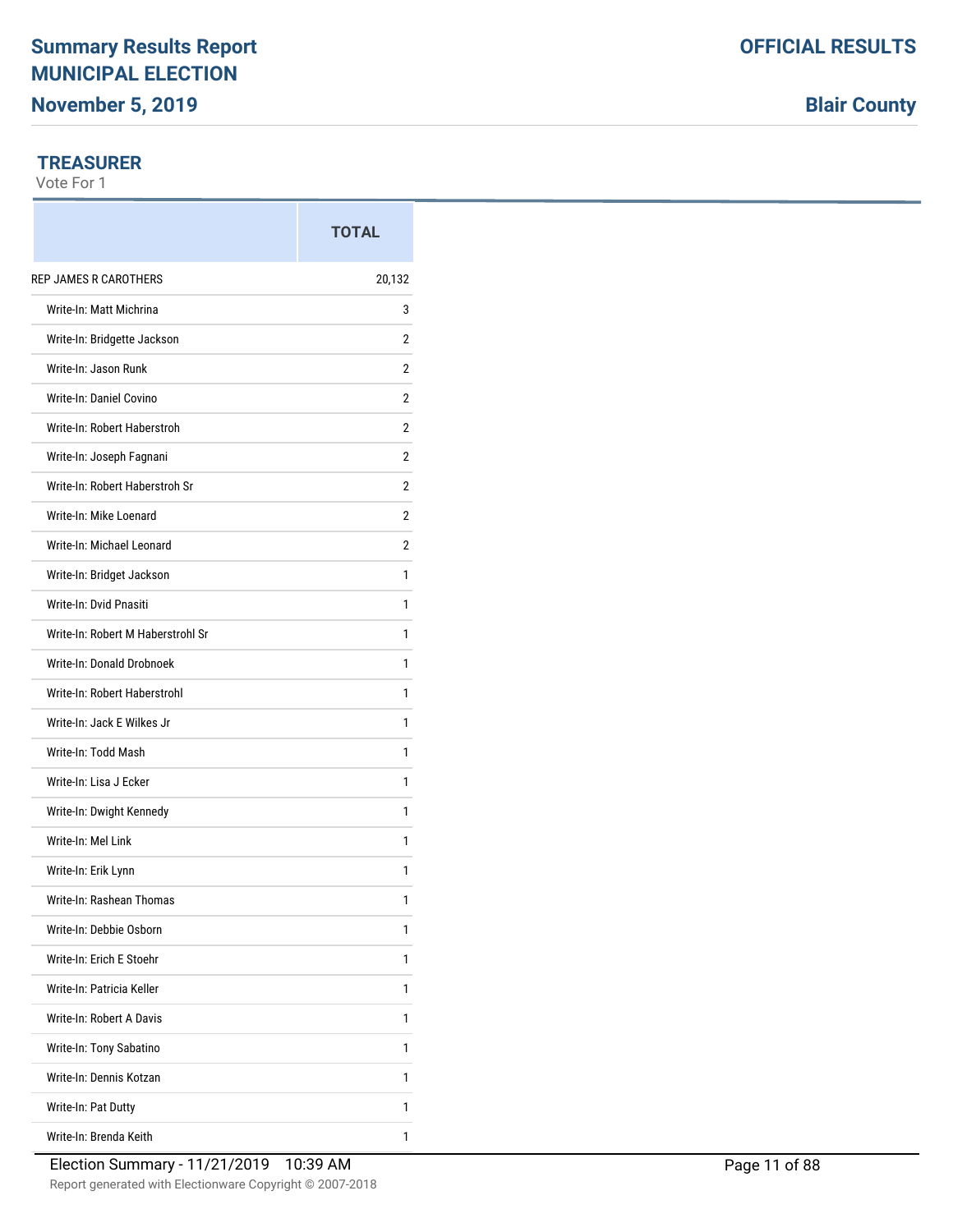### **TREASURER**

|                             | <b>TOTAL</b> |
|-----------------------------|--------------|
| Write-In: Tom Patterson     | 1            |
| Write-In: James Huff III    | 1            |
| Write-In: Terri Feather     | 1            |
| Write-In: Mark Scalise      | 1            |
| Write-In: Brett Stewart     | 1            |
| Write-In: Jessica Claycomb  | 1            |
| Write-In: Chelsi Tedeschi   | 1            |
| Write-In: Rebecca M Smith   | 1            |
| Write-In: Sharon Sharrar    | 1            |
| Write-In: Troy McMullen     | 1            |
| Write-In: Elizabeth Barr    | 1            |
| Write-In: Mark Soulen       | 1            |
| Write-In: Charlton Jordan   | 1            |
| Write-In: Beverly Mingle    | 1            |
| Write-In: Matthew Miller    | 1            |
| Write-In: David Edge        | 1            |
| Write-In: Craig Grassmyer   | 1            |
| Write-In: Matt Hrzic        | 1            |
| Write-In: Steven Weyandt    | 1            |
| Write-In: Jack Barlow       | 1            |
| Write-In: Adam Banks        | 1            |
| Write-In: Marina Moses      | 1            |
| <b>Write-In: Dave Moses</b> | 1            |
| Write-In: Matthew Michrina  | 1            |
| Write-In: Jesse Ickes       | 1            |
| Write-In: J Pasadas         | 1            |
| Write-In: Eric Zolnak       | 1            |
| Write-In: Eric P Brown      | 1            |
| Write-In: Robert Houseman   | 1            |
| Write-In: Christian Bickel  | 1            |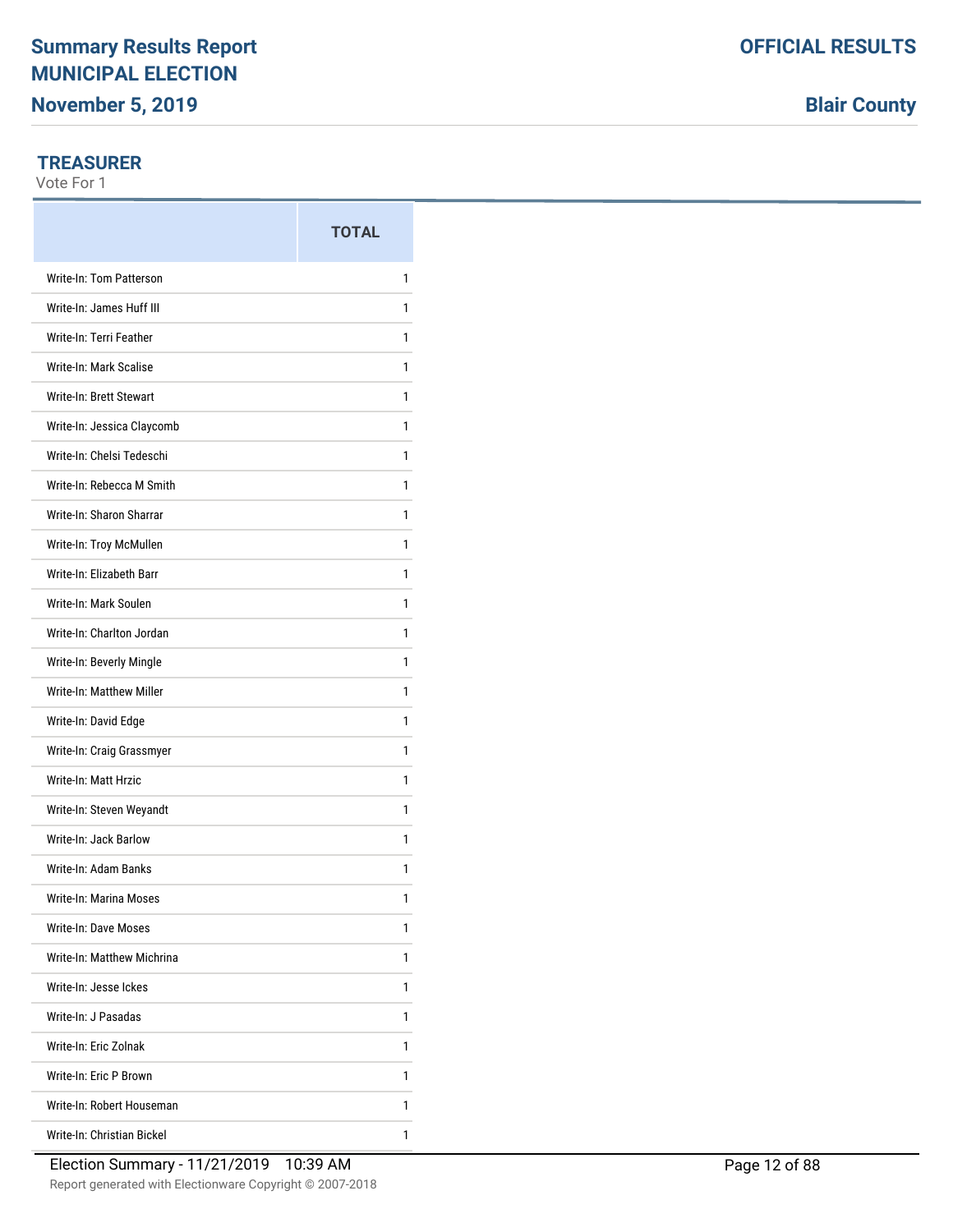### **TREASURER**

|                               | <b>TOTAL</b> |
|-------------------------------|--------------|
| Write-In: Chester K Caldwell  | 1            |
| Write-In: Edward Annack       | 1            |
| Write-In: Nathan Myers        | 1            |
| Write-In: Josh Abovo          | 1            |
| Write-In: Joseph Zolna        | 1            |
| Write-In: Adam Kenninger      | 1            |
| Write-In: Robert Seymore      | 1            |
| Write-In: Jason Parsons       | 1            |
| Write-In: Brry Wght           | 1            |
| Write-In: George H Smith      | 1            |
| Write-In: Thomas Dionis       | 1            |
| Write-In: Bob Conway          | 1            |
| Write-In: Donna Gorrity       | 1            |
| Write-In: Lori Cox            | 1            |
| Write-In: Dan Convino         | 1            |
| Write-In: Kaitlyn Mary Hughes | 1            |
| Write-In: Gillian Cratzer     | 1            |
| Write-In: Fritz Garland       | 1            |
| Write-In: Andy Thomas         | 1            |
| Write-In: Jeff Lefferty       | 1            |
| Write-In: Fred Shields        | 1            |
| Write-In: MArk R Destefano    | 1            |
| Write-In: John Battisti       | 1            |
| Write-In: Shane Irwin         | 1            |
| Write-In: Michael Kermidas    | 1            |
| Write-In: Wendy Zolnak        | 1            |
| Write-In: Anthony Sabatino    | 1            |
| Write-In: Joseph Ebersole     | 1            |
| Write-In: August C Stickel    | 1            |
| Write-In: Pat McGroh          | 1            |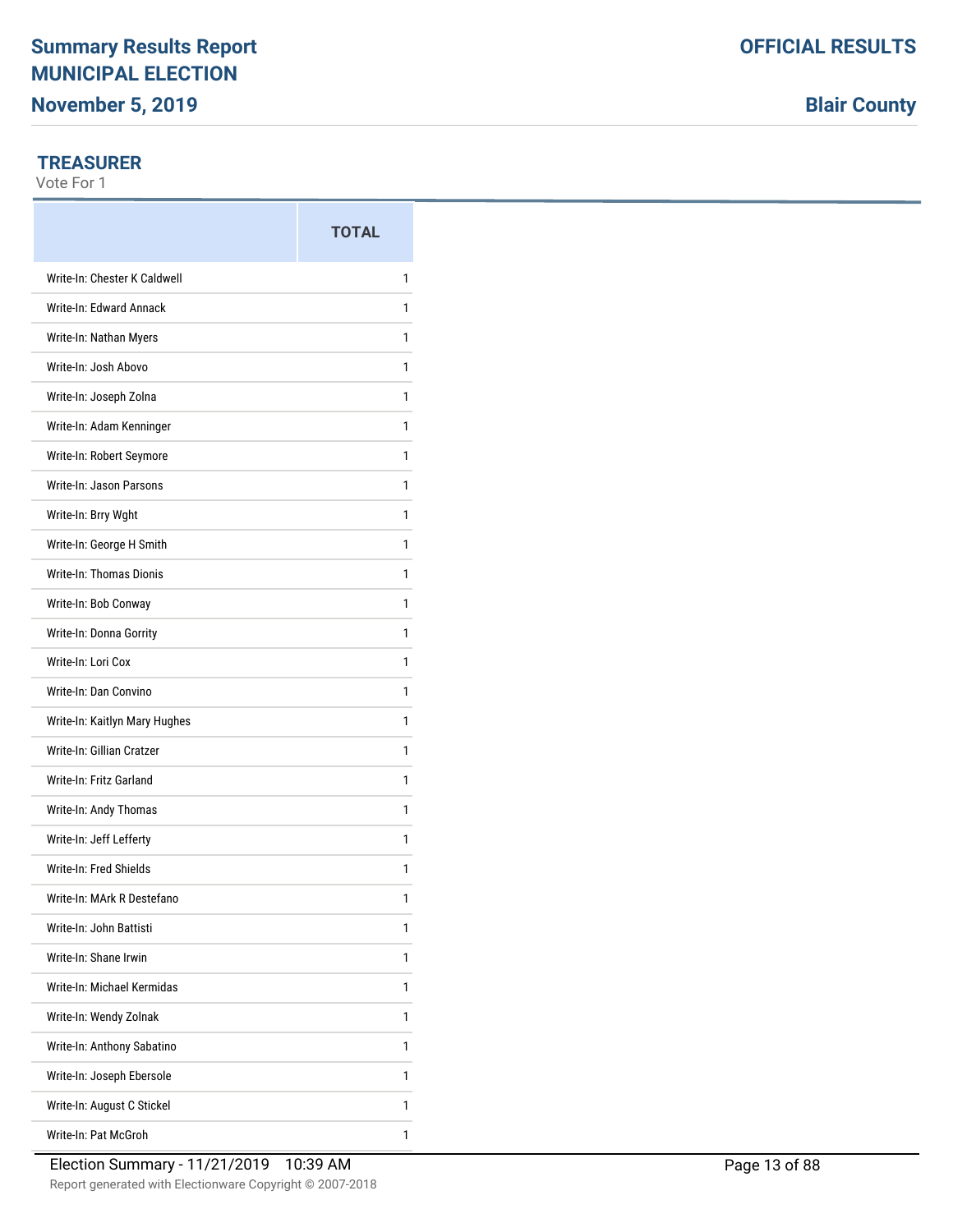### **TREASURER**

|                              | <b>TOTAL</b> |
|------------------------------|--------------|
| Write-In: Lee Ammarman       | 1            |
| Write-In: Darrel B Morris II | 1            |
| Write-In: Daniel Garth       | 1            |
| Write-In: John M Blough      | 1            |
| Write-In: Renae Metz         | 1            |
| Write-In: William Lightner   | 1            |
| Write-In: Richard A Fuller   | 1            |
| Write-In: Galen Grimes       | 1            |
| Write-In: Ludwig Miseg       | 1            |
| <b>Write-In Totals</b>       | 162          |
| Not Assigned                 | 54           |
| <b>Total Votes Cast</b>      | 20,294       |
| Overvotes                    | 1            |
| Undervotes                   | 3,408        |
| <b>Contest Totals</b>        | 23,703       |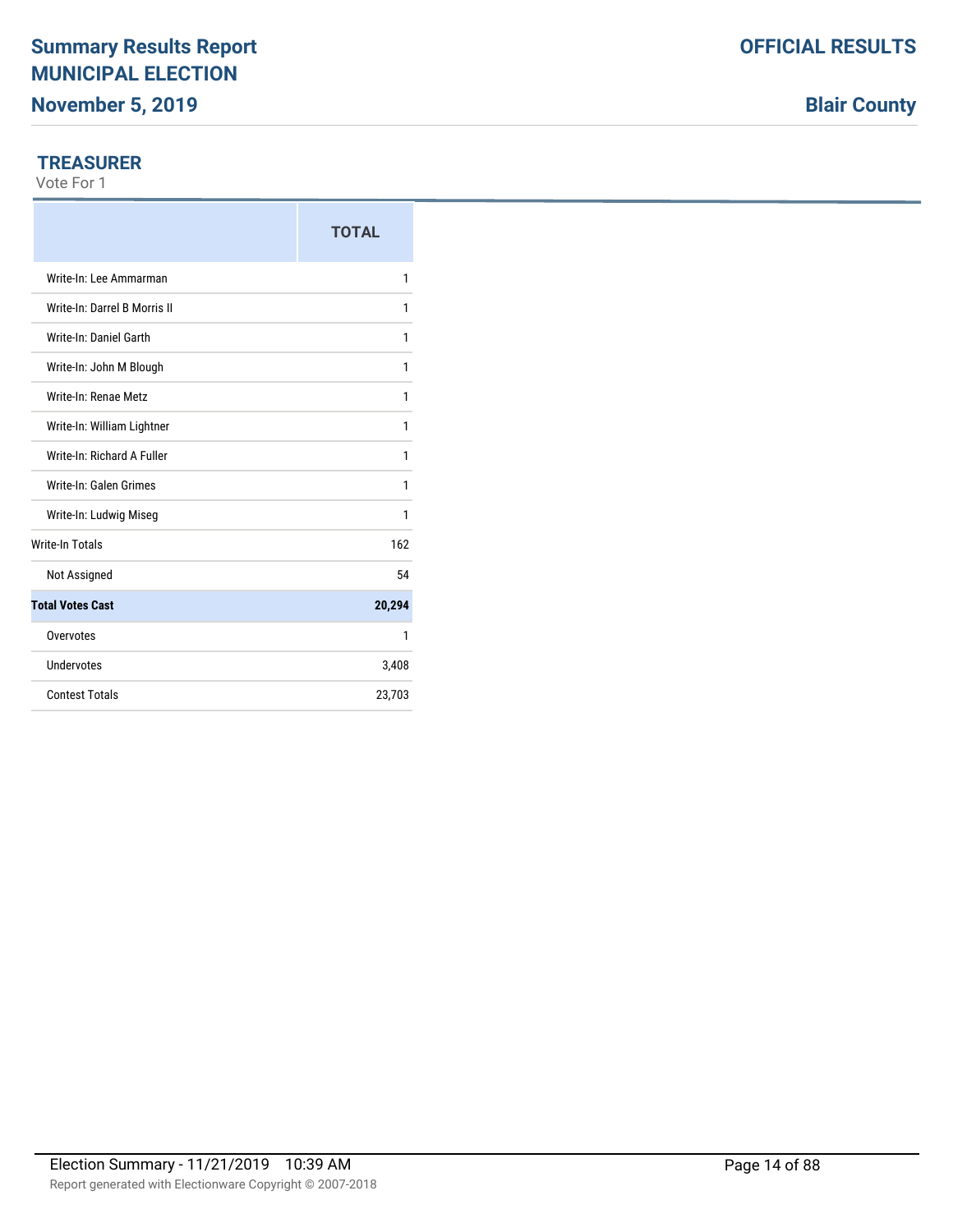# **REGISTER OF WILLS & RECORDER OF DEEDS**

|                               | <b>TOTAL</b> |
|-------------------------------|--------------|
| <b>REP ANITA TERCHANIK</b>    | 20,125       |
| Write-In: Mike Leonard        | 2            |
| Write-In: Darrell B Morris II | 2            |
| Write-In: Michael Leonard     | 2            |
| Write-In: Bridgette Jackson   | 2            |
| Write-In: Stephen Weyandt     | 1            |
| Write-In: Jack Barlow         | 1            |
| Write-In: Marina Moses        | 1            |
| Write-In: Dave Moses          | 1            |
| Write-In: Salvador Allende    | 1            |
| Write-In: Lucinda Dodson      | 1            |
| Write-In: Mark Scalice        | 1            |
| Write-In: William Krill       | 1            |
| Write-In: Rikki PEntland      | 1            |
| Write-In: Robert Houseman     | 1            |
| Write-In: Stephen Bickel      | 1            |
| Write-In: Jeremy Nelson       | 1            |
| Write-In: Mary ANn Bennis     | 1            |
| Write-In: Chester R Caldwell  | 1            |
| Write-In: Chris Patti         | 1            |
| Write-In: James Burke         | 1            |
| Write-In: Gillian Kratzer     |              |
| Write-In: Zachary Scholl      | 1            |
| Write-In: Adam Kenninger      | 1            |
| Write-In: Gerald Cox          | 1            |
| Write-In: MAtthew Michrina    | 1            |
| Write-In: Jamie Noel          | 1            |
| Write-In: Jason Parsons       | 1            |
| Write-In: Barry Wright        | 1            |
| Write-In: Amanda Hugginkis    | 1            |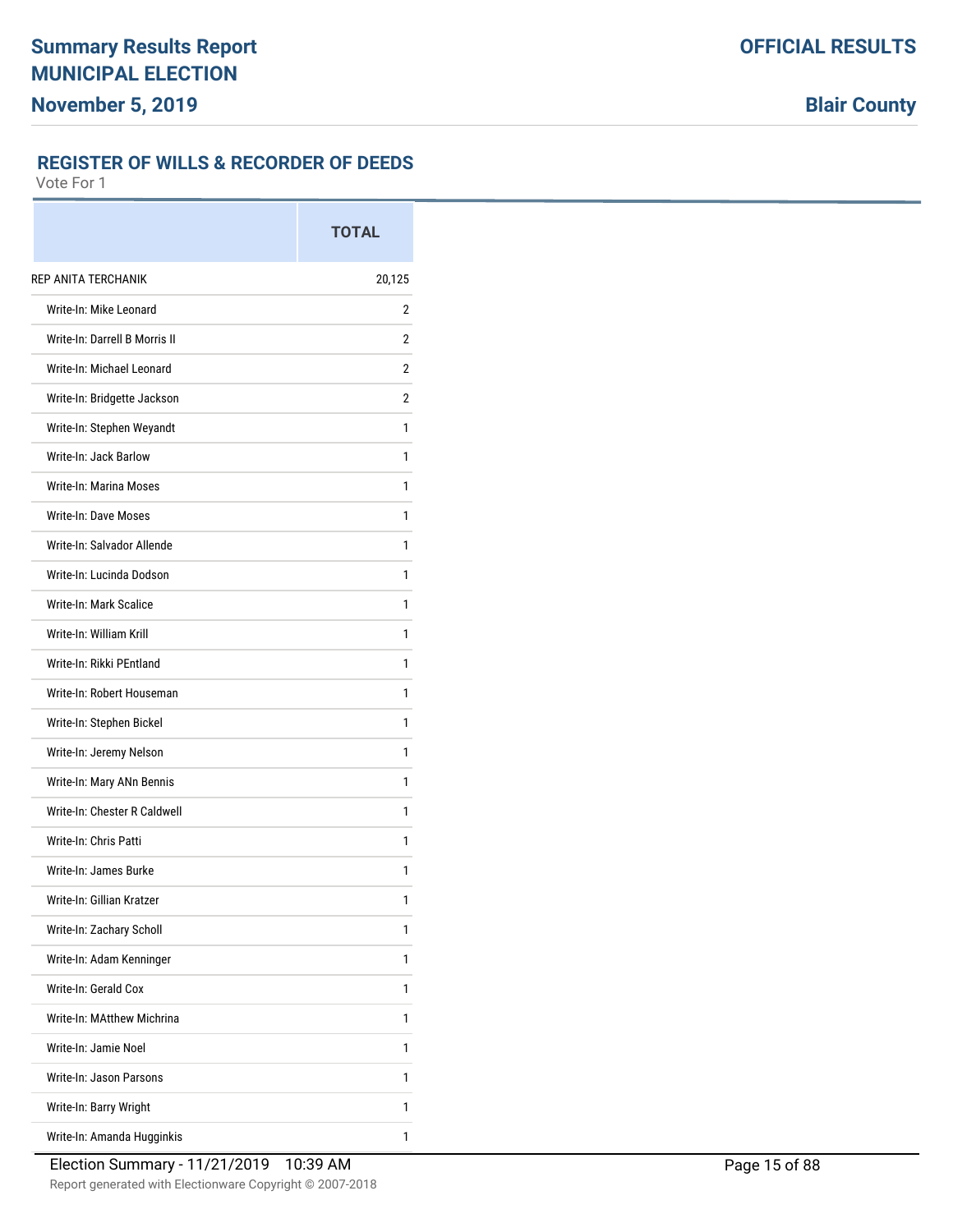# **REGISTER OF WILLS & RECORDER OF DEEDS**

|                               | <b>TOTAL</b> |
|-------------------------------|--------------|
| Write-In: Lee Amarman         | 1            |
| Write-In: Dan Convino         | 1            |
| Write-In: Kaitlyn Mary Hughes | 1            |
| Write-In: Thomas Jefferson    | 1            |
| Write-In: Tom Wilson          | 1            |
| Write-In: Scott GArland       | 1            |
| Write-In: John M Blough       | 1            |
| Write-In: Marc Hoover         | 1            |
| Write-In: Ayn Kand            | 1            |
| Write-In: Fred Woomer         | 1            |
| Write-In: Greg Mielnik        | 1            |
| Write-In: Shane Irwin         | 1            |
| Write-In: Kristy George       | 1            |
| Write-In: Jason Biske         | 1            |
| Write-In: John McClellan      | 1            |
| Write-In: Elizabeth Pecan     | 1            |
| Write-In: Lisa J Ecker        | 1            |
| Write-In: Eric Zolnak         | 1            |
| Write-In: Mary DeCoskey       | 1            |
| Write-In: Mel Link            | 1            |
| Write-In: Michael Ergler      | 1            |
| Write-In: Rasheen Thomas      | 1            |
| Write-In: Terrance Heiss      | 1            |
| Write-In: Erich E Stoehr      | 1            |
| Write-In: Devin Pierce        | 1            |
| Write-In: Kim Un              | 1            |
| Write-In: Robert A Davis      | 1            |
| Write-In: Rich Peo            | 1            |
| Write-In: Brenda Keith        | 1            |
| Write-In: James Huff III      | 1            |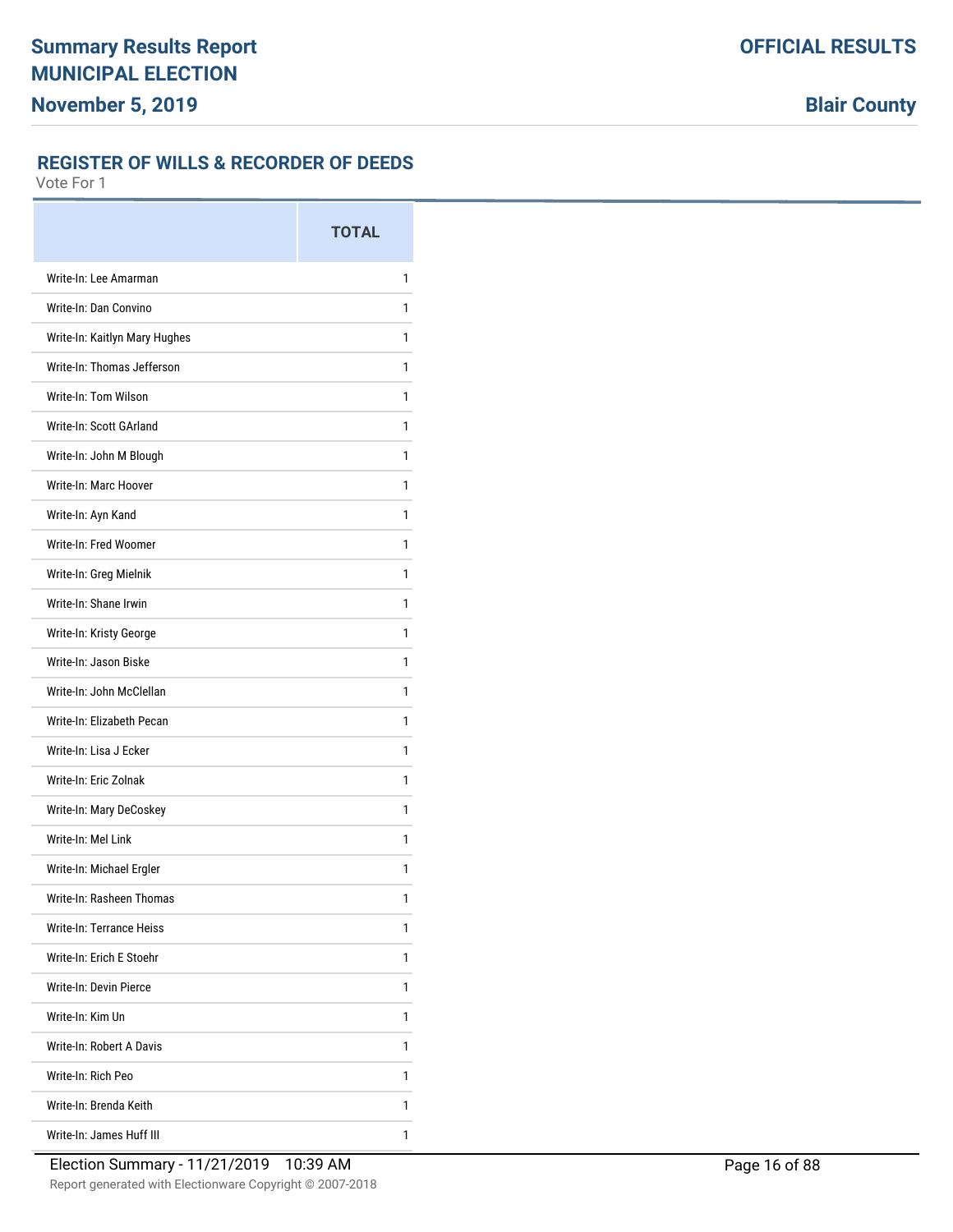# **REGISTER OF WILLS & RECORDER OF DEEDS**

|                               | <b>TOTAL</b> |
|-------------------------------|--------------|
| Write-In: Terri Feather       | 1            |
| Write-In: Thomas Walter       | 1            |
| Write-In: Matt Michrina       | 1            |
| Write-In: Carey Pierce        | 1            |
| Write-In: Brett Stewart       | 1            |
| Write-In: Teresa A Myers      | 1            |
| Write-In: Aaron Wright        | 1            |
| Write-In: Terri Lingenfelter  | 1            |
| Write-In: Dennis Kresselin    | 1            |
| Write-In: Mark Soulen         | 1            |
| Write-In: Charlton Jordan     | 1            |
| Write-In: Matthew Miller      | 1            |
| <b>Write-In: Andrew Paris</b> | 1            |
| Write-In: Craig Grassmyer     | 1            |
| Write-In: Arthur Vandelay     | 1            |
| Write-In: Brian Warburton     | 1            |
| <b>Write-In Totals</b>        | 112          |
| Not Assigned                  | 33           |
| <b>Total Votes Cast</b>       | 20,237       |
| Overvotes                     | 2            |
| <b>Undervotes</b>             | 3,464        |
| <b>Contest Totals</b>         | 23,703       |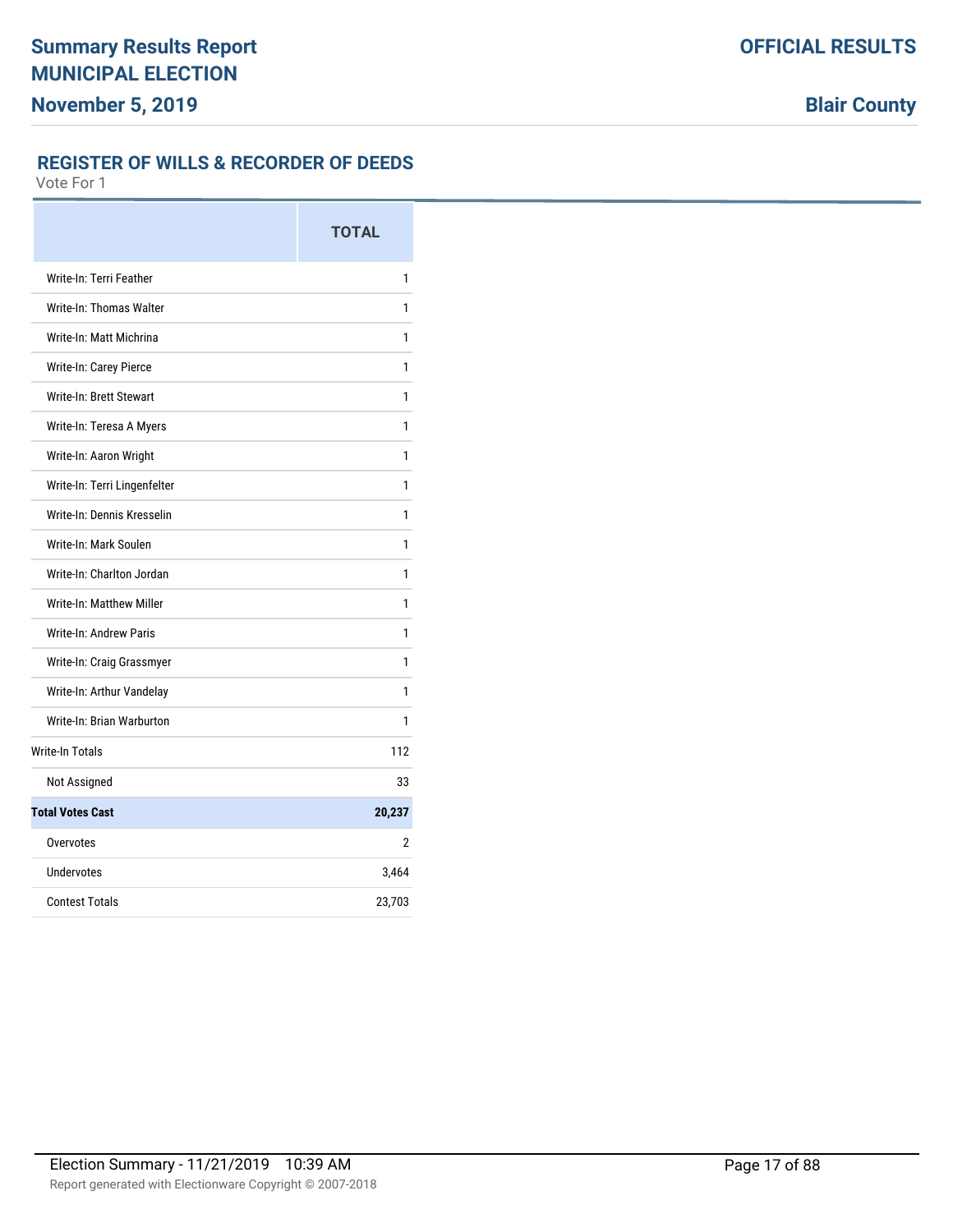# **CORONER**

|                                   | <b>TOTAL</b> |
|-----------------------------------|--------------|
| <b>D/R PATRICIA ROSS</b>          | 22,118       |
| Write-In: Erin Meyers             | 8            |
| Write-In: Brenda Marriner         | 2            |
| Write-In: Paul Kerns              | 2            |
| Write-In: Allen Dryzal            | 1            |
| Write-In: Kelly Busche            | 1            |
| Write-In: On Won                  | 1            |
| Write-In: Brian Reidy             | 1            |
| Write-In: Chester R Caldwell      | 1            |
| Write-In: Shawn Shauels           | 1            |
| Write-In: Brion Patrick McCaullen | 1            |
| Write-In: Sean Clapper            | 1            |
| Write-In: Dave Moses              | 1            |
| Write-In: Ronald Gregory          | 1            |
| <b>Write-In: Nick Moses</b>       | 1            |
| Write-In: Ashley Sorge            | 1            |
| Write-In: Eric Fritz              | 1            |
| Write-In: J S Vipond              | 1            |
| Write-In: Eric Prendergast        | 1            |
| Write-In: Meera Bajwa             | 1            |
| Write-In: Mary DeCoskey           | 1            |
| Write-In: Amy Myers               | 1            |
| Write-In: Anita Emigh             | 1            |
| Write-In: Ray BEnton              | 1            |
| Write-In: Paula Stellabotte       | 1            |
| Write-In: Matthew Snyder          | 1            |
| Write-In: Robert A Davis          | 1            |
| Write-In: Aysah Salaymal Strohman | 1            |
| Write-In: Amy Webster             | 1            |
| Write-In: Andy Thomas             | 1            |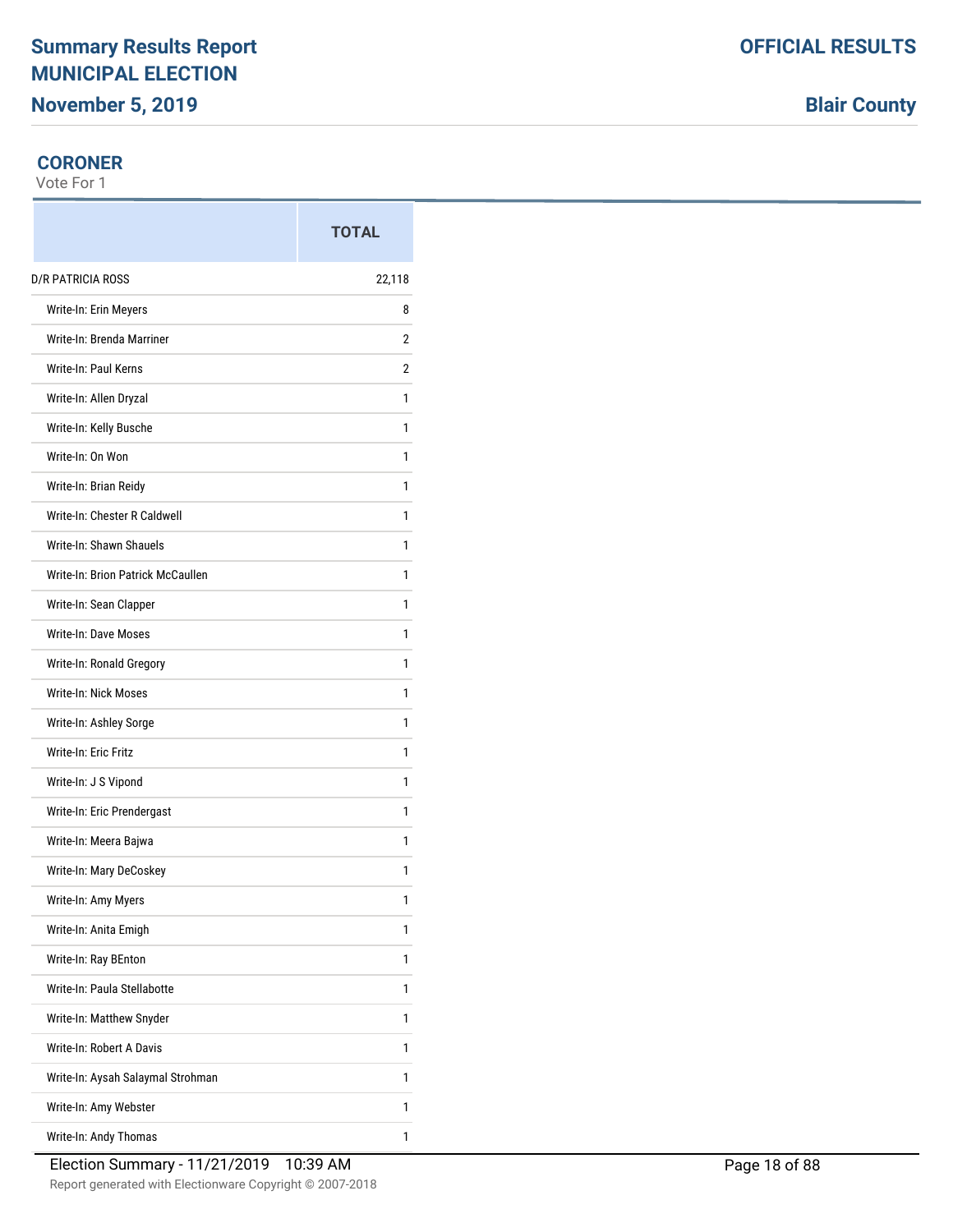### **CORONER**

|                                 | <b>TOTAL</b> |
|---------------------------------|--------------|
| Write-In: Benjamin Kurtz        | 1            |
| Write-In: Skip Chamberlin       | 1            |
| Write-In: Anthony Sabatino      | 1            |
| Write-In: Mike Leonard          | 1            |
| Write-In: Judy Ward             | 1            |
| Write-In: Craig Grassmyer       | 1            |
| Write-In: Bill Hunter           | 1            |
| Write-In: Ken Nizza             | 1            |
| Write-In: Gil Barton Jr         | 1            |
| Write-In: Robin Wallace         | 1            |
| Write-In: Shane Irwin           | 1            |
| Write-In: Chelsea Hoffman       | 1            |
| Write-In: Kyle Giarth           | 1            |
| Write-In: Josh Aboud            | 1            |
| Write-In: John Miller RN        | 1            |
| Write-In: Willy Makeit          | 1            |
| Write-In: Darrell B Morris II   | 1            |
| <b>Write-In: Darrell Morris</b> | 1            |
| Write-In: August C Stickel IV   | 1            |
| Write-In: Sisu Settle           | 1            |
| Write-In: Debra Watson          | 1            |
| Write-In: Amy Strayer           | 1            |
| Write-In: Jerry Adams           | 1            |
| Write-In: Becky Ross            | 1            |
| Write-In: Brett Stewart         | 1            |
| <b>Write-In Totals</b>          | 98           |
| Not Assigned                    | 35           |
| <b>Total Votes Cast</b>         | 22,216       |
| Overvotes                       | 2            |
| Undervotes                      | 1,485        |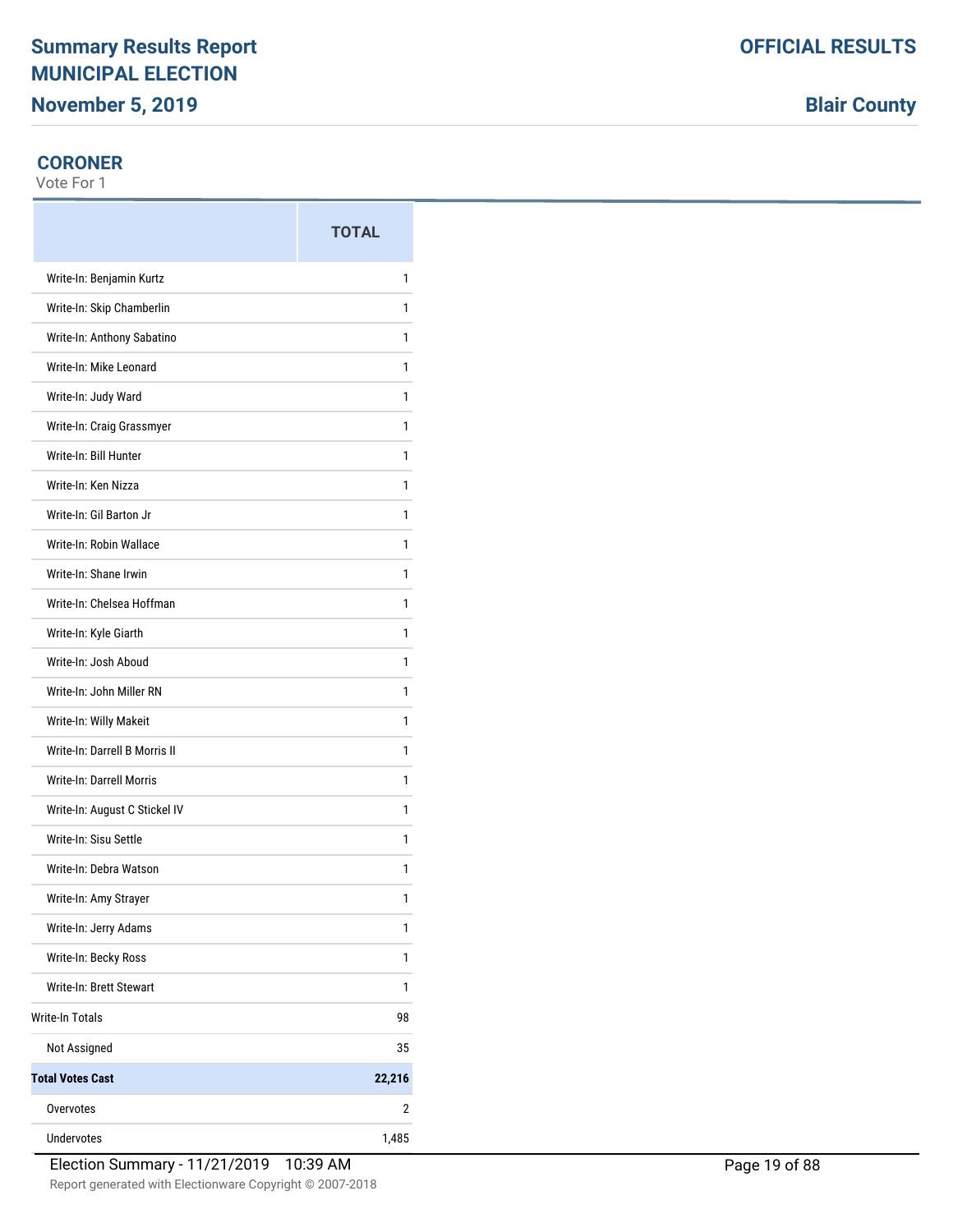# **CORONER**

Vote For 1

|                           | <b>TOTAL</b> |
|---------------------------|--------------|
| <b>D/R MATT DUNIO</b>     | 3,519        |
| Write-In: Edward Zang     | 4            |
| Write-In: Rick Benzel     | 3            |
| Write-In: Ed Kreuz        | 2            |
| Write-In: Mike Engle      | 1            |
| Write-In: Craig Grassmyer | 1            |
| Write-In: John Snyder     | 1            |
| Write-In: Steve Jackson   | 1            |
| Write-In: Rikki Pentland  | 1            |
| Write-In: Joe Consiglio   | 1            |
| Write-In: Robert D Davis  | 1            |
| Write-In: Mark Geist      | 1            |
| Write-In: John Johns      | 1            |
| Write-In: Edward Kruise   | 1            |
| <b>Write-In Totals</b>    | 22           |
| Not Assigned              | 3            |
| <b>Total Votes Cast</b>   | 3,541        |
| Overvotes                 | 0            |
| Undervotes                | 326          |
| <b>Contest Totals</b>     | 3,867        |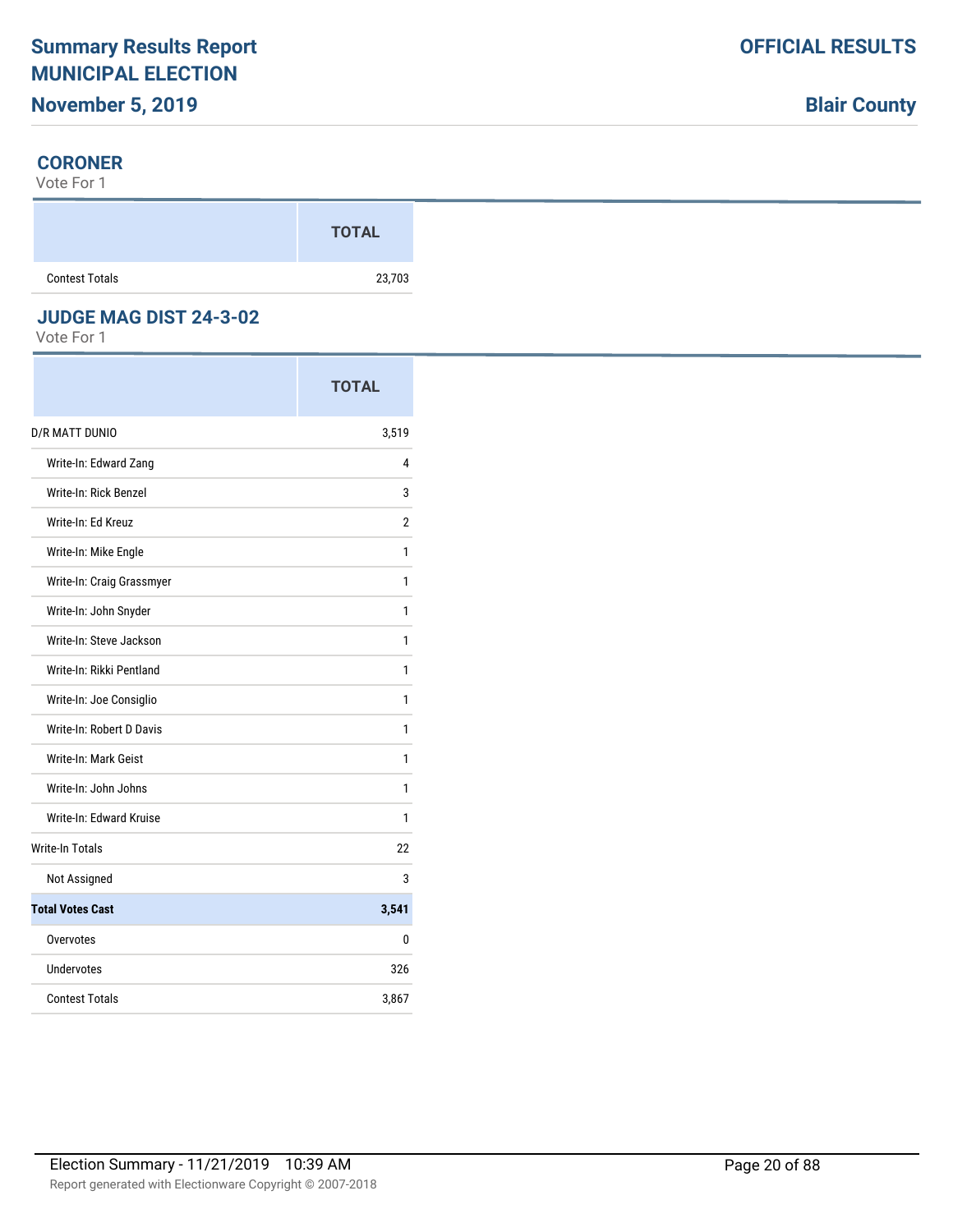# **MAYOR ALTOONA**

|                             | <b>TOTAL</b> |
|-----------------------------|--------------|
| <b>REP MATTHEW PACIFICO</b> | 4,734        |
| <b>DEM MARK GEIS</b>        | 2,454        |
| Write-In: Bridgette Jackson | 4            |
| Write-In: Jess Ickes        | 1            |
| Write-In: Laurie Colegrove  | 1            |
| Write-In: Eric McNeal       | 1            |
| Write-In: Harry Heikkila    | 1            |
| Write-In: Jeff Schmitt      | 1            |
| Write-In: Bruce Kelly       | 1            |
| Write-In: Bret Stevens      | 1            |
| Write-In: Robert Seymore    | 1            |
| Write-In: Steve Shagholtz   | 1            |
| Write-In: James J Roland    | 1            |
| Write-In: Jessica M Roland  | 1            |
| Write-In: Christie Jordan   | 1            |
| Write-In: Matthew Lindsey   | 1            |
| <b>Write-In Totals</b>      | 23           |
| Not Assigned                | 6            |
| <b>Total Votes Cast</b>     | 7,211        |
| Overvotes                   | 1            |
| <b>Undervotes</b>           | 60           |
| <b>Contest Totals</b>       | 7,272        |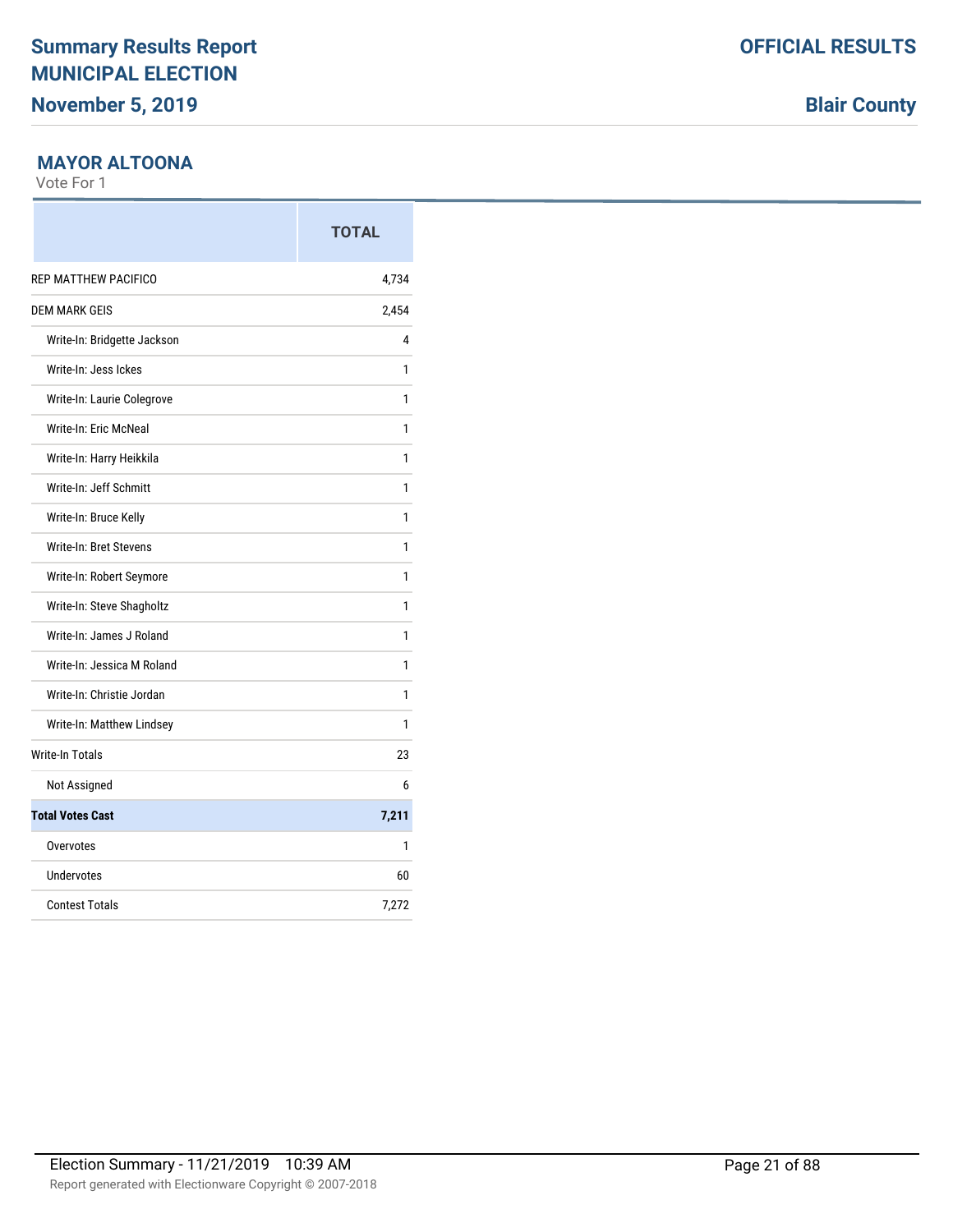**OFFICIAL RESULTS**

# **CITY COUNCIL ALTOONA**

|                                 | <b>TOTAL</b> |
|---------------------------------|--------------|
| <b>REP JESSE ICKES</b>          | 5,252        |
| <b>REP JOSEPH ALAN CARPER</b>   | 4,667        |
| Write-In: Michael Leonard       | 190          |
| Write-In: Bridgette Jackson     | 10           |
| Write-In: Jerald Fleming        | 8            |
| Write-In: JAson Runk            | 4            |
| Write-In: Daniel Covino         | 3            |
| Write-In: JEremy Chaplin        | 3            |
| Write-In: Matt Michrina         | 3            |
| Write-In: Leonard               | 2            |
| Write-In: Evan Kephart          | 2            |
| Write-In: Mark Soulen           | 2            |
| Write-In: Will Lightner         | 2            |
| Write-In: Samantha Paule        | 2            |
| Write-In: Zachary Scholl        | 2            |
| Write-In: MArk Geis             | 2            |
| Write-In: Steve Anslinger       | 2            |
| Write-In: Bob Houseman          | 2            |
| Write-In: Darrell B Morrison II | 2            |
| Write-In: Erich E Stoehr        | 2            |
| Write-In: B Edward Storhr       | 1            |
| Write-In: Don Rossman Jr        | 1            |
| Write-In: Mike Metnik           | 1            |
| Write-In: Matthew Lindsey       | 1            |
| Write-In: James S Lowe          | 1            |
| Write-In: William Staesser      | 1            |
| Write-In: Mike Miller           | 1            |
| Write-In: Robert King           | 1            |
| Write-In: Clay Gingrich         | 1            |
| Write-In: JEsse Ickes           | 1            |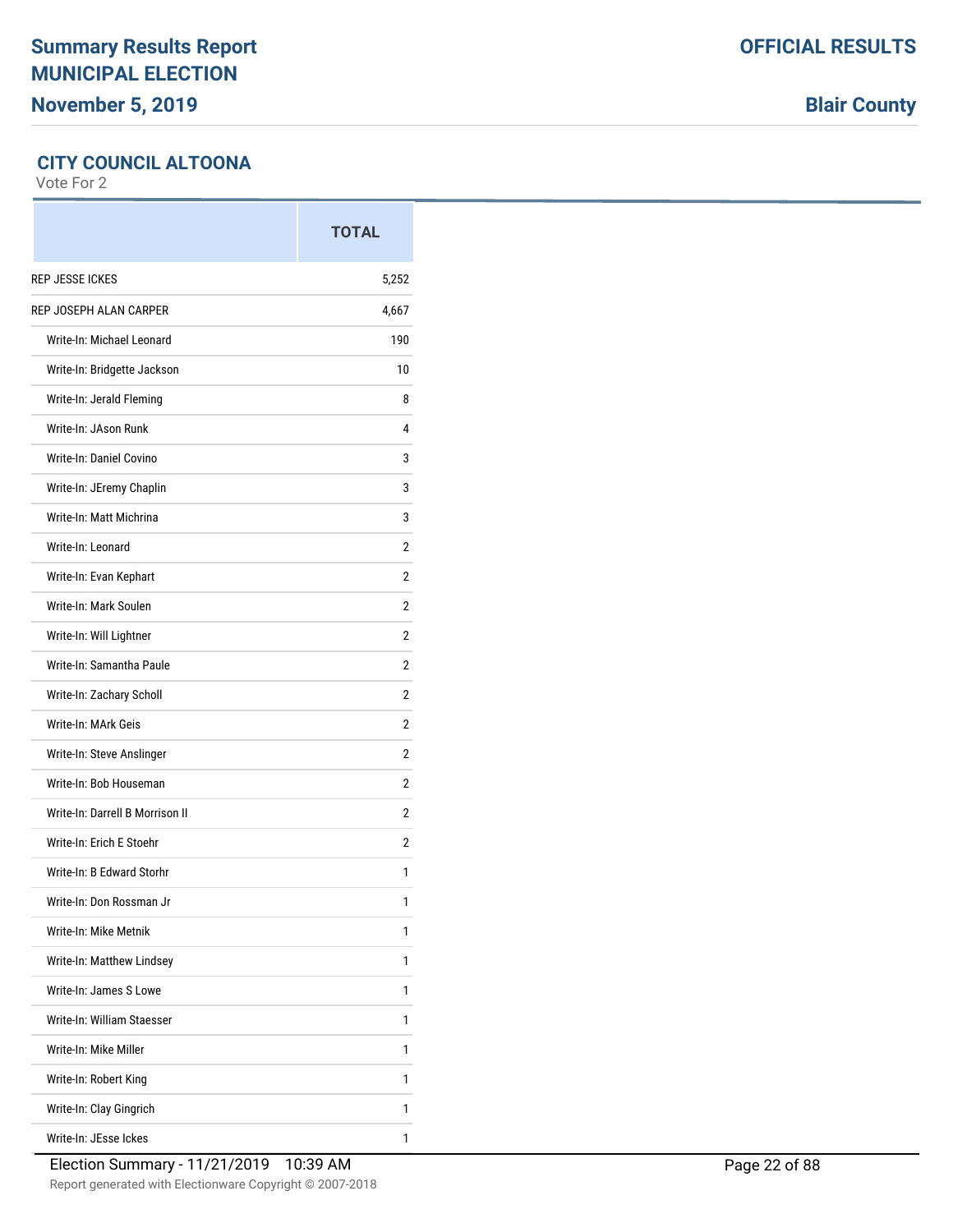# **CITY COUNCIL ALTOONA**

|                                 | <b>TOTAL</b> |
|---------------------------------|--------------|
| Write-In: Barb Stalter          | 1            |
| Write-In: Donald King           | 1            |
| Write-In: Don Mast              | 1            |
| Write-In: Matthew Gindlesberger | 1            |
| Write-In: Bridgete Chilcote     | 1            |
| Write-In: Derek Heilmann        | 1            |
| Write-In: Brenda Keith          | 1            |
| Write-In: Brett Stewart         | 1            |
| Write-In: Kathleen Bravin       | 1            |
| Write-In: Joe Beisinger         | 1            |
| Write-In: Steven Weyandt        | 1            |
| Write-In: HEather Eckles        | 1            |
| Write-In: Beth Seymour          | 1            |
| Write-In: Brooke Shields        | 1            |
| Write-In: Christie B Jordan     | 1            |
| Write-In: Terrance A Heiss      | 1            |
| Write-In: Robert Houseman       | 1            |
| Write-In: Sterling Knot         | 1            |
| Write-In: Arabella Kost         | 1            |
| Write-In: Lawrence D Bowers     | 1            |
| Write-In: Michael Baker         | 1            |
| Write-In: Comie J Bickel        | 1            |
| Write-In: Christian T Bickel    | 1            |
| Write-In: Joradn Rhone          | 1            |
| Write-In: Williams Cross        | 1            |
| Write-In: Michael Keramidas     | 1            |
| Write-In: Nathan Myers          | 1            |
| Write-In: Joshua Aboud          | 1            |
| Write-In: Adam Kenninger        | 1            |
| Write-In: Chad Montgomery       | 1            |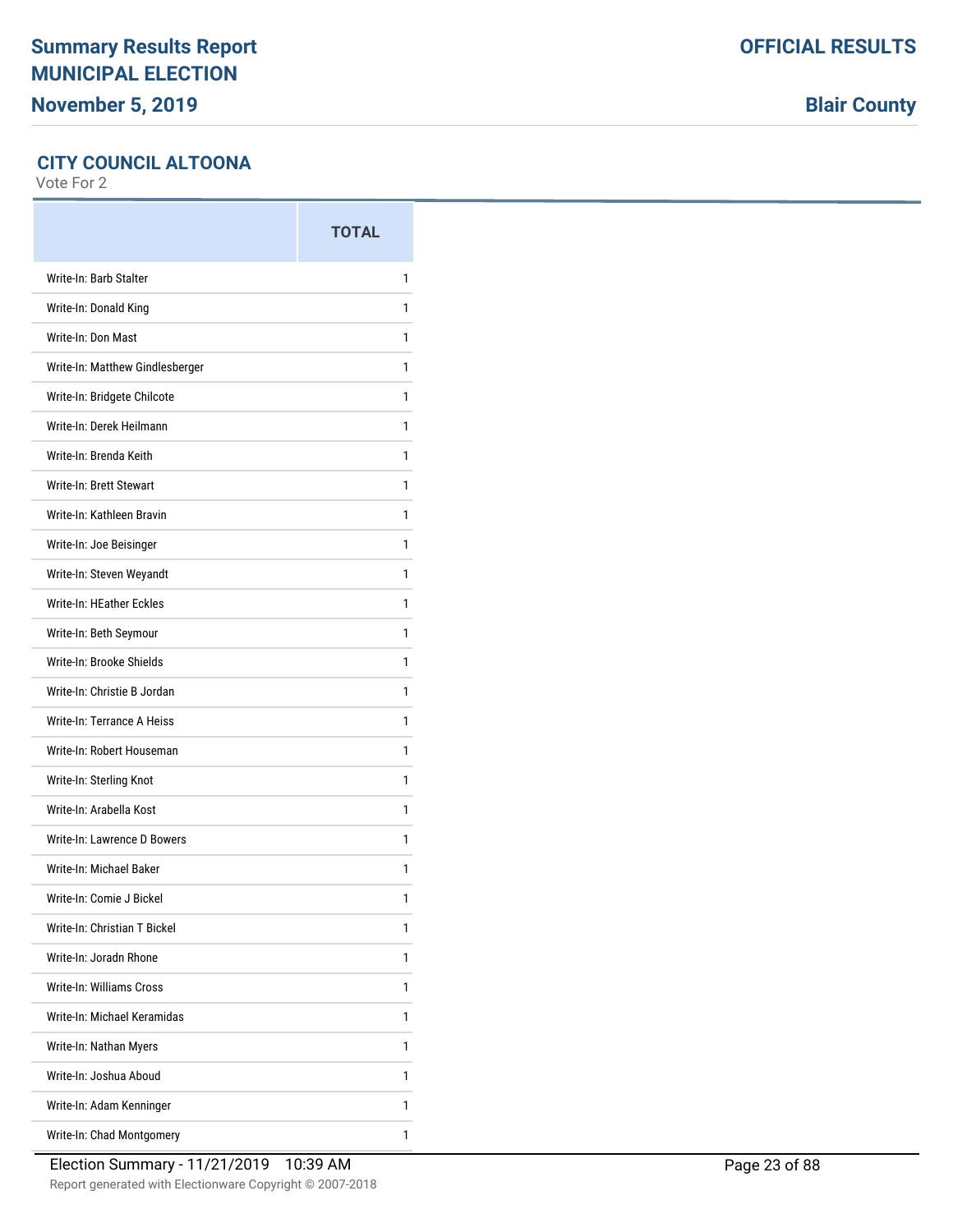# **November 5, 2019**

**Blair County**

# **CITY COUNCIL ALTOONA**

|                               | <b>TOTAL</b> |
|-------------------------------|--------------|
| Write-In: Natalie Barlik Reed | 1            |
| Write-In: John Smith          | 1            |
| Write-In: Pat Labriola        | 1            |
| Write-In: Emily Evey          | 1            |
| Write-In: Sharon L Bream      | 1            |
| Write-In: Michael Laughlin    | 1            |
| Write-In: Charles Dupree      | 1            |
| Write-In: Doris Grimm         | 1            |
| Write-In: Katy Feather        | 1            |
| Write-In: Clair Lauver        | 1            |
| Write-In: Cornell West        | 1            |
| Write-In: Walter Smith        | 1            |
| Write-In: Larry J Focht       | 1            |
| Write-In: Leisa Kyle          | 1            |
| Write-In: Thomas Dionis       | 1            |
| Write-In: Bob Conway          | 1            |
| Write-In: Charles Mills       | 1            |
| Write-In: Fred E Jones        | 1            |
| Write-In: John C Howard II    | 1            |
| Write-In: Dorthy Dimond       | 1            |
| Write-In: Shane Kruin         | 1            |
| Write-In: Christian Irwin     | 1            |
| Write-In: Jason Bisko         | 1            |
| Write-In: Shane Irwin         | 1            |
| Write-In: Laura Burke         | 1            |
| Write-In: Lucy Kermidas       | 1            |
| Write-In: Anthony Sabatino    | 1            |
| Write-In: Kogan Allen         | 1            |
| Write-In: Marge Iravera       | 1            |
| Write-In: Heyward J Buzzoff   | 1            |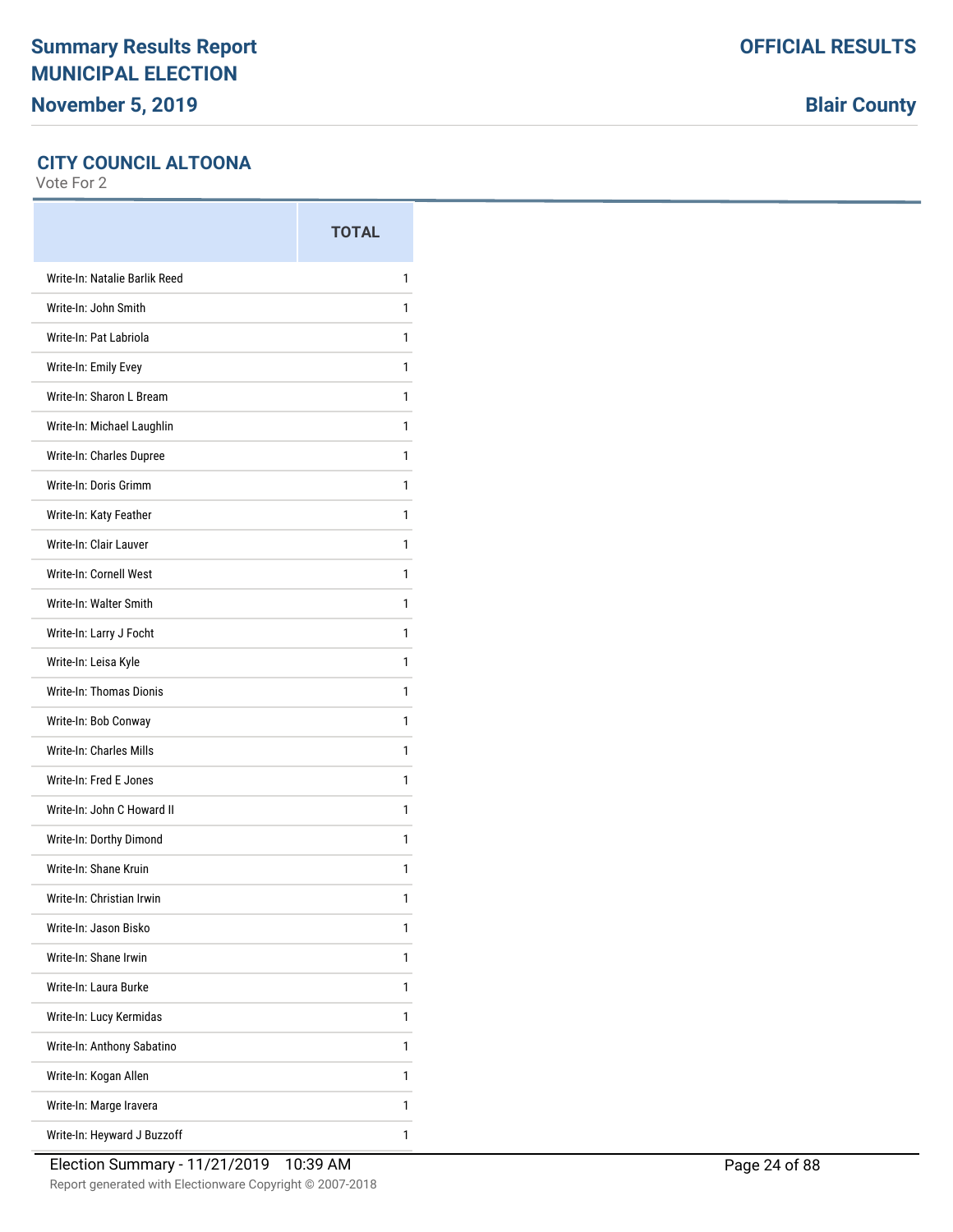# **CITY COUNCIL ALTOONA**

Vote For 2

|                             | <b>TOTAL</b> |
|-----------------------------|--------------|
| Write-In: John Anthony      | 1            |
| Write-In: Stephen Neal      | 1            |
| Write-In: Lacey Edwards     | 1            |
| Write-In: Ian Lang          | 1            |
| Write-In: Travis Patterson  | 1            |
| Write-In: John M Blough     | 1            |
| Write-In: Willow Robertson  | 1            |
| Write-In: Adam Counterman   | 1            |
| Write-In: Richard A Fuller  | 1            |
| Write-In: Gerald Flemming   | 1            |
| Write-In: Evan J Kephart    | 1            |
| Write-In: Josh Turiano      | 1            |
| Write-In: Tom Gerlach       | 1            |
| Write-In: Jennifer Walk     | 1            |
| Write-In: Natalie Reed      | 1            |
| Write-In: Brandon Spradling | 1            |
| Write-In: Bernard Joyce     | 1            |
| Write-In: Angela Hatch      | 1            |
| Write-In: Alison Leahey     | 1            |
| Write-In: Michael Haire     | 1            |
| Write-In: Todd Fries        | 1            |
| Write-In: Michail Leonard   | 0            |
| Write-In: Gerald Fleming    | 0            |
| Write-In: Lucy Keramidas    | 0            |
| <b>Write-In Totals</b>      | 354          |
| Not Assigned                | 20           |
| <b>Total Votes Cast</b>     | 10,273       |
| Overvotes                   | 6            |
| <b>Undervotes</b>           | 4,265        |
| <b>Contest Totals</b>       | 14,544       |

**Blair County**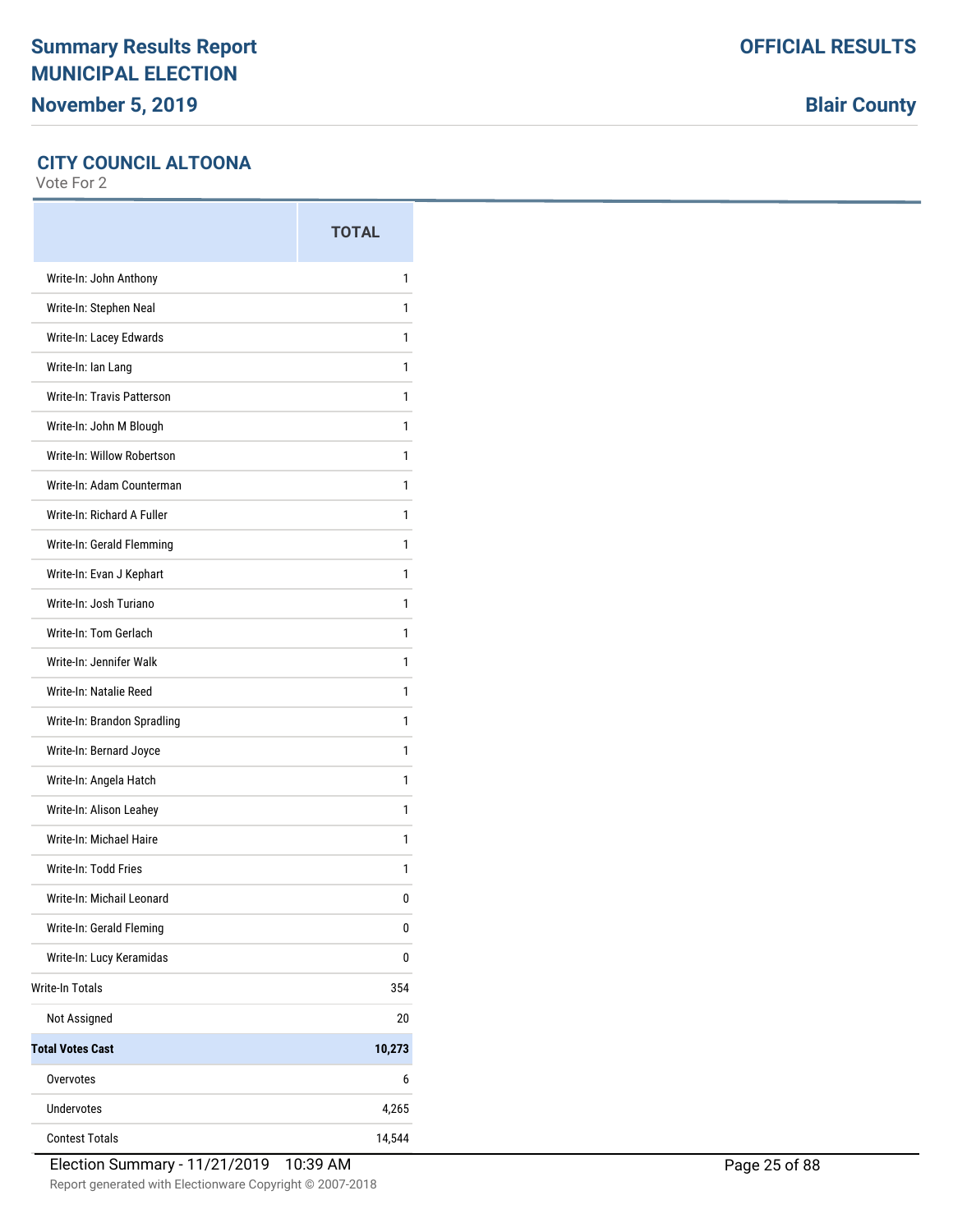# **November 5, 2019**

**Blair County**

# **SUPERVISOR ALLEGHENY TWP**

|                               | <b>TOTAL</b>   |
|-------------------------------|----------------|
| REP FRED N IMLER II           | 1,098          |
| Write-In: Thomas Fedesco      | 2              |
| Write-In: TOmmy W Fedesco Jr  | $\overline{2}$ |
| Write-In: Kaitlyn Mary Hughes | 1              |
| Write-In: Scott Garland       | 1              |
| Write-In: John Snyder         | 1              |
| Write-In: John Horrell        | 1              |
| Write-In: Harold E Noel II    | 1              |
| Write-In: Jennifer Eger       | 1              |
| Write-In: Sam Dunkle          | 1              |
| Write-In: Mona Magill         | 1              |
| Write-In: Craig Grassmyer     | 1              |
| Write-In: Lynn Johnston       | 1              |
| Write-In: Dave Spinazolla     | 1              |
| Write-In: Jeremy Nelson       | 1              |
| Write-In: David R Clapper     | 1              |
| <b>Write-In Totals</b>        | 18             |
| Not Assigned                  | 1              |
| <b>Total Votes Cast</b>       | 1,116          |
| Overvotes                     | 0              |
| Undervotes                    | 168            |
| <b>Contest Totals</b>         | 1,284          |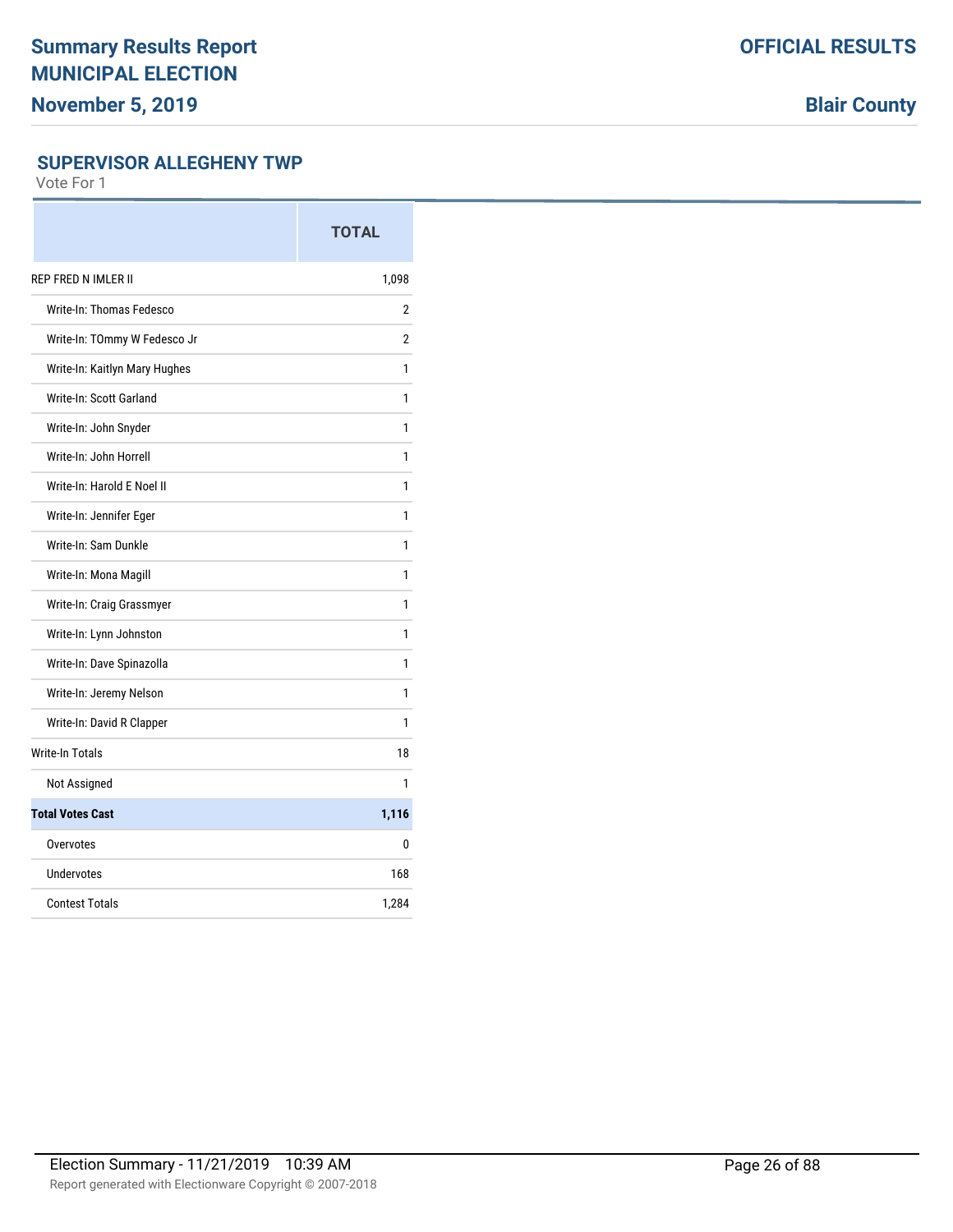### **AUDITOR ALLEGHENY TWP**

|                               | <b>TOTAL</b> |
|-------------------------------|--------------|
| Write-In: Kim Berg            | 7            |
| Write-In: Lisa Spangler       | 2            |
| Write-In: Craig Grassmyer     | 2            |
| Write-In: Travis Yarnell      | 1            |
| Write-In: Manny Nichols       | 1            |
| Write-In: Trina Claar         | 1            |
| Write-In: Kenneth J Streilein | 1            |
| Write-In: Matt Dunio          | 1            |
| Write-In: James Carothers     | 1            |
| Write-In: Gillian Kratzer     | 1            |
| Write-In: Robert Scholl       | 1            |
| Write-In: Kaitlyn Mary Hughes | 1            |
| Write-In: Emilee Elder        | 1            |
| Write-In: Terry Black         | 1            |
| Write-In: Bruce Erb           | 1            |
| Write-In: Brian Brumbaugh     | 1            |
| Write-In: Rachelle Civils     | 1            |
| Write-In: Tom Shea            | 1            |
| Write-In: Heather Conrad      | 1            |
| Write-In: HArry Garland       | 1            |
| <b>Write-In: Brian Datres</b> | 1            |
| Write-In: Stephen Kupp        | 1            |
| Write-In: Kenneth Smith Sr    | 1            |
| Write-In: Terry               | 0            |
| <b>Write-In Totals</b>        | 51           |
| Not Assigned                  | 20           |
| <b>Total Votes Cast</b>       | 51           |
| Overvotes                     | 0            |
| Undervotes                    | 1,233        |
| <b>Contest Totals</b>         | 1,284        |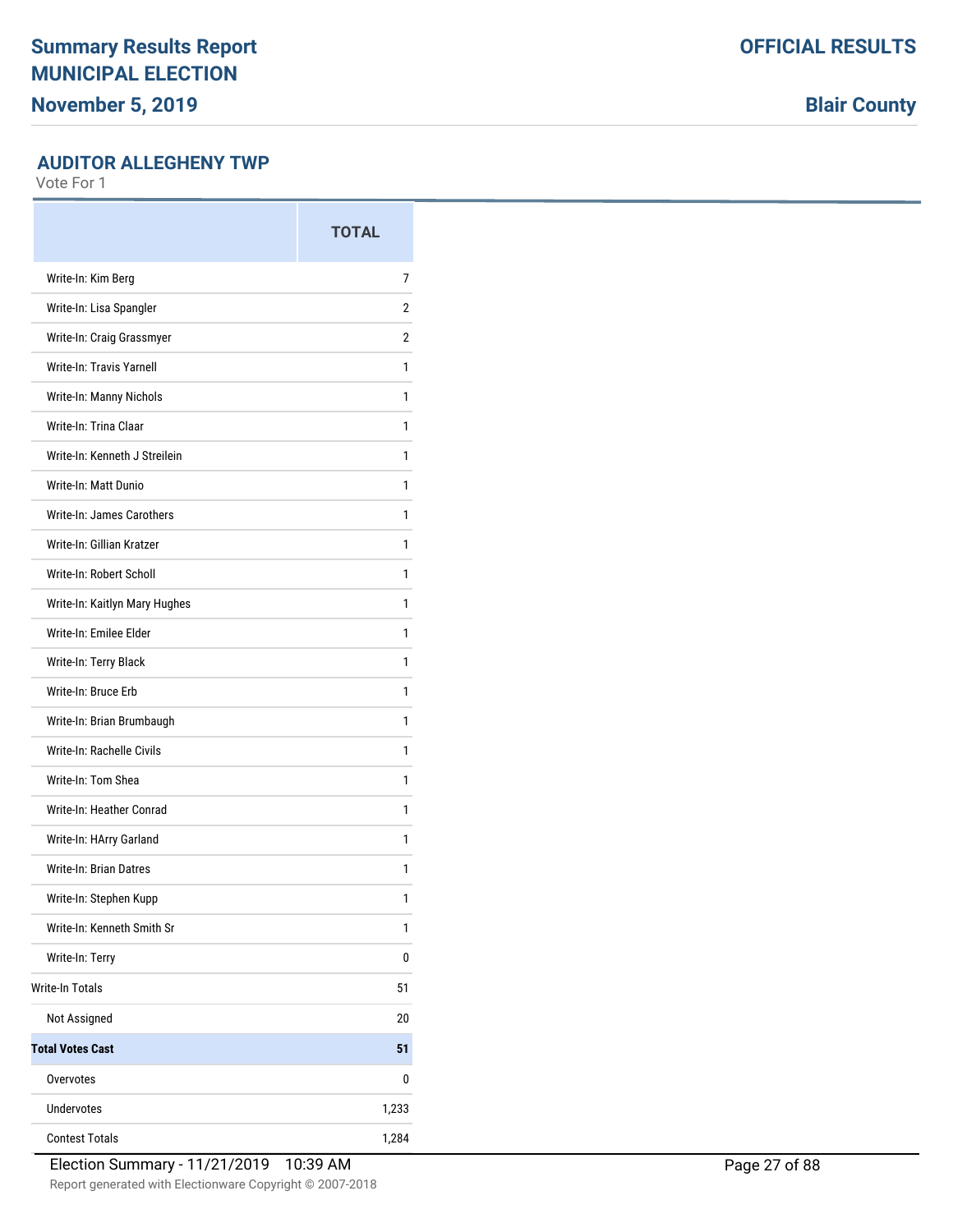# **SUPERVISOR ANTIS**

|                              | <b>TOTAL</b>   |
|------------------------------|----------------|
| <b>REP TIMOTHY MERCER</b>    | 955            |
| REP CHARLES M CARACCIOLO II  | 907            |
| Write-In: David Shildt       | 2              |
| Write-In: Ronald Gensamer    | 1              |
| Write-In: Scott Hatch        | 1              |
| Write-In: Ed Colby           | 1              |
| Write-In: Chester R Caldwell | 1              |
| Write-In: JFff Nickum        | 1              |
| <b>Write-In Totals</b>       | 9              |
| Not Assigned                 | $\overline{2}$ |
| <b>Total Votes Cast</b>      | 1,871          |
| Overvotes                    | 0              |
| <b>Undervotes</b>            | 553            |
| <b>Contest Totals</b>        | 2,424          |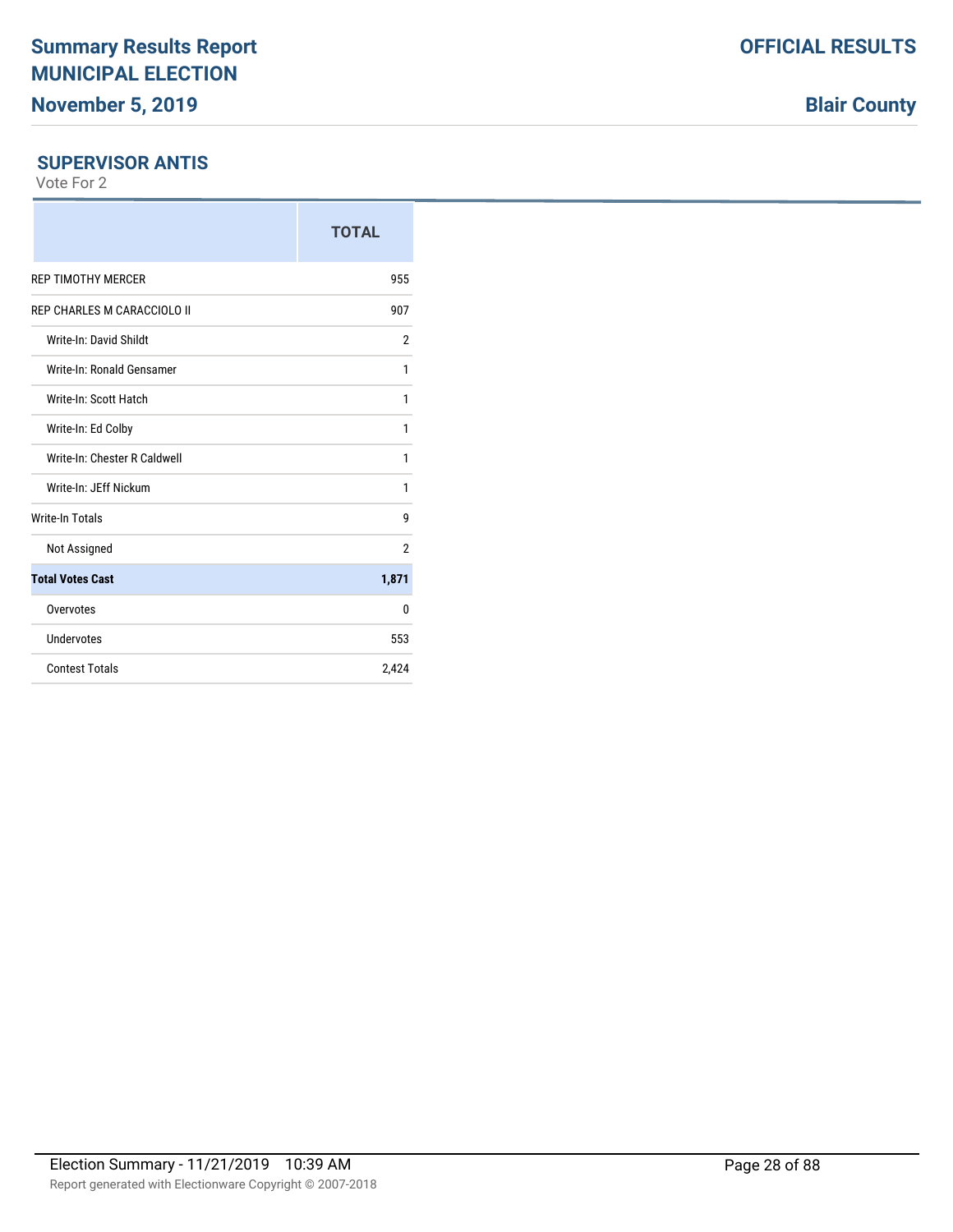### **AUDITOR ANTIS**

|                             | <b>TOTAL</b> |
|-----------------------------|--------------|
| Write-In: Gloria Stultz     | 4            |
| Write-In: Scott ONeil       | 1            |
| Write-In: James Scherden Jr | 1            |
| Write-In: Chester Caldwell  | 1            |
| Write-In: Guy L Teeter      | 1            |
| Write-In: Timothy Albert    | 1            |
| Write-In: Jillian Pirro     | 1            |
| Write-In: Mary Gallagher    | 1            |
| Write-In: Jason Wilkinson   | 1            |
| Write-In: William Crowell   | 1            |
| Write-In: Shawn Shauus      | 1            |
| Write-In: Sean ALbright     | 1            |
| Write-In: Robert Scholl     | 1            |
| Write-In: Shawn Shaulis     | 1            |
| <b>Write-In Totals</b>      | 28           |
| Not Assigned                | 11           |
| <b>Total Votes Cast</b>     | 28           |
| <b>Overvotes</b>            | 0            |
| Undervotes                  | 1,184        |
| <b>Contest Totals</b>       | 1,212        |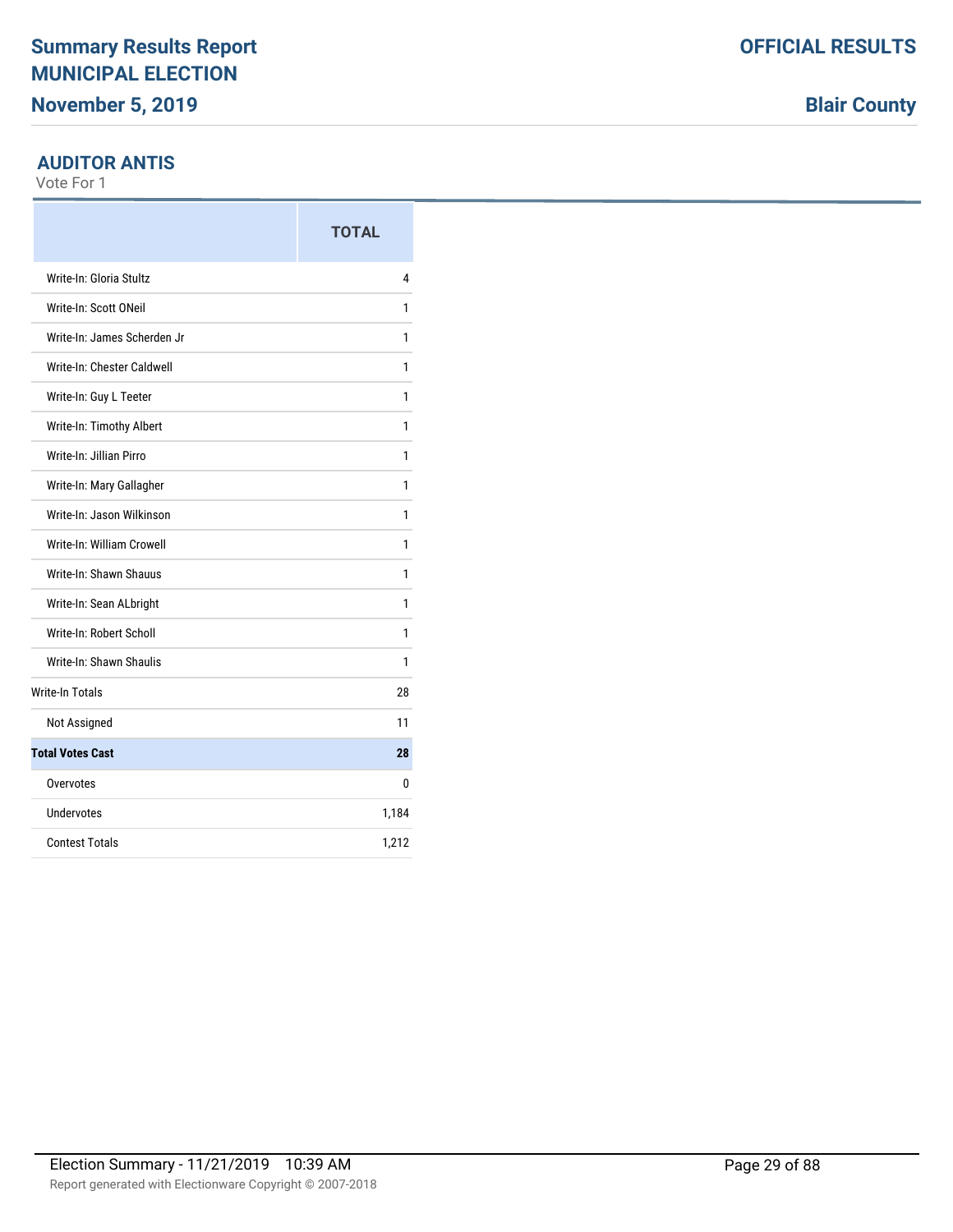# **AUDITOR 2YR ANTIS**

|                              | <b>TOTAL</b>   |
|------------------------------|----------------|
| Write-In: Mary Gallagher     | $\overline{7}$ |
| Write-In: Shawn Shaulis      | 3              |
| Write-In: Debbie Osborn      | 1              |
| Write-In: James Scherdon Jr  | 1              |
| Write-In: Jason Lynn         | 1              |
| Write-In: Chester R Caldwell | 1              |
| Write-In: John Goodman       | 1              |
| Write-In: Gary L Teeter      | 1              |
| Write-In: Sean Albright      | 1              |
| Write-In: Donna Wilkinson    | 1              |
| Write-In: Scott ONeil        | 1              |
| <b>Write-In Totals</b>       | 30             |
| Not Assigned                 | 11             |
| <b>Total Votes Cast</b>      | 30             |
| Overvotes                    | 0              |
| Undervotes                   | 1,182          |
| <b>Contest Totals</b>        | 1,212          |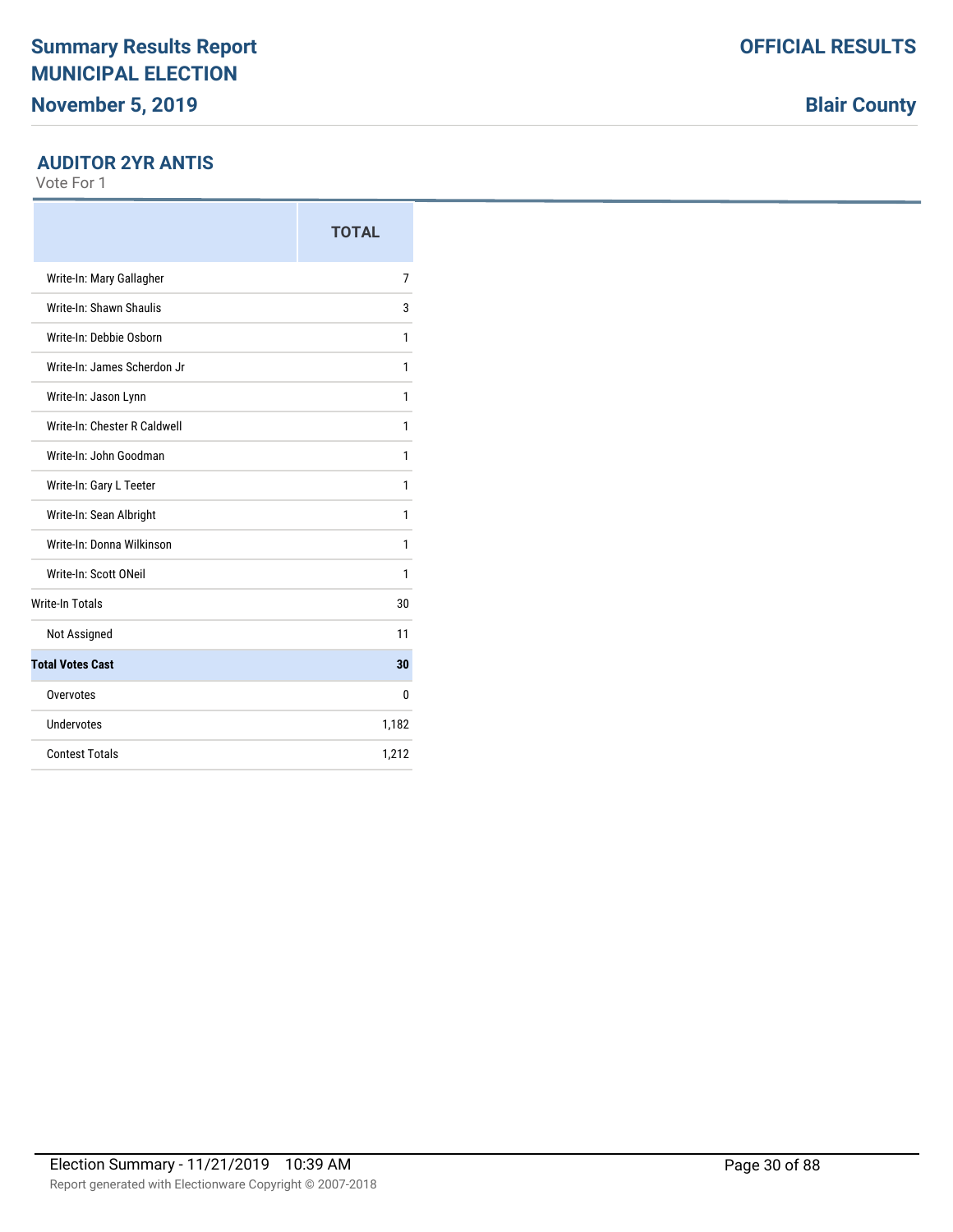# **November 5, 2019**

**Blair County**

### **COUNCIL BELLWOOD**

|                                      | <b>TOTAL</b>   |
|--------------------------------------|----------------|
| <b>REP RICHARD L BACON SR</b>        | 252            |
| Write-In: James Bilka                | 74             |
| Write-In: Ralph Hinson               | 62             |
| Write-In: Jason Dunklebarger         | $\overline{2}$ |
| Write-In: Ian C Cohn                 | 1              |
| Write-In: ANdy Stowll                | 1              |
| Write-In: Cameron B Pickens          | 1              |
| Write-In: Randell E Showalter        | 1              |
| Write-In: John C Krieger             | 1              |
| Write-In: Calvin M Amato             | 1              |
| Write-In: Shannon Glan McCaulley     | 1              |
| Write-In: Brian Patrick McCaulley Sr | 1              |
| Write-In: Mark Yohn                  | 1              |
| Write-In: Thomas C Martin            | 1              |
| <b>Write-In Totals</b>               | 149            |
| Not Assigned                         | 1              |
| <b>Total Votes Cast</b>              | 401            |
| Overvotes                            | 0              |
| Undervotes                           | 502            |
| <b>Contest Totals</b>                | 903            |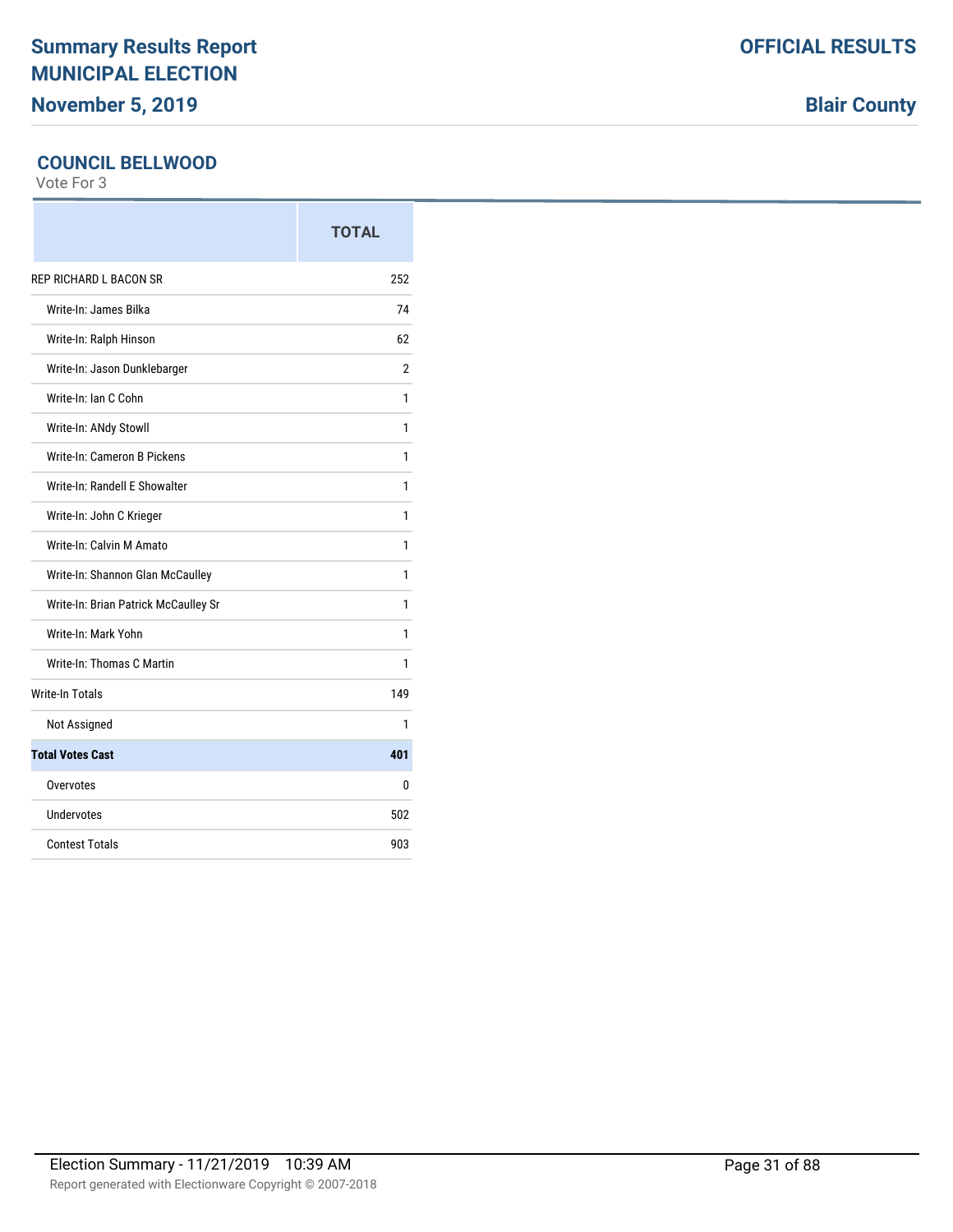# **COUNCIL 2YR BELLWOOD**

Vote For 1

|                                      | <b>TOTAL</b>   |
|--------------------------------------|----------------|
| Write-In: James Bilka                | 7              |
| Write-In: Ralph Hinson               | 5              |
| Write-In: Calvin Amato               | $\overline{2}$ |
| Write-In: Ian Cohn                   | 1              |
| Write-In: David Snyder Jr            | 1              |
| Write-In: Doug Jenkins               | 1              |
| Write-In: Sean Clapper               | 1              |
| Write-In: John C Krieger             | 1              |
| Write-In: Cameron B Pickens          | 1              |
| Write-In: Jason Dunklebarger         | 1              |
| Write-In: Brion Patrick McCaulley Sr | 1              |
| Write-In: Shannon McCaulley          | 1              |
| <b>Write-In Totals</b>               | 24             |
| Not Assigned                         | 1              |
| <b>Total Votes Cast</b>              | 24             |
| Overvotes                            | 0              |
| Undervotes                           | 277            |
| <b>Contest Totals</b>                | 301            |

**Blair County**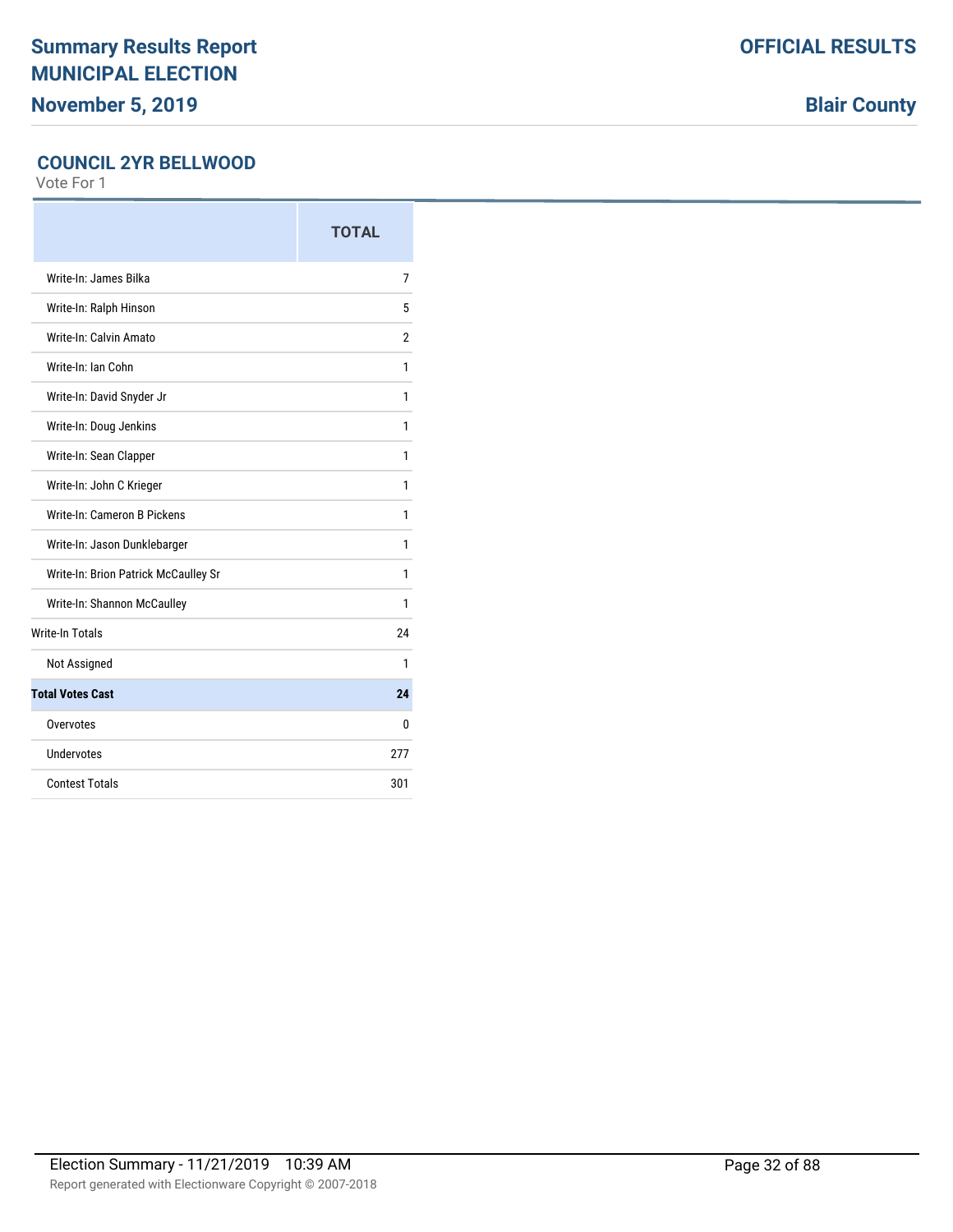# **November 5, 2019**

**Blair County**

# **SUPERVISOR BLAIR**

|                            | <b>TOTAL</b> |
|----------------------------|--------------|
| REP NICOLE LYNN GERMAUX    | 950          |
| Write-In: MArina           | 1            |
| Write-In: Donlad R Ott     | 1            |
| Write-In: Mackenzie Walter | 1            |
| Write-In: Benny Schneiden  | 1            |
| Write-In: Donlald R Ott    | 1            |
| Write-In: Marina Moses     | 1            |
| Write-In: Dave Moses       | 1            |
| <b>Write-In Totals</b>     | 8            |
| Not Assigned               | 1            |
| <b>Total Votes Cast</b>    | 958          |
| Overvotes                  | U            |
| Undervotes                 | 225          |
| <b>Contest Totals</b>      | 1,183        |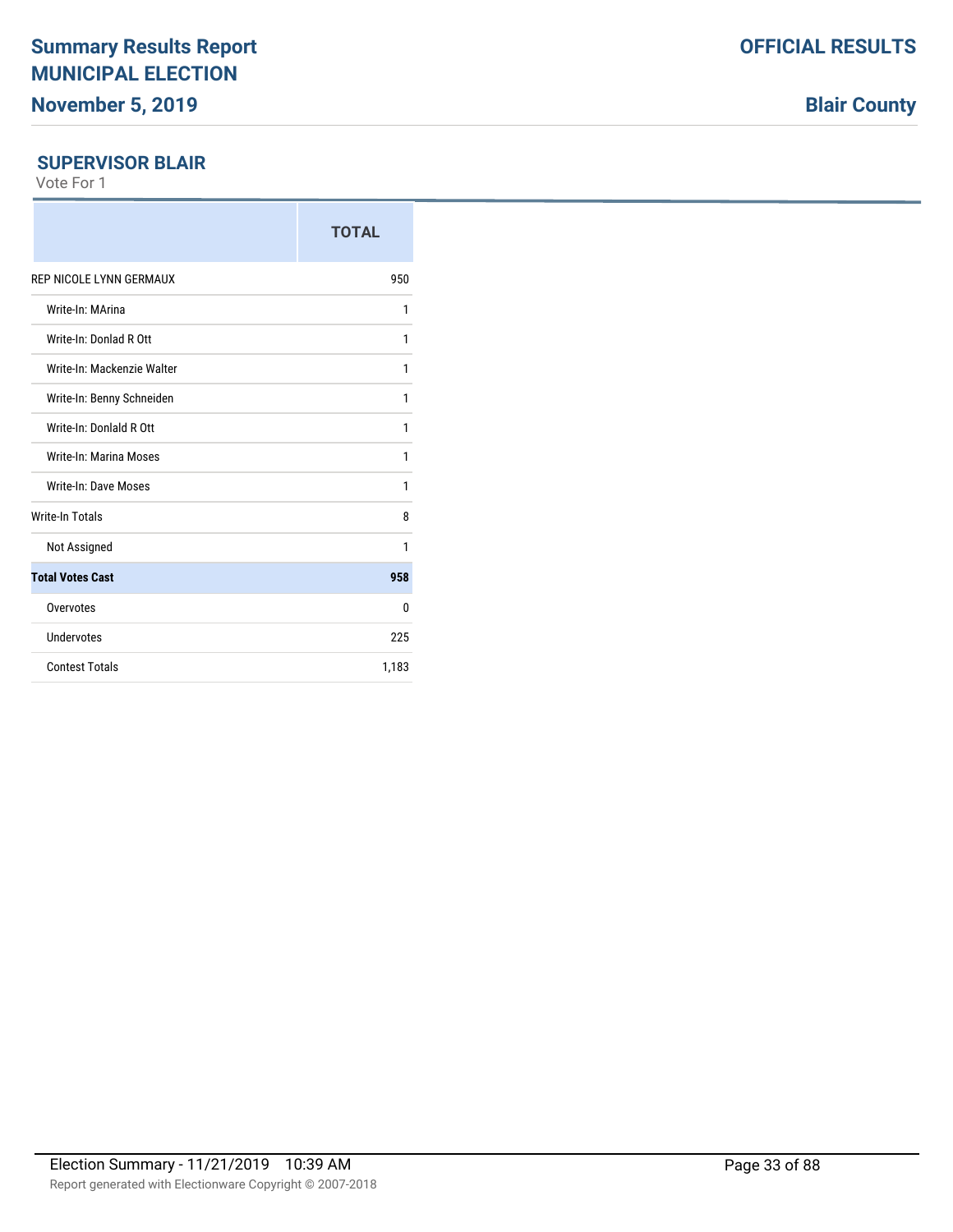### **AUDITOR BLAIR**

|                               | <b>TOTAL</b>   |
|-------------------------------|----------------|
| <b>Write-In: Dave Moses</b>   | $\overline{2}$ |
| Write-In: Douglas Dibert      | $\overline{2}$ |
| Write-In: Scott Horvath       | $\overline{2}$ |
| Write-In: Alana Houten        | 1              |
| Write-In: Eric Prendergast    | 1              |
| Write-In: Jen Lowe            | 1              |
| Write-In: Ashley Creamer      | 1              |
| Write-In: Carl P Beard        | 1              |
| Write-In: Gary ANderson       | 1              |
| Write-In: Mike Peterson       | 1              |
| Write-In: Marna Moses         | 1              |
| Write-In: Robert John Makio   | 1              |
| Write-In: Zoe Estelle Matusko | 1              |
| Write-In: Robert Mattio       | 1              |
| Write-In: John Lena           | 1              |
| Write-In: James R Mock Jr     | 1              |
| Write-In: Thomas Luciano      | 1              |
| <b>Write-In Totals</b>        | 45             |
| Not Assigned                  | 25             |
| <b>Total Votes Cast</b>       | 45             |
| Overvotes                     | 0              |
| <b>Undervotes</b>             | 1,138          |
| <b>Contest Totals</b>         | 1,183          |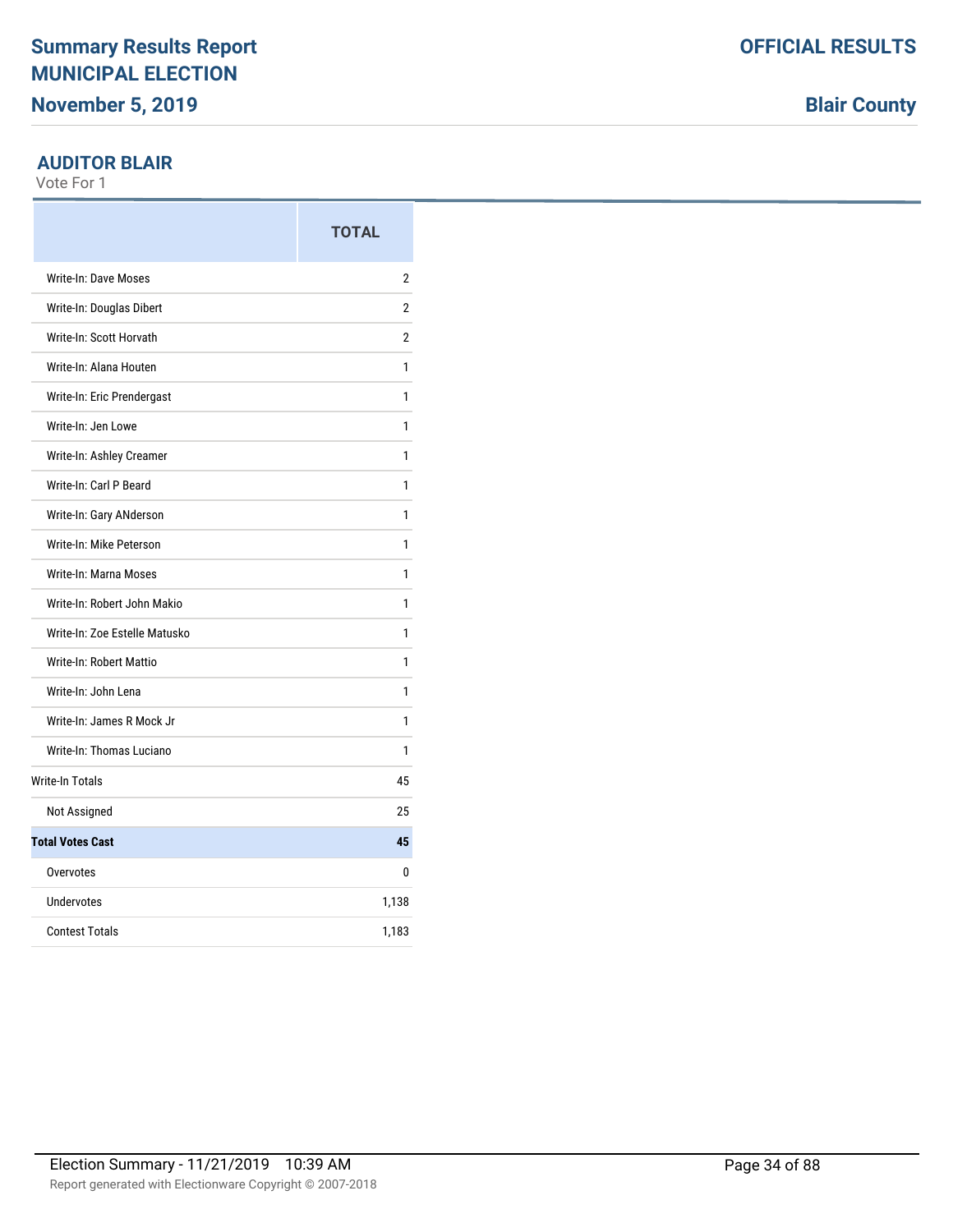### **AUDITOR 2YR BLAIR**

|                               | <b>TOTAL</b>   |
|-------------------------------|----------------|
| <b>Write-In: David Moses</b>  | $\overline{2}$ |
| Write-In: Douglas Dibert      | $\overline{2}$ |
| Write-In: V Missouri          | 1              |
| Write-In: Brian King          | 1              |
| Write-In: Alana Houten        | 1              |
| Write-In: Kathy Schneider     | 1              |
| Write-In: Carl P BEard        | 1              |
| Write-In: Lauren Couteley     | 1              |
| Write-In: Mark Neeley         | 1              |
| Write-In: Zoe Estelle Matusko | 1              |
| Write-In: Robert Mattio       | 1              |
| Write-In: James R Mock Jr     | 1              |
| Write-In: Michael Eardley     | 1              |
| <b>Write-In Totals</b>        | 36             |
| Not Assigned                  | 21             |
| <b>Total Votes Cast</b>       | 36             |
| Overvotes                     | $\mathbf{0}$   |
| Undervotes                    | 1,147          |
| <b>Contest Totals</b>         | 1,183          |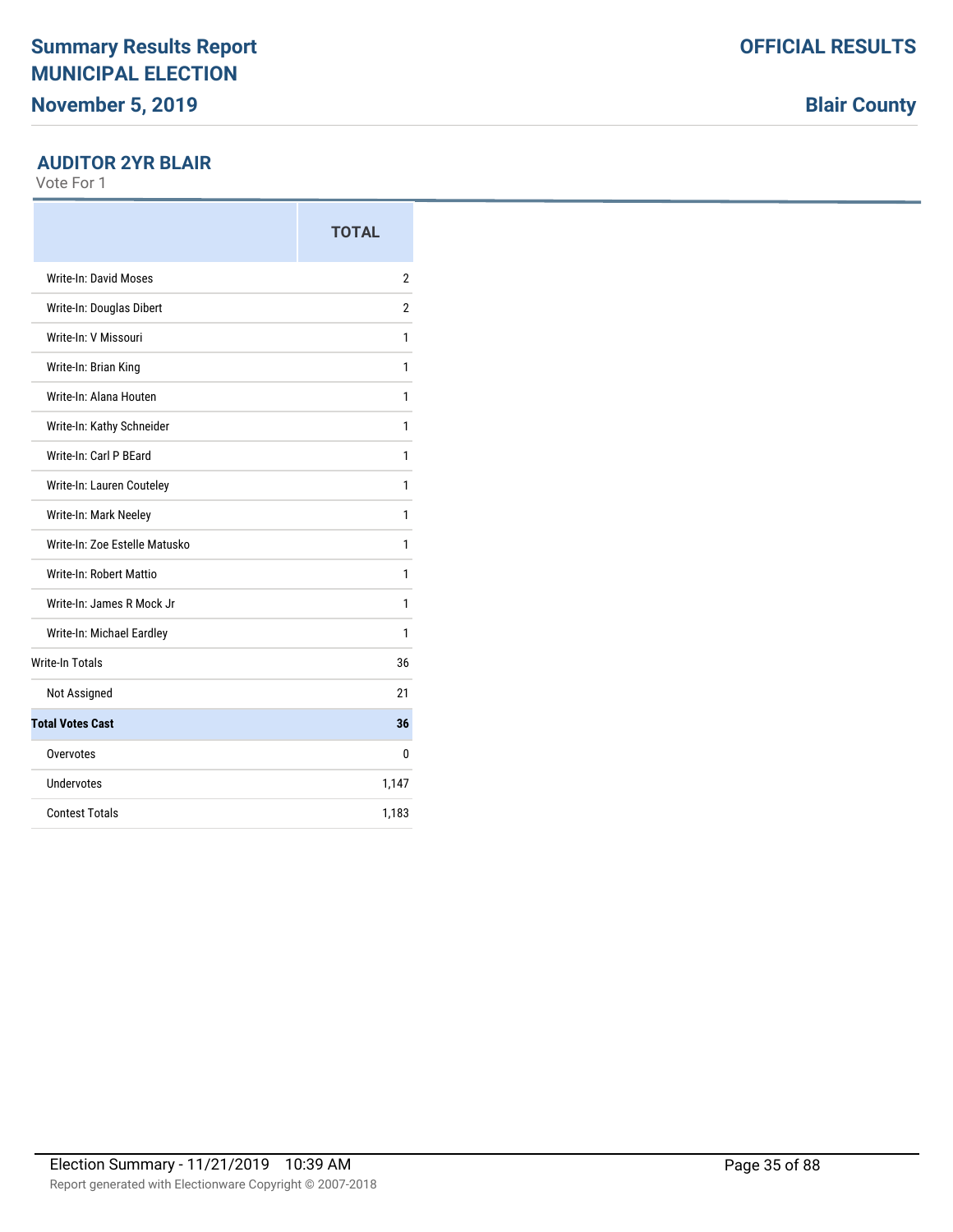# **November 5, 2019**

# **Blair County**

# **SUPERVISOR CATHARINE**

Vote For 1

|                             | <b>TOTAL</b> |
|-----------------------------|--------------|
| <b>REP RALPH F RISPOLI</b>  | 142          |
| Write-In: Mike Fay          | 3            |
| Write-In: William J Bigelow | 2            |
| Write-In: Mike Norris       | 2            |
| Write-In Totals             | 8            |
| Not Assigned                | 1            |
| <b>Total Votes Cast</b>     | 150          |
| Overvotes                   | $\Omega$     |
| <b>Undervotes</b>           | 22           |
| <b>Contest Totals</b>       | 172          |

# **AUDITOR CATHARINE**

|                           | <b>TOTAL</b> |
|---------------------------|--------------|
| Write-In: Stan Grove      | 1            |
| Write-In: Ted Hansen      | 1            |
| Write-In: Louis Brenneman | 1            |
| Write-In: Wayne Hearn     | 1            |
| Write-In Totals           | 5            |
| Not Assigned              | 1            |
| <b>Total Votes Cast</b>   | 5            |
| Overvotes                 | 0            |
| Undervotes                | 167          |
| <b>Contest Totals</b>     | 172          |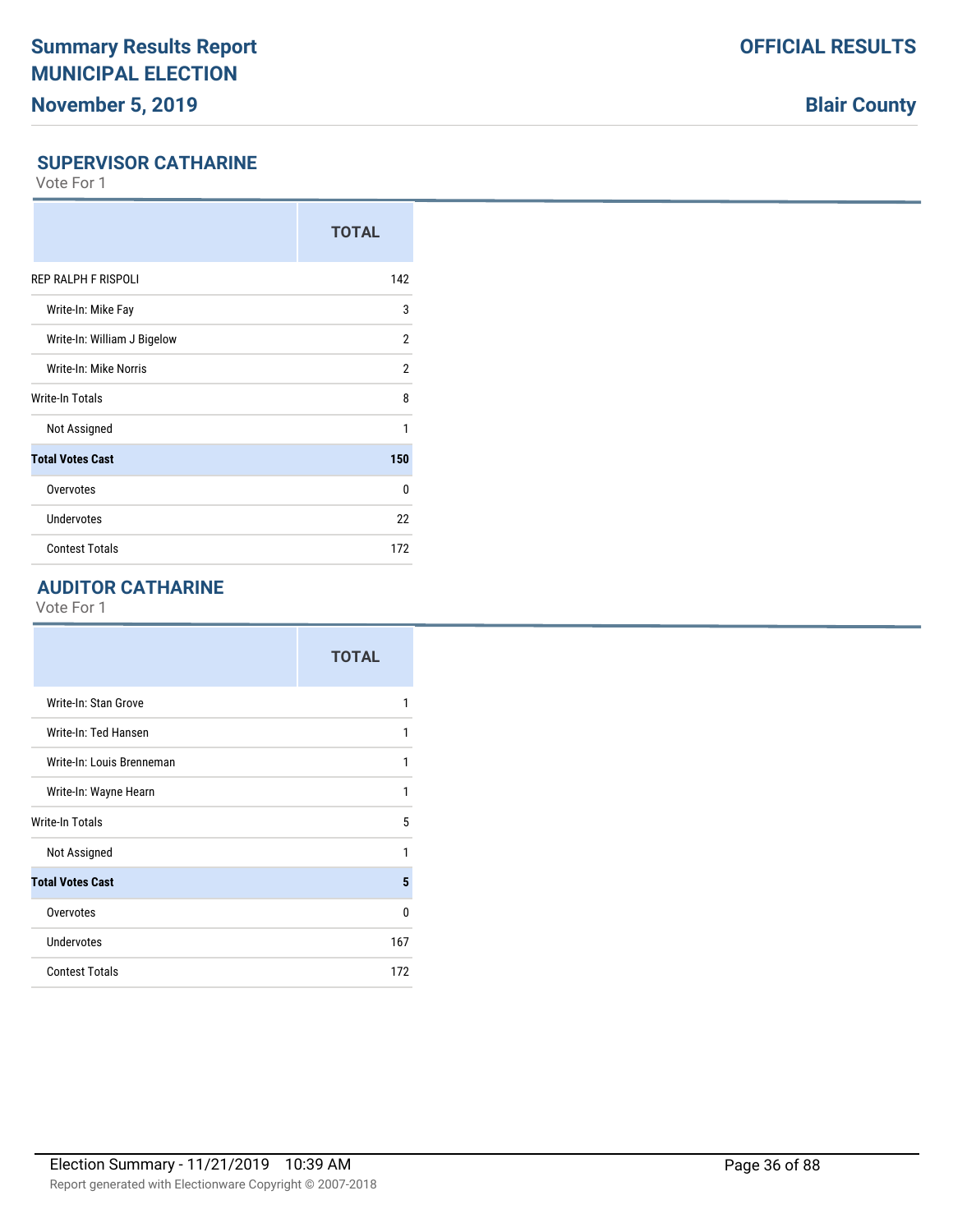## **Blair County**

### **AUDITOR 4YR CATHARINE**

Vote For 1

|                         | <b>TOTAL</b> |
|-------------------------|--------------|
| Write-In: KEn Brenneman | 1            |
| Write-In: Marilyn Akers | 1            |
| Write-In: JEri Dukes    | 1            |
| Write-In: JEan Bensen   | 1            |
| Write-In Totals         | 4            |
| Not Assigned            | 0            |
| <b>Total Votes Cast</b> | 4            |
| Overvotes               | $\Omega$     |
| <b>Undervotes</b>       | 168          |
| <b>Contest Totals</b>   | 172          |

### **MAYOR DUNCANSVILLE**

|                             | <b>TOTAL</b>   |
|-----------------------------|----------------|
| Write-In: Eric Fritz        | 157            |
| Write-In: Lloyd Forshey Jr  | $\overline{2}$ |
| Write-In: Nicole Estep      | 1              |
| Write-In: Brandon Dodson    | 1              |
| Write-In: Fritz             | 1              |
| Write-In: Charles Greenland | 1              |
| Write-In: Kevin M Swisher   | 1              |
| <b>Write-In Totals</b>      | 166            |
| Not Assigned                | 2              |
| <b>Total Votes Cast</b>     | 166            |
| Overvotes                   | 0              |
| Undervotes                  | 123            |
| <b>Contest Totals</b>       | 289            |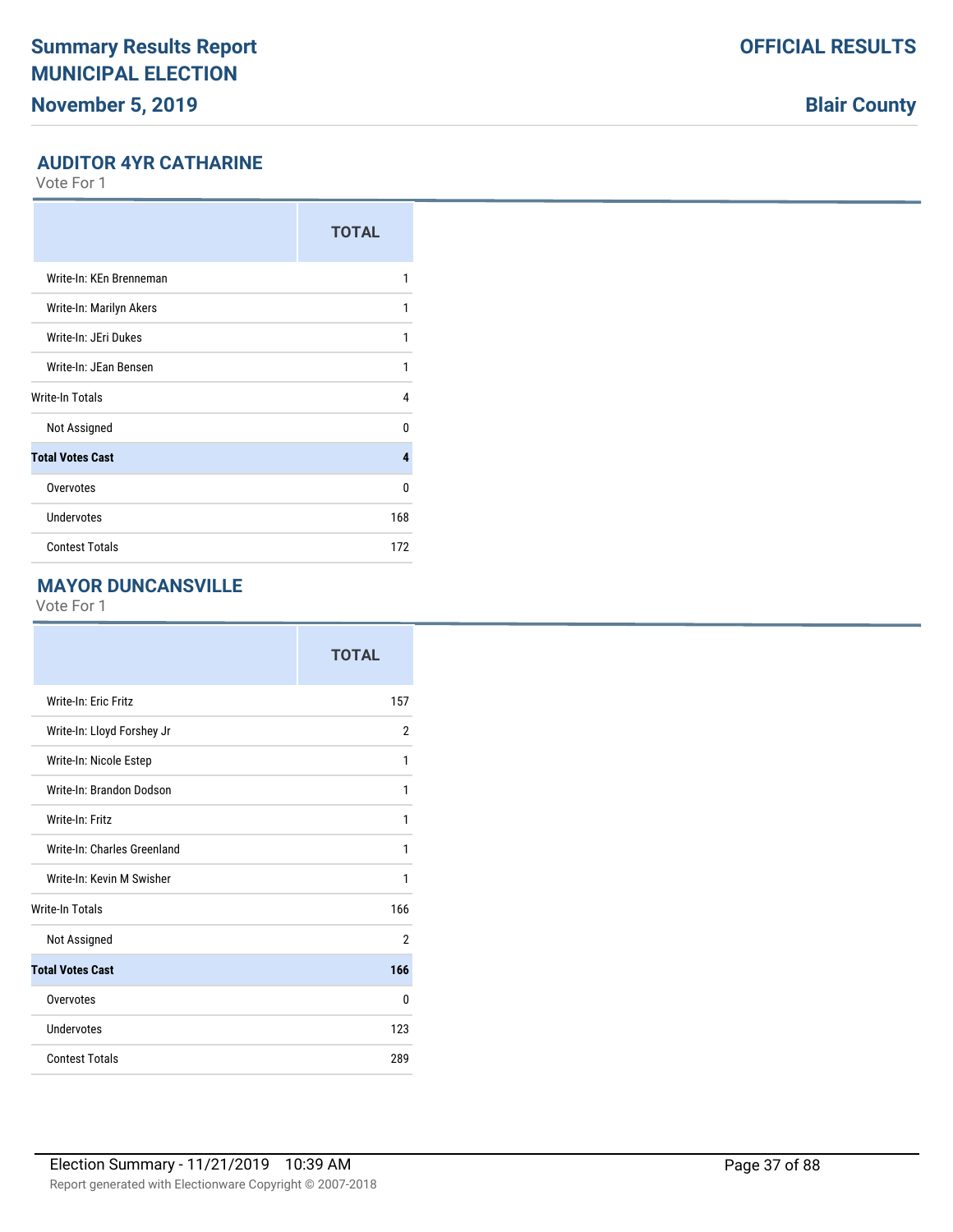**Blair County**

## **COUNCIL DUNCANSVILLE**

|                              | <b>TOTAL</b>   |
|------------------------------|----------------|
| REP DONALD T DETRICK JR      | 133            |
| <b>REP DAVID M SHAW</b>      | 124            |
| Write-In: Annette Lewis      | 112            |
| Write-In: Ron Grados         | 102            |
| Write-In: Debbie Kerns Amick | $\overline{2}$ |
| Write-In: KEn DAVis          | 1              |
| Write-In: Lisa A. Creamer    | 1              |
| <b>Write-In Totals</b>       | 218            |
| Not Assigned                 | $\Omega$       |
| <b>Total Votes Cast</b>      | 475            |
| Overvotes                    | 4              |
| Undervotes                   | 99             |
| <b>Contest Totals</b>        | 578            |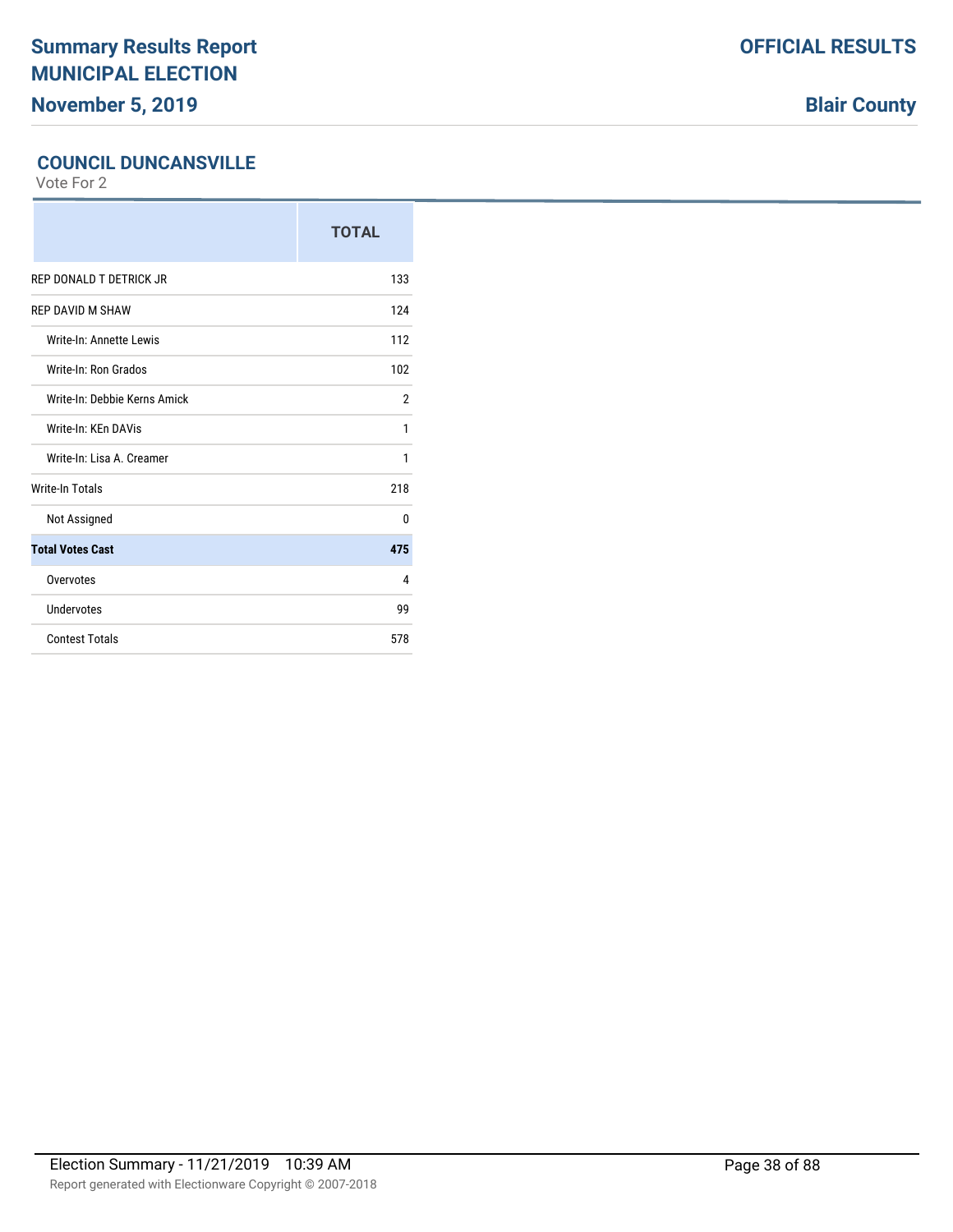### **TAX COLLECTOR DUNCANSVILLE**

|                              | <b>TOTAL</b> |
|------------------------------|--------------|
| Write-In: Regina Forshey     | 15           |
| Write-In: Debbie Kerns Amick | 3            |
| Write-In: Nicole Estep       | 1            |
| Write-In: Sue Koronowski     | 1            |
| Write-In: Lloyd Forshey      | 1            |
| Write-In: Eizu Fredrickson   | 1            |
| Write-In: Andrew Weigl       | 1            |
| Write-In: James Ott          | 1            |
| Write-In: Brandi Lucas       | 1            |
| Write-In: Sheri Loose        | 1            |
| Write-In: Forshey            | 1            |
| Write-In: Jean Forshey       | 1            |
| Write-In: Lisa Creamer       | 1            |
| Write-In: Leon Zook          | 1            |
| Write-In: Peal Knepp         | 1            |
| Write-In: Steve Amick        | 1            |
| Write-In: Donald Drobnoek    | 1            |
| <b>Write-In Totals</b>       | 37           |
| Not Assigned                 | 4            |
| <b>Total Votes Cast</b>      | 37           |
| Overvotes                    | 0            |
| <b>Undervotes</b>            | 252          |
| <b>Contest Totals</b>        | 289          |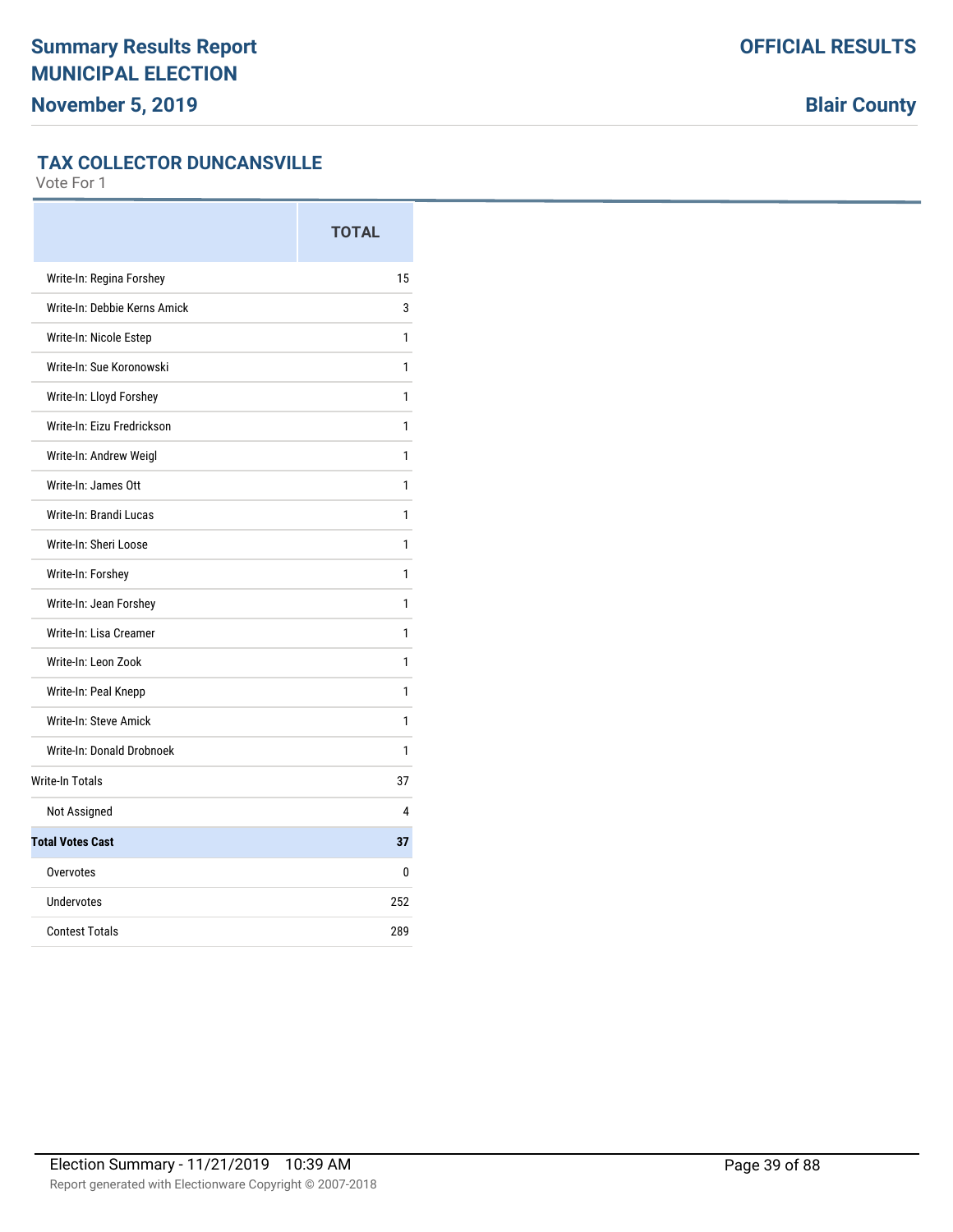## **Blair County**

#### **SUPERVISOR FRANKSTOWN**

Vote For 1

|                             | <b>TOTAL</b> |
|-----------------------------|--------------|
| <b>D/R JAMES R CALLAHAN</b> | 1,863        |
| Write-In: James Grove       | 8            |
| Write-In: Lewis Reese       | 1            |
| Write-In: Robert Pike       | 1            |
| Write-In: Michael Eagler    | 1            |
| Write-In: Matthew Fisher    | 1            |
| <b>Write-In Totals</b>      | 15           |
| Not Assigned                | 3            |
| <b>Total Votes Cast</b>     | 1,878        |
| Overvotes                   | $\Omega$     |
| Undervotes                  | 286          |
| <b>Contest Totals</b>       | 2,164        |

### **AUDITOR FRANKSTOWN**

|                          | <b>TOTAL</b>   |
|--------------------------|----------------|
| <b>REP RONDA DIVELY</b>  | 1,787          |
| Write-In: Jason Parsons  | 1              |
| Write-In: Mel Link       | 1              |
| Write-In: Matthew Miller | 1              |
| Write-In: Bruce Browar   | 1              |
| <b>Write-In Totals</b>   | 6              |
| Not Assigned             | $\overline{2}$ |
| <b>Total Votes Cast</b>  | 1,793          |
| Overvotes                | 1              |
| <b>Undervotes</b>        | 370            |
| <b>Contest Totals</b>    | 2,164          |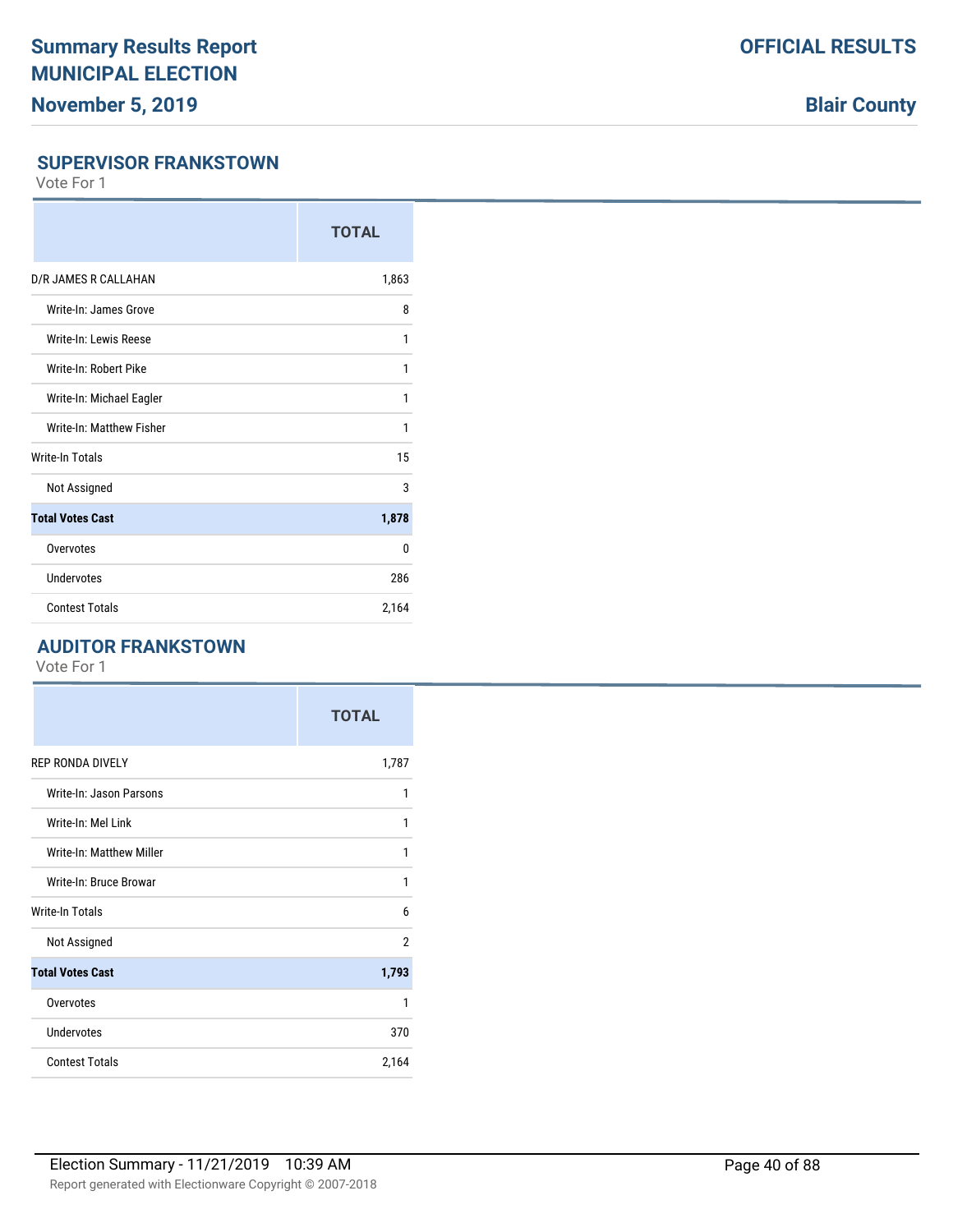#### **AUDITOR 4YR FRANKSTOWN**

|                                 | <b>TOTAL</b> |
|---------------------------------|--------------|
| Write-In: Ronda Dively          | 6            |
| Write-In: Bruce Brower          | 6            |
| Write-In: John Swope            | 2            |
| Write-In: James R Grove         | 2            |
| Write-In: Donald Carnell        | 2            |
| Write-In: John Snyder           | 1            |
| Write-In: Wilfred Teeter        | 1            |
| Write-In: Amy Webster           | 1            |
| Write-In: Matthew Kiley         | 1            |
| Write-In: Patricia Douglas Rice | 1            |
| Write-In: Dan Dodson            | 1            |
| Write-In: Adam Sheetz           | 1            |
| Write-In: John Bauman           | 1            |
| Write-In: Dwight Kennedy        | 1            |
| Write-In: Jane Velox            | 1            |
| Write-In: Eric Eminizer         | 1            |
| Write-In: Neal H Locker         | 1            |
| Write-In: Terry Lee Miller      | 1            |
| Write-In: Jason Geis            | 1            |
| Write-In: George Marlin         | 1            |
| Write-In: James Callahan        | 1            |
| Write-In: Steve Hess            | 1            |
| Write-In: Daryl Black           | 1            |
| Write-In: Jane Velez            | 1            |
| Write-In: Lisa Beatty           | 1            |
| Write-In: Gary Raymond          | 1            |
| Write-In: David Ebersole        | 1            |
| Write-In: Chris Tatar           | 1            |
| Write-In: Michael Zupon         | 1            |
| Write-In: Robert Singer         | 1            |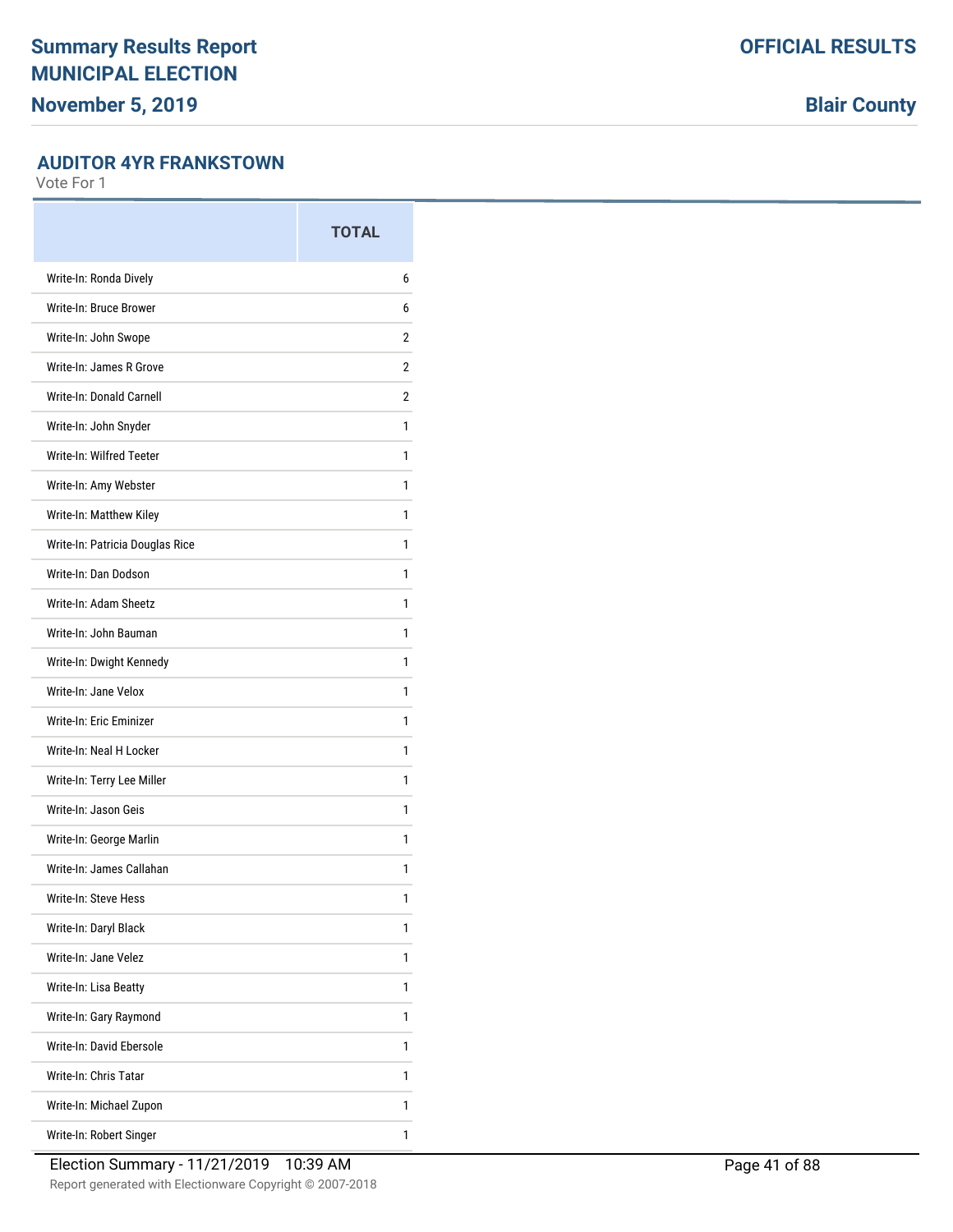**Blair County**

#### **AUDITOR 4YR FRANKSTOWN**

Vote For 1

|                              | <b>TOTAL</b> |
|------------------------------|--------------|
| Write-In: Matthew Miller     | 1            |
| Write-In: Ted BEam Jr        | 1            |
| Write-In: David Dravis       | 1            |
| Write-In: Richard A Guerin   | 1            |
| Write-In: Michael Kermidas   | 1            |
| Write-In: William R Lightner | 1            |
| Write-In: Stephen Beauchamp  | 1            |
| Write-In: Joseph Nisben      | 1            |
| Write-In: David F Smith      | 1            |
| Write-In: Tom Paldey         | 1            |
| <b>Write-In Totals</b>       | 112          |
| Not Assigned                 | 59           |
| <b>Total Votes Cast</b>      | 112          |
| Overvotes                    | 0            |
| Undervotes                   | 2,052        |
| <b>Contest Totals</b>        | 2,164        |

### **SUPERVISOR FREEDOM**

|                              | <b>TOTAL</b> |
|------------------------------|--------------|
| <b>REP MAUREEN A HAMOR</b>   | 510          |
| Write-In: John Harker        | 1            |
| Write-In: Floyd Freidenbloom | 1            |
| <b>Write-In Totals</b>       | 3            |
| Not Assigned                 | 1            |
| <b>Total Votes Cast</b>      | 513          |
| Overvotes                    | 0            |
| <b>Undervotes</b>            | 54           |
| <b>Contest Totals</b>        | 567          |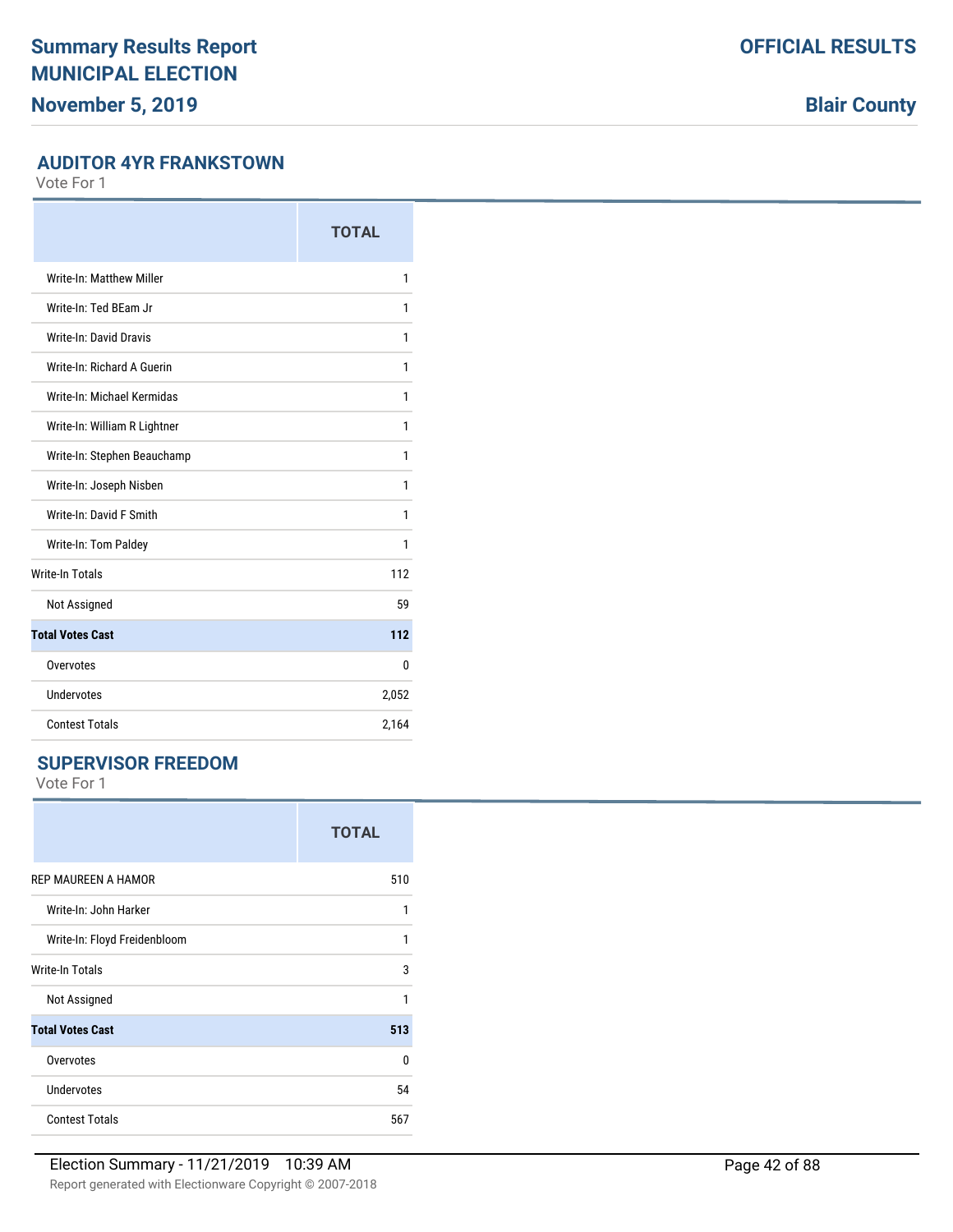## **Blair County**

#### **TAX COLLECTOR FREEDOM**

Vote For 1

|                         | <b>TOTAL</b> |
|-------------------------|--------------|
| <b>REP HOLLY J LINK</b> | 489          |
| Write-In: Peg Boyd      | 1            |
| Write-In: John E Lawler | 1            |
| Write-In: Sandy Hodge   | 1            |
| <b>Write-In Totals</b>  | 4            |
| Not Assigned            | 1            |
| <b>Total Votes Cast</b> | 493          |
| Overvotes               | 0            |
| <b>Undervotes</b>       | 74           |
| <b>Contest Totals</b>   | 567          |

### **AUDITOR FREEDOM**

|                            | <b>TOTAL</b> |
|----------------------------|--------------|
| <b>REP DENNIS E FLAUGH</b> | 509          |
| Write-In Totals            | $\Omega$     |
| Not Assigned               | n            |
| <b>Total Votes Cast</b>    | 509          |
| Overvotes                  | 0            |
| Undervotes                 | 58           |
| <b>Contest Totals</b>      | 567          |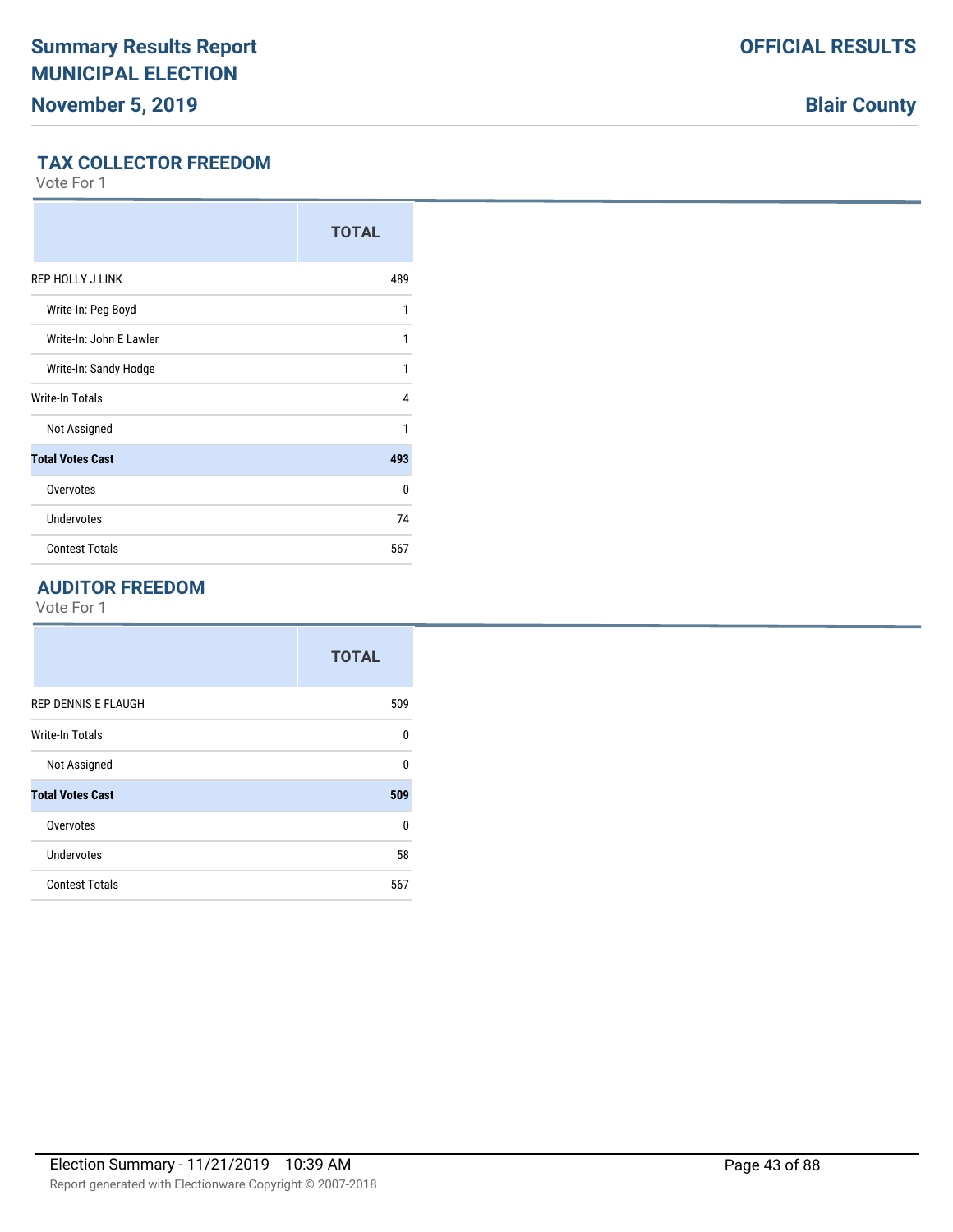**Blair County**

### **SUPERVISOR GREENFIELD**

|                              | <b>TOTAL</b> |
|------------------------------|--------------|
| D/R JORDAN C OLDHAM          | 517          |
| Write-In: Joseph D Claar     | 4            |
| Write-In: Ray BEnton         | 2            |
| Write-In: Cathy Dibert       | 1            |
| Write-In: Rodney Dibert      | 1            |
| Write-In: Alan Claar         | 1            |
| Write-In: Terri Lingenfelter | 1            |
| Write-In: Brett Weyandt      | 1            |
| Write-In: Anita Emigh        | 1            |
| <b>Write-In Totals</b>       | 12           |
| Not Assigned                 | 0            |
| <b>Total Votes Cast</b>      | 529          |
| Overvotes                    | $\Omega$     |
| Undervotes                   | 36           |
| <b>Contest Totals</b>        | 565          |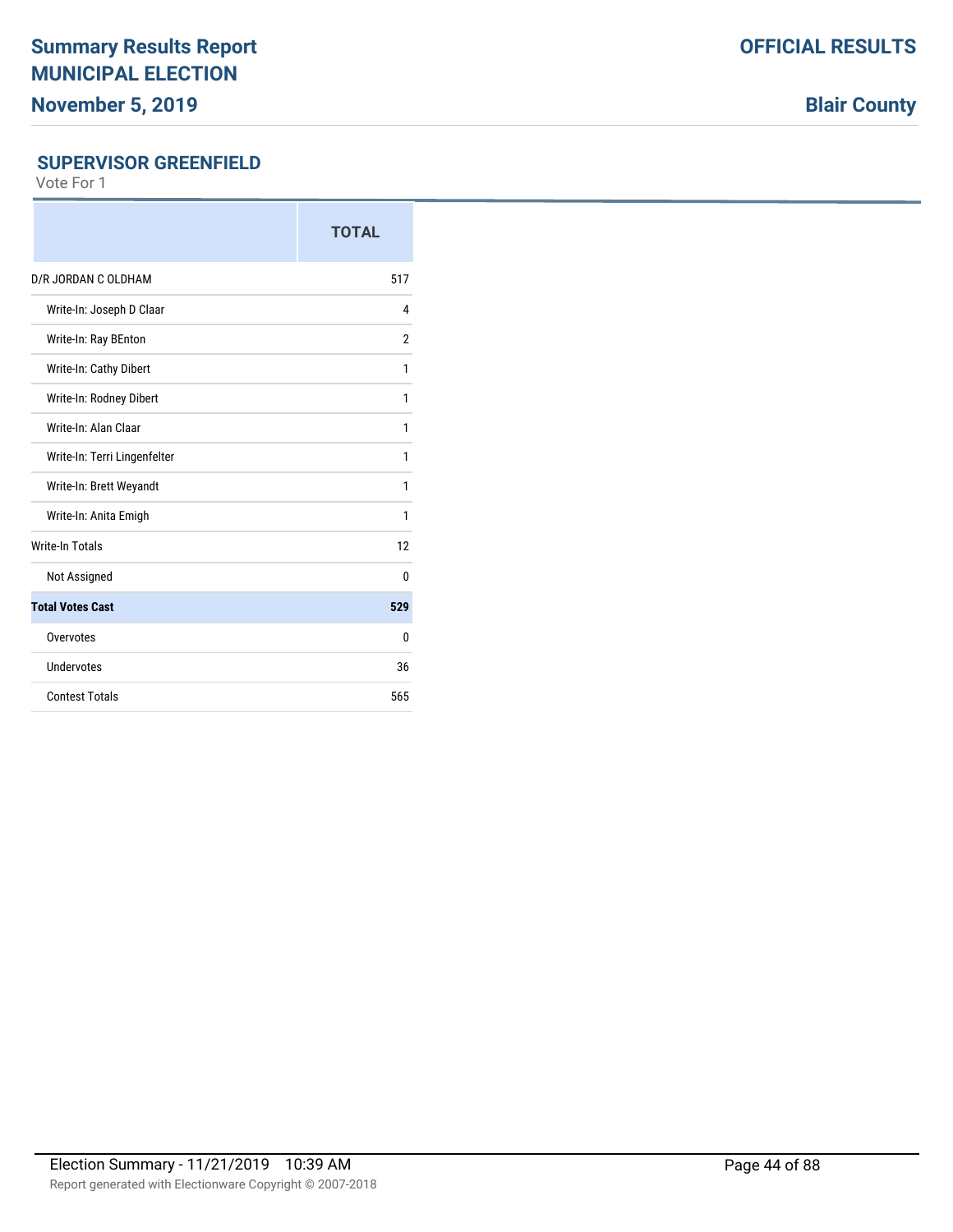### **SUPERVISOR 2YR GREENFIELD**

Vote For 1

|                                | <b>TOTAL</b> |
|--------------------------------|--------------|
| REP JORDAN C OLDHAM            | 355          |
| DEM JOSEPH D CLAAR             | 194          |
| Write-In: Derick Musselman     | 1            |
| Write-In: Cathy Dibert         | 1            |
| Write-In: Matt Treon           | 1            |
| Write-In: Anita Emigh          | 1            |
| Write-In: Richard Lingenfelter | 1            |
| Write-In: Ray Benton           | 1            |
| <b>Write-In Totals</b>         | 6            |
| Not Assigned                   | $\Omega$     |
| <b>Total Votes Cast</b>        | 555          |
| Overvotes                      | 0            |
| Undervotes                     | 10           |
| <b>Contest Totals</b>          | 565          |

### **AUDITOR GREENFIELD**

|                         | <b>TOTAL</b> |
|-------------------------|--------------|
| REP ROGER LINGENFELTER  | 510          |
| Write-In: John Ross     | 1            |
| Write-In: Vernon Walter | 1            |
| Write-In: Vernon Dively | 1            |
| Write-In: Rodney Dibert | 1            |
| <b>Write-In Totals</b>  | 5            |
| Not Assigned            | 1            |
| <b>Total Votes Cast</b> | 515          |
| Overvotes               | $\Omega$     |
| <b>Undervotes</b>       | 50           |
| <b>Contest Totals</b>   | 565          |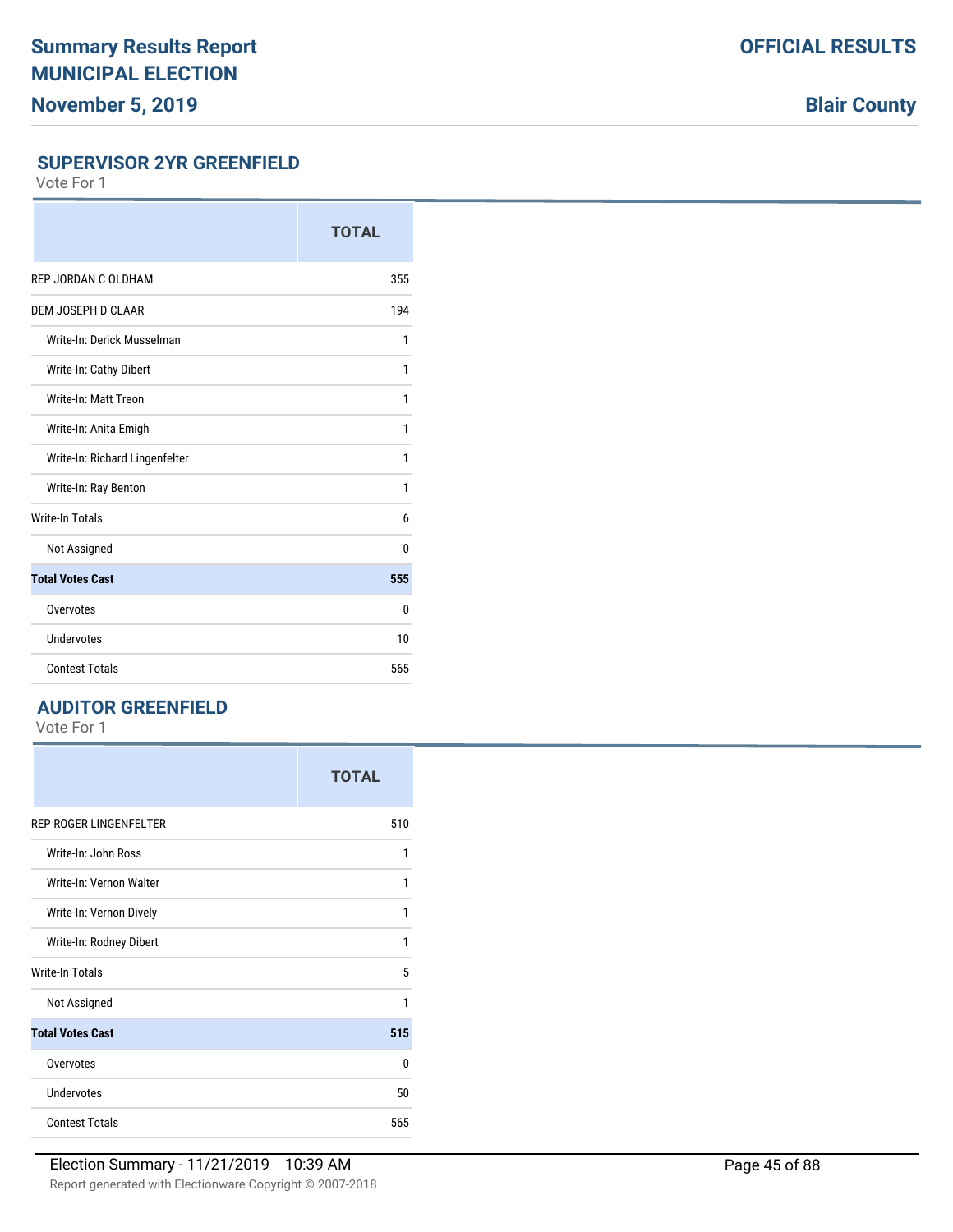#### **AUDITOR 2YR GREENFIELD**

|                                | <b>TOTAL</b>   |
|--------------------------------|----------------|
| Write-In: Vernon Walter        | 6              |
| Write-In: Roger Lingenfelter   | 4              |
| Write-In: Brenda Marriner      | 2              |
| Write-In: Terri Lingenfelter   | $\overline{2}$ |
| Write-In: Bruce Walters        | $\overline{2}$ |
| Write-In: Vernon Dively        | 1              |
| Write-In: Janice Crist         | 1              |
| Write-In: Patty Ritchey        | 1              |
| Write-In: Grace Helsel         | 1              |
| Write-In: Sam Mauk             | 1              |
| Write-In: Susie Lingenfelter   | 1              |
| Write-In: Raymond Benton       | 1              |
| Write-In: Derick Musselman     | 1              |
| Write-In: Dan Christ           | 1              |
| Write-In: Richard Lingenfelter | 1              |
| Write-In: Anita Emigh          | 1              |
| Write-In: John Dibert          | 1              |
| Write-In: Troy McMullen        | 1              |
| Write-In: Ray Benton           | 1              |
| Write-In: David Burket         | 1              |
| Write-In: Brett Weyandt        | 1              |
| <b>Write-In: Travis Sweet</b>  | 1              |
| Write-In Totals                | 42             |
| Not Assigned                   | 9              |
| <b>Total Votes Cast</b>        | 42             |
| Overvotes                      | 0              |
| <b>Undervotes</b>              | 523            |
| <b>Contest Totals</b>          | 565            |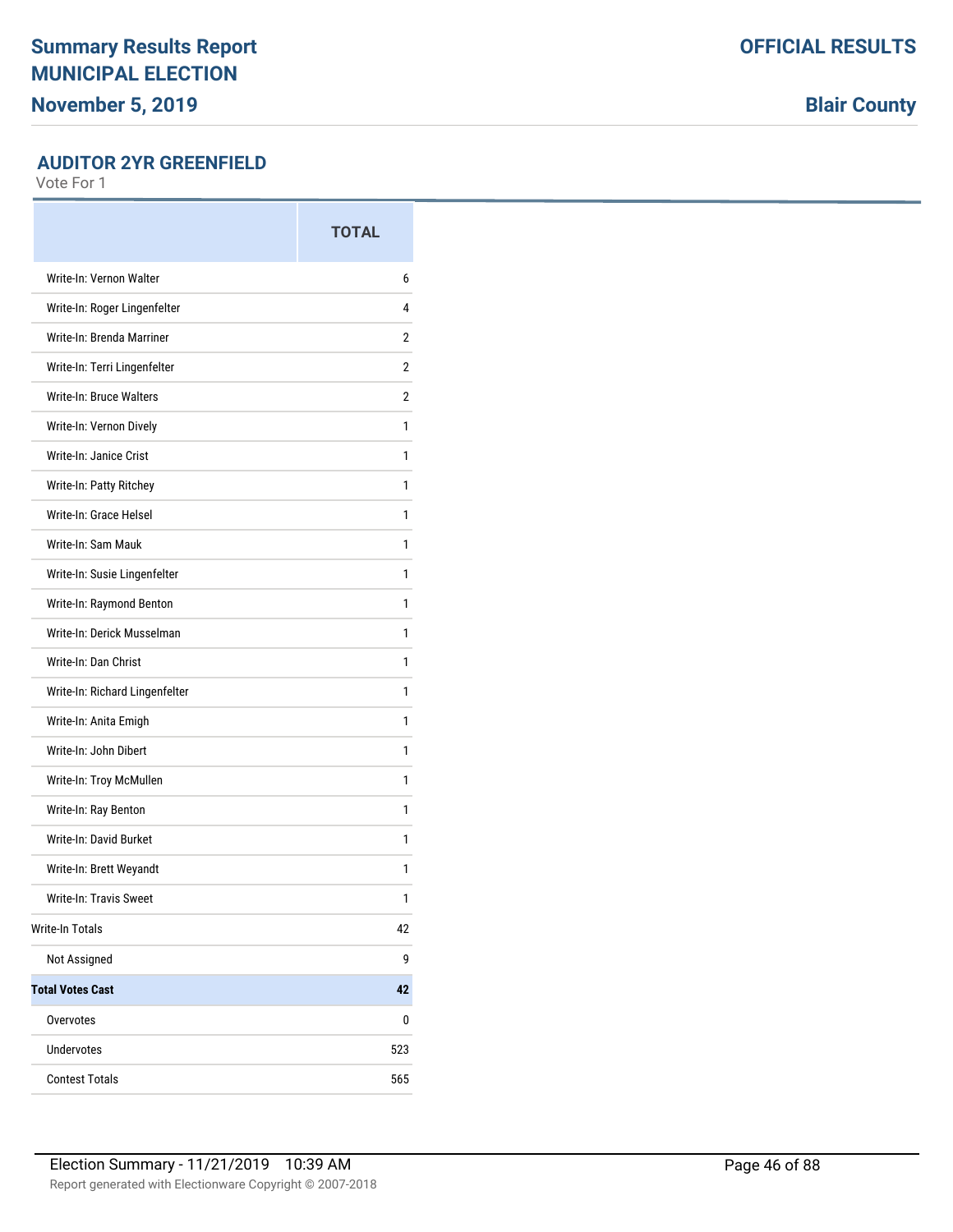#### **COUNCIL HOLLIDAYSBURG WARD 1**

Vote For 1

|                           | <b>TOTAL</b> |
|---------------------------|--------------|
| REP JOSEPH A POMPA        | 73           |
| Write-In: William Brenner | 1            |
| Write-In Totals           | 1            |
| Not Assigned              | U            |
| <b>Total Votes Cast</b>   | 74           |
| Overvotes                 | 0            |
| <b>Undervotes</b>         | 35           |
| <b>Contest Totals</b>     | 109          |

#### **COUNCIL HOLLIDAYSBURG WARD 3**

|                            | <b>TOTAL</b> |
|----------------------------|--------------|
| <b>REP MICHELE R BAKER</b> | 150          |
| Write-In: Michael Leonard  | 1            |
| Write-In Totals            | 1            |
| Not Assigned               | <sup>0</sup> |
| <b>Total Votes Cast</b>    | 151          |
| Overvotes                  | $\Omega$     |
| Undervotes                 | 40           |
| <b>Contest Totals</b>      | 191          |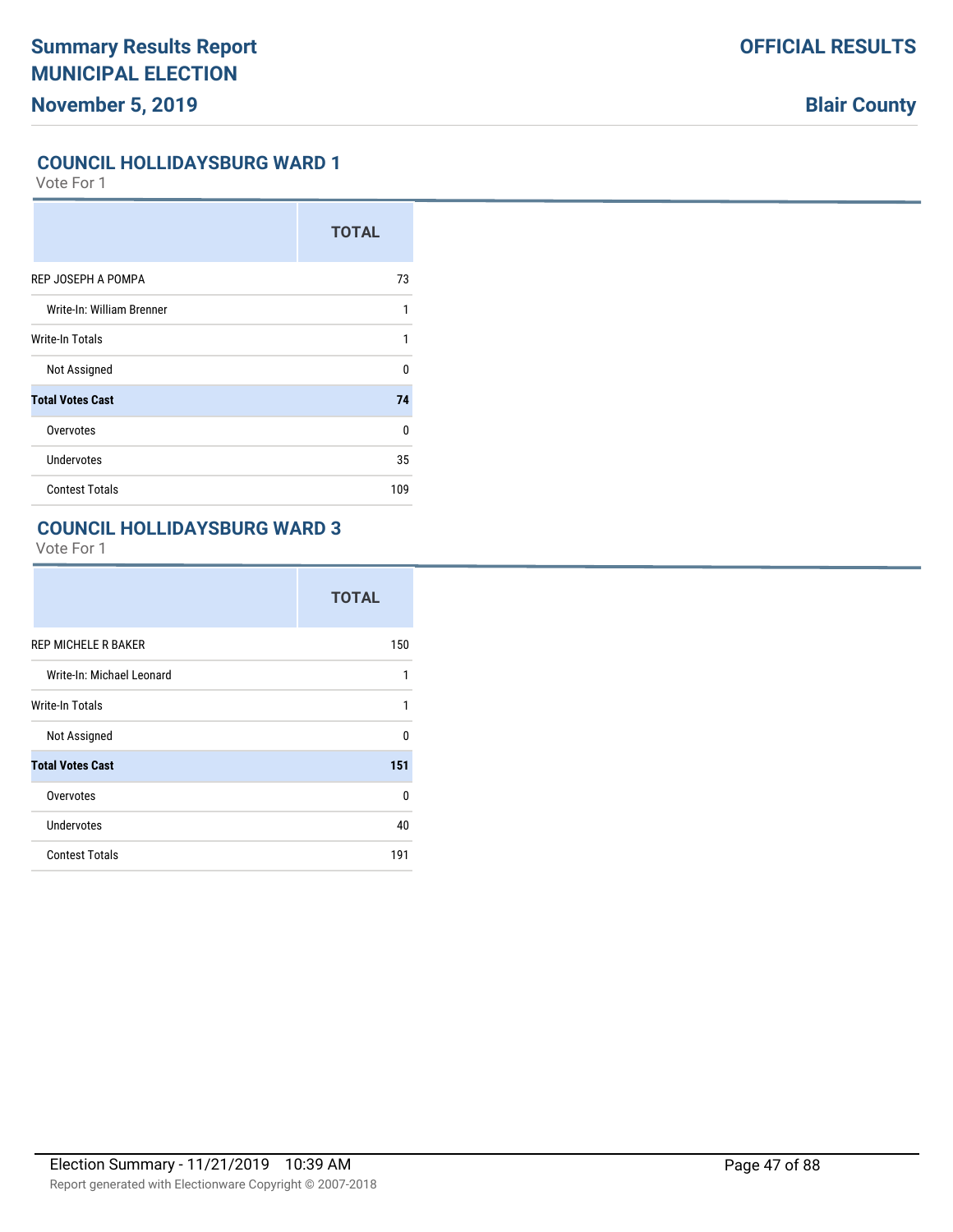## **COUNCIL HOLLIDAYSBURG WARD 5**

Vote For 1

|                            | <b>TOTAL</b> |
|----------------------------|--------------|
| <b>REP JAMES J MIELNIK</b> | 183          |
| Write-In: Mark Shawley     | 3            |
| Write-In: Todd Koelle      | 1            |
| <b>Write-In Totals</b>     | 4            |
| Not Assigned               | 0            |
| <b>Total Votes Cast</b>    | 187          |
| Overvotes                  | U            |
| Undervotes                 | 32           |
| <b>Contest Totals</b>      | 219          |

## **COUNCIL HOLLIDAYSBURG WARD 7**

|                          | <b>TOTAL</b>   |
|--------------------------|----------------|
| REP RICHARD A SCHOLTON   | 165            |
| Write-In: Jeffrey Ketner | $\overline{2}$ |
| Write-In: Richard Reimer | 1              |
| Write-In: Fred Hayek     | 1              |
| <b>Write-In Totals</b>   | 4              |
| Not Assigned             | $\Omega$       |
| <b>Total Votes Cast</b>  | 169            |
| Overvotes                | $\Omega$       |
| <b>Undervotes</b>        | 27             |
| <b>Contest Totals</b>    | 196            |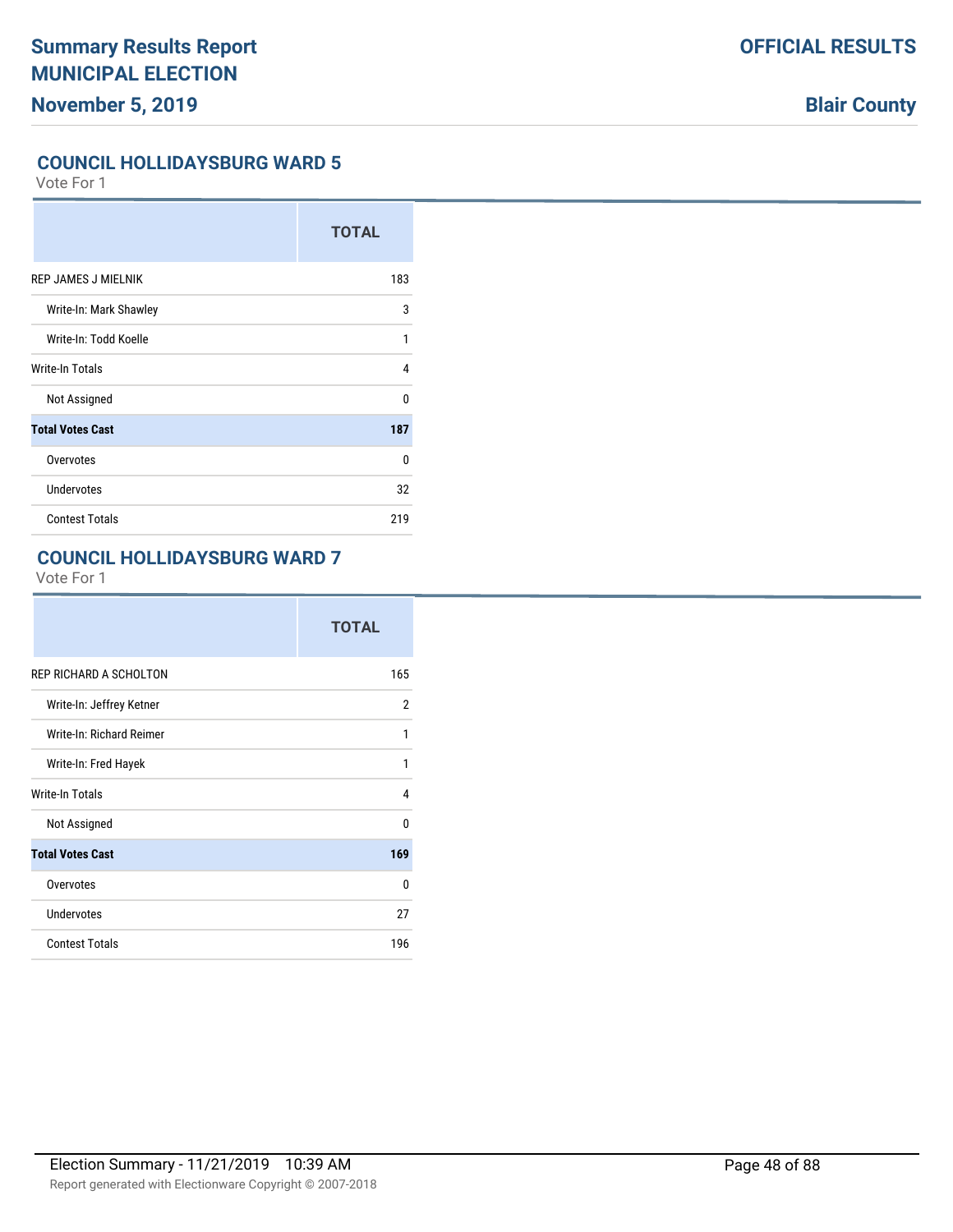## **Blair County**

#### **SUPERVISOR HUSTON**

Vote For 1

|                           | <b>TOTAL</b> |
|---------------------------|--------------|
| <b>DEM ROY P RHODES</b>   | 175          |
| <b>REP PAMELA J STOCK</b> | 172          |
| Write-In Totals           | U            |
| Not Assigned              | U            |
| <b>Total Votes Cast</b>   | 347          |
| Overvotes                 | 0            |
| <b>Undervotes</b>         | 1            |
| <b>Contest Totals</b>     | 348          |

### **AUDITOR HUSTON**

|                            | <b>TOTAL</b> |
|----------------------------|--------------|
| Write-In: Patricia Gahagan | 3            |
| Write-In: Dale Manning Jr  | 1            |
| Write-In: Joe Kensinger    | 1            |
| Write-In: Joseph Baird     | 1            |
| <b>Write-In Totals</b>     | 8            |
| Not Assigned               | 2            |
| <b>Total Votes Cast</b>    | 8            |
| Overvotes                  | U            |
| Undervotes                 | 340          |
| <b>Contest Totals</b>      | 348          |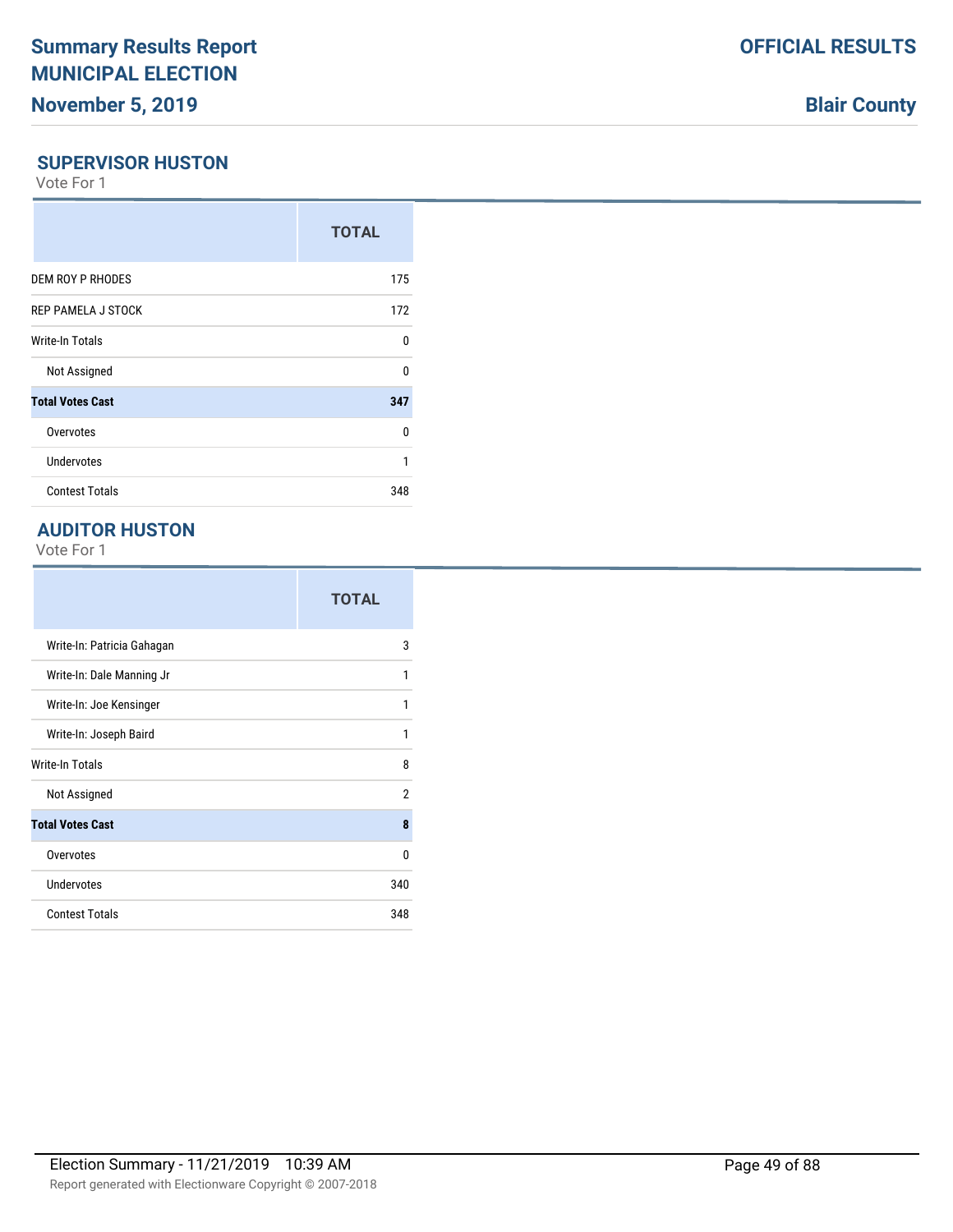**Blair County**

## **SUPERVISOR JUNIATA**

Vote For 1

|                          | <b>TOTAL</b> |
|--------------------------|--------------|
| <b>REP DAVID G KANE</b>  | 195          |
| Write-In: Terry Dunmire  | 2            |
| Write-In: Caleb Salyards | 2            |
| Write-In: Matt Snyder    | 1            |
| Write-In: Fric Shaw      | 1            |
| Write-In: Todd Yeckley   | 1            |
| <b>Write-In Totals</b>   | 8            |
| Not Assigned             | 1            |
| <b>Total Votes Cast</b>  | 203          |
| Overvotes                | 0            |
| <b>Undervotes</b>        | 24           |
| <b>Contest Totals</b>    | 227          |

## **AUDITOR JUNIATA**

|                            | <b>TOTAL</b> |
|----------------------------|--------------|
| <b>REP JAMES L GARLICK</b> | 209          |
| Write-In Totals            | 0            |
| Not Assigned               | 0            |
| <b>Total Votes Cast</b>    | 209          |
| Overvotes                  | 0            |
| <b>Undervotes</b>          | 18           |
| <b>Contest Totals</b>      | 227          |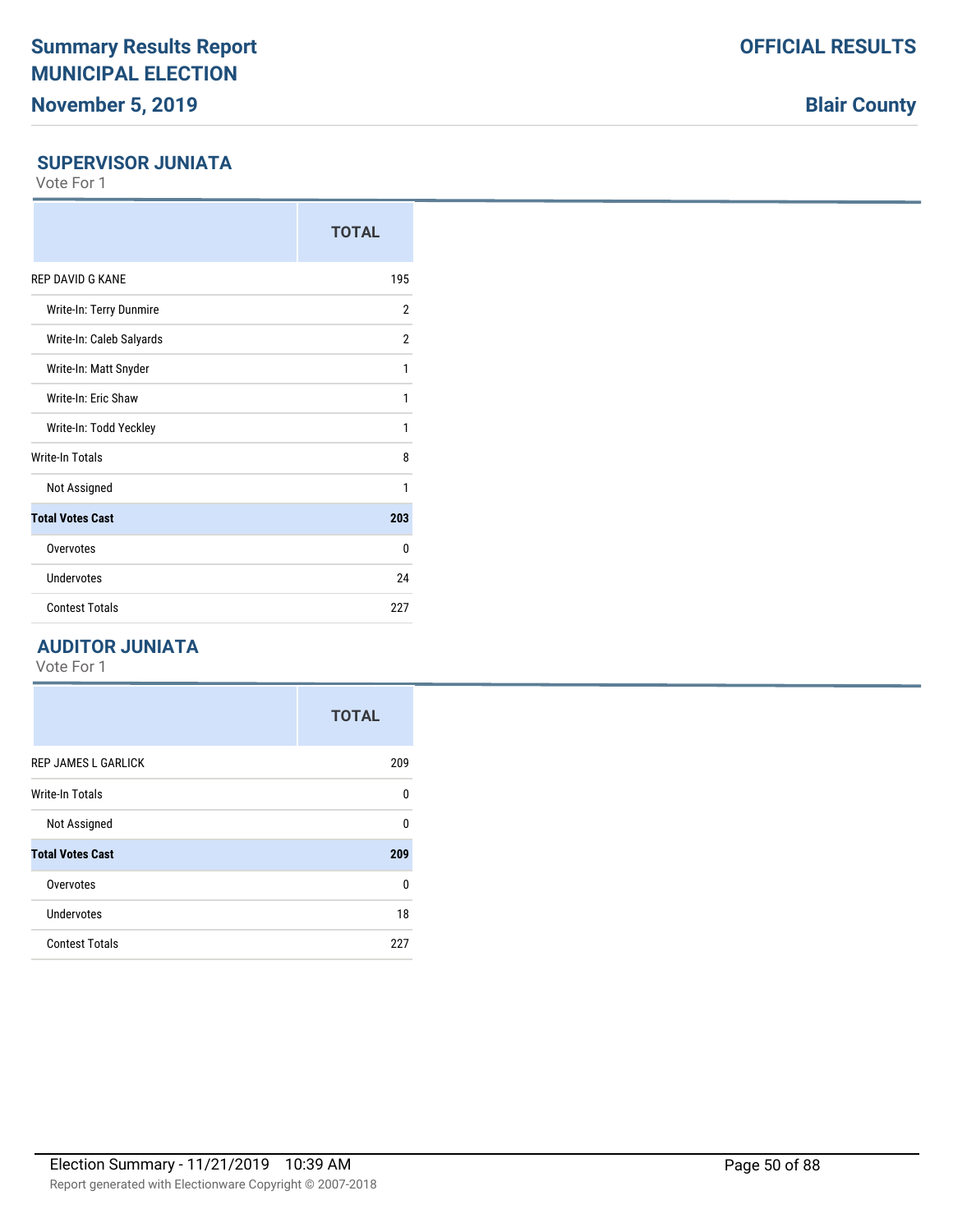**Blair County**

## **SUPERVISOR LOGAN**

|                               | <b>TOTAL</b> |
|-------------------------------|--------------|
| D/R JOE METZGAR               | 1,992        |
| <b>D/R PATRICK T JONES</b>    | 1,861        |
| Write-In: David A Rhoa        | 4            |
| Write-In: Wesley Barnhart     | 2            |
| Write-In: Edward C Kreuz Jr   | 2            |
| Write-In: Richard E Hall      | 1            |
| Write-In: Bob Worley          | 1            |
| Write-In: Roy Knupp           | 1            |
| Write-In: Michael Ross        | 1            |
| Write-In: Eric Shock          | 1            |
| Write-In: Gerald Nedimyer     | 1            |
| Write-In: Dave Hoover         | 1            |
| Write-In: Robert Luciano      | 1            |
| Write-In: Frank Meloy         | 1            |
| Write-In: Aaron Worley        | 1            |
| Write-In: Sam Marino          | 1            |
| Write-In: WArren Rhyner       | 1            |
| <b>Write-In: Howard Banks</b> | 1            |
| Write-In: Reynolds Baldwin    | 1            |
| Write-In: Jerry Joiard        | 1            |
| Write-In: John McGinnis       | 1            |
| Write-In: John Steele         | 1            |
| Write-In: Bob Woney           | 0            |
| <b>Write-In Totals</b>        | 31           |
| Not Assigned                  | 6            |
| <b>Total Votes Cast</b>       | 3,884        |
| Overvotes                     | 0            |
| Undervotes                    | 1,238        |
| <b>Contest Totals</b>         | 5,122        |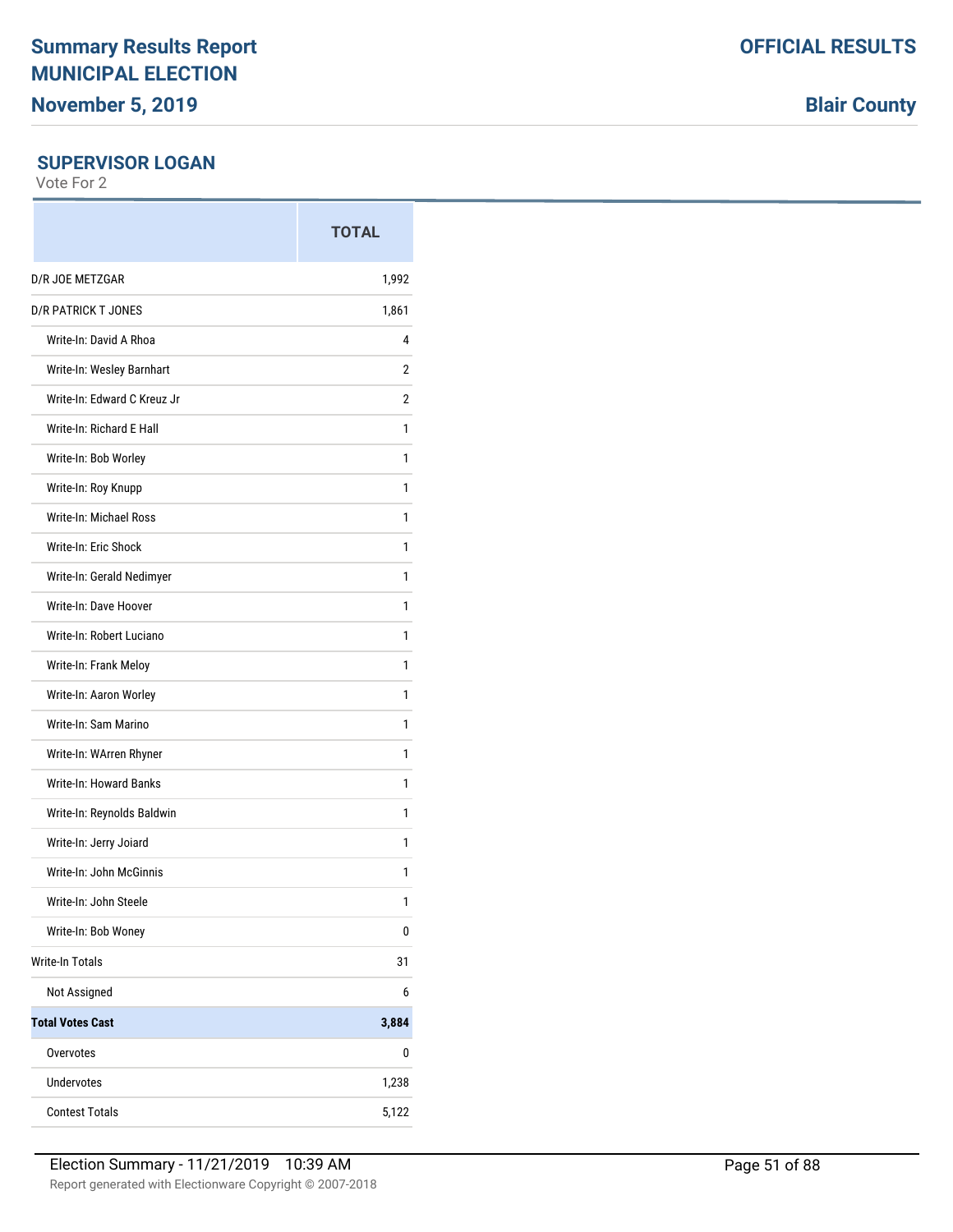**Blair County**

#### **AUDITOR LOGAN**

Vote For 1

|                          | <b>TOTAL</b> |
|--------------------------|--------------|
| REP DAVID J MASON        | 2,129        |
| Write-In: Dwayne Ross    | 1            |
| Write-In: Lisa J Ecker   | 1            |
| Write-In: Roger Stone    | 1            |
| Write-In: Robert A Davis | 1            |
| Write-In: Noah Zolnak    | 1            |
| <b>Write-In Totals</b>   | 8            |
| Not Assigned             | 3            |
| <b>Total Votes Cast</b>  | 2,137        |
| Overvotes                | $\Omega$     |
| Undervotes               | 424          |
| <b>Contest Totals</b>    | 2,561        |

### **MAYOR MARTINSBURG**

|                                | <b>TOTAL</b> |
|--------------------------------|--------------|
| <b>REP RICHARD BRANTNER SR</b> | 399          |
| Write-In: Carlton Blanchard    | 1            |
| Write-In: Matthew Teeter       | 1            |
| Write-In: Randy Acker          | 1            |
| Write-In Totals                | 3            |
| Not Assigned                   | 0            |
| <b>Total Votes Cast</b>        | 402          |
| Overvotes                      | 0            |
| Undervotes                     | 25           |
| <b>Contest Totals</b>          | 427          |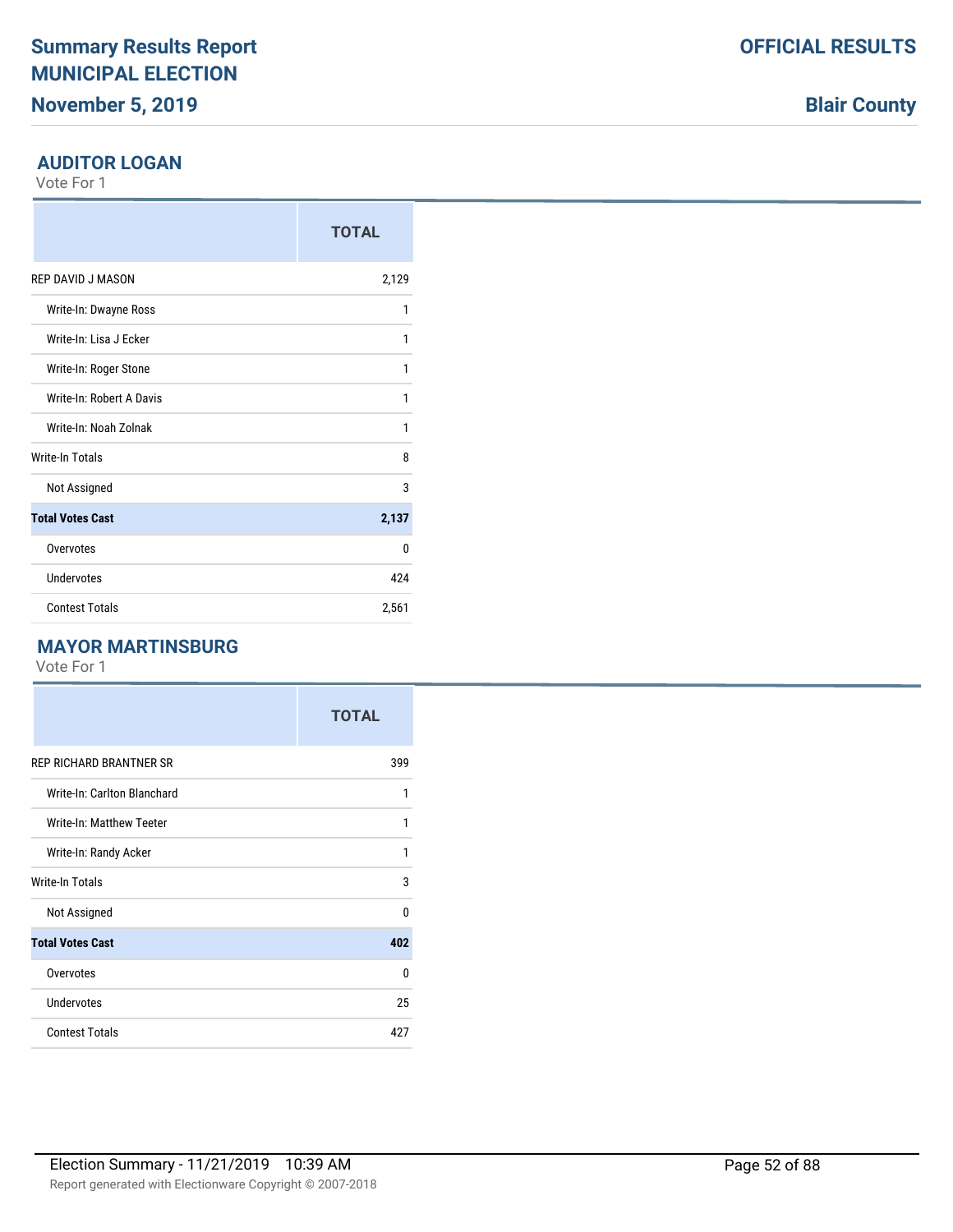**Blair County**

## **COUNCIL MARTINSBURG**

Vote For 3

|                             | <b>TOTAL</b> |
|-----------------------------|--------------|
| <b>REP DARIN B MECK</b>     | 356          |
| <b>REP P ROB DICKSON</b>    | 340          |
| Write-In: Charles Kensinger | 53           |
| Write-In: Mike Horton       | 3            |
| Write-In: Connie Lamborn    | 1            |
| Write-In: Brian Gaghagon    | 1            |
| Write-In: David Banaszak    | 1            |
| Write-In: Connie Stouffer   | 1            |
| Write-In: Kensinger         | 1            |
| <b>Write-In Totals</b>      | 61           |
| Not Assigned                | 0            |
| <b>Total Votes Cast</b>     | 757          |
| Overvotes                   | 0            |
| Undervotes                  | 524          |
| <b>Contest Totals</b>       | 1,281        |

### **COUNCIL 2YR MARTINSBURG**

|                             | <b>TOTAL</b> |
|-----------------------------|--------------|
| <b>REP DAVID L HARKER</b>   | 381          |
| Write-In: Charles Kensinger | 3            |
| Write-In: Connie Lamborn    | 1            |
| <b>Write-In Totals</b>      | 4            |
| Not Assigned                | $\Omega$     |
| <b>Total Votes Cast</b>     | 385          |
| Overvotes                   | 1            |
| Undervotes                  | 41           |
| <b>Contest Totals</b>       | 427          |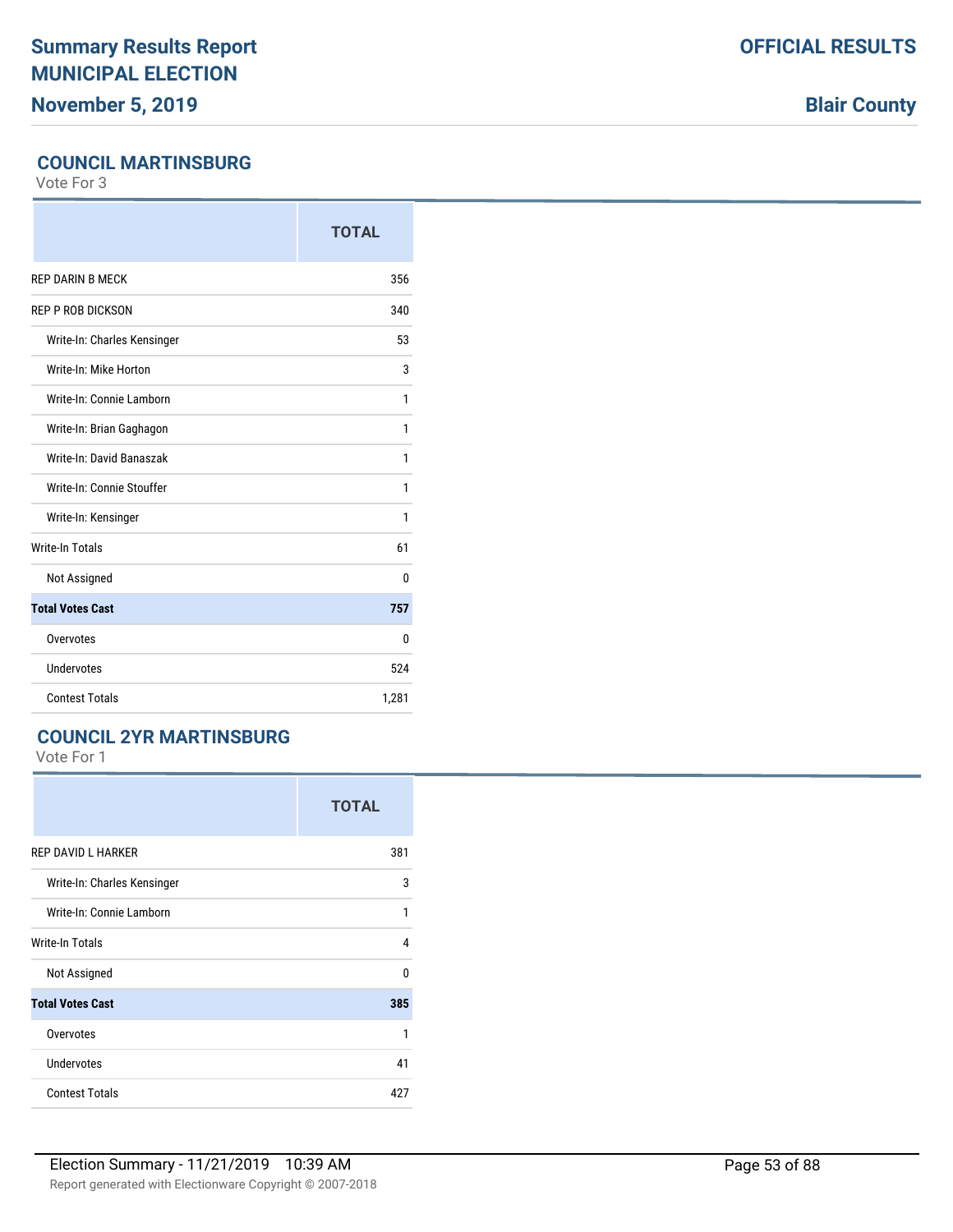**Blair County**

#### **COUNCIL NEWRY**

Vote For 3

|                          | <b>TOTAL</b> |
|--------------------------|--------------|
| Write-In: Anne Seno      | 9            |
| Write-In: Mike Seno      | 7            |
| Write-In: Richard Giarth | 4            |
| Write-In: Terry Aiken    | 1            |
| Write-In: David Boland   | 1            |
| Write-In Totals          | 22           |
| Not Assigned             | $\Omega$     |
| <b>Total Votes Cast</b>  | 22           |
| Overvotes                | 0            |
| <b>Undervotes</b>        | 80           |
| <b>Contest Totals</b>    | 102          |

## **COUNCIL 2YR NEWRY**

|                         | <b>TOTAL</b> |
|-------------------------|--------------|
| Write-In: Tony Livella  | 1            |
| <b>Write-In Totals</b>  | 1            |
| Not Assigned            | 0            |
| <b>Total Votes Cast</b> | 1            |
| Overvotes               | $\Omega$     |
| Undervotes              | 33           |
| <b>Contest Totals</b>   | 34           |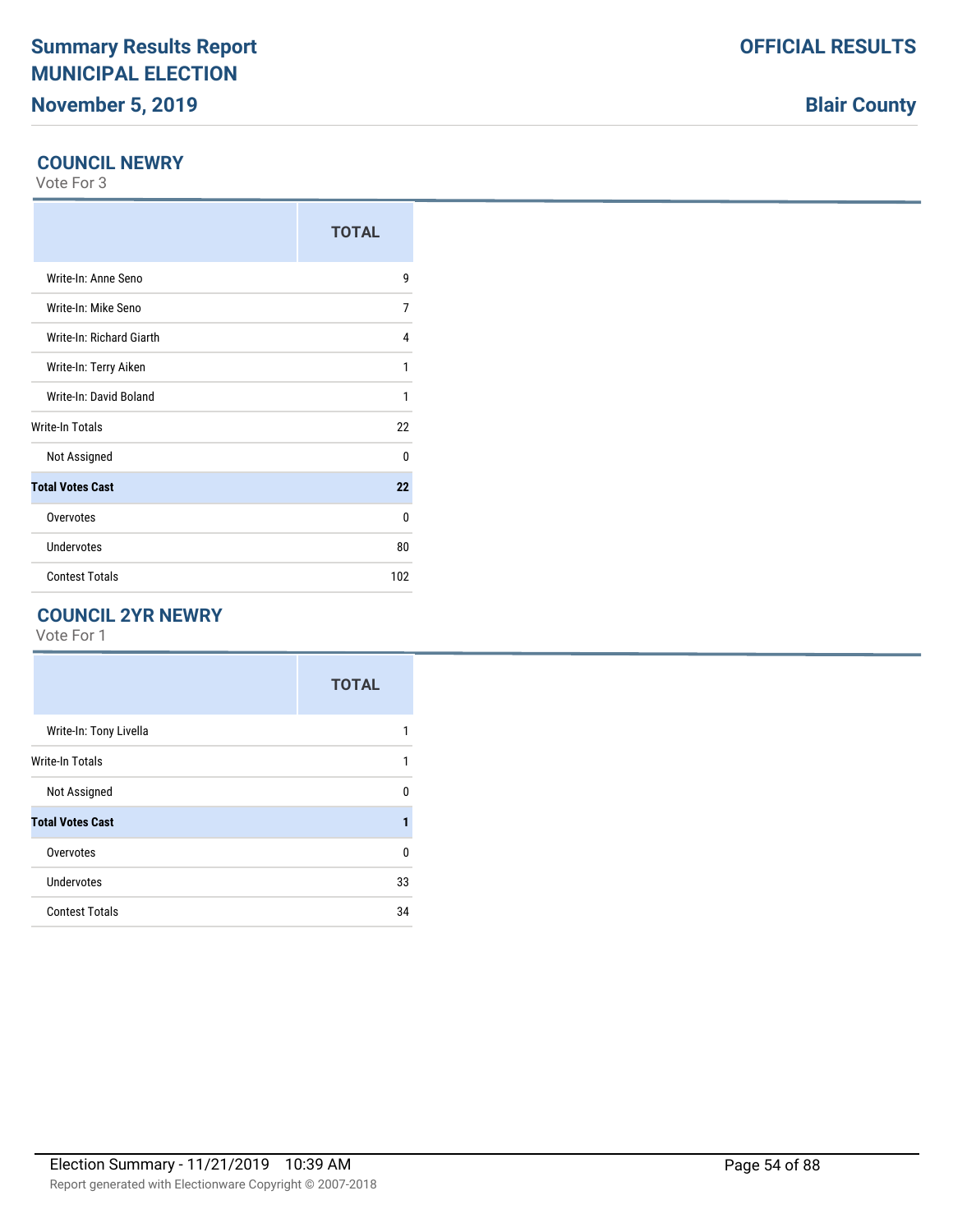#### **SUPERVISOR NORTH WOODBURY**

Vote For 1

|                            | <b>TOTAL</b> |
|----------------------------|--------------|
| REP JOSEPH D DONALDSON     | 440          |
| Write-In: Steve Kensinger  | 1            |
| Write-In: Dennis Brumbaugh | 1            |
| <b>Write-In Totals</b>     | 3            |
| Not Assigned               | 1            |
| <b>Total Votes Cast</b>    | 443          |
| Overvotes                  | U            |
| Undervotes                 | 50           |
| <b>Contest Totals</b>      | 493          |

### **SUPERVISOR 2YR NORTH WOODBURY**

|                            | <b>TOTAL</b> |
|----------------------------|--------------|
| <b>REP JAMES W BROWER</b>  | 434          |
| Write-In: Bryan Roush      | 1            |
| Write-In: Douglas Garber   | 1            |
| Write-In: Dennis Brumbaugh | 1            |
| Write-In Totals            | 4            |
| Not Assigned               | 1            |
| <b>Total Votes Cast</b>    | 438          |
| Overvotes                  | $\Omega$     |
| <b>Undervotes</b>          | 55           |
| <b>Contest Totals</b>      | 493          |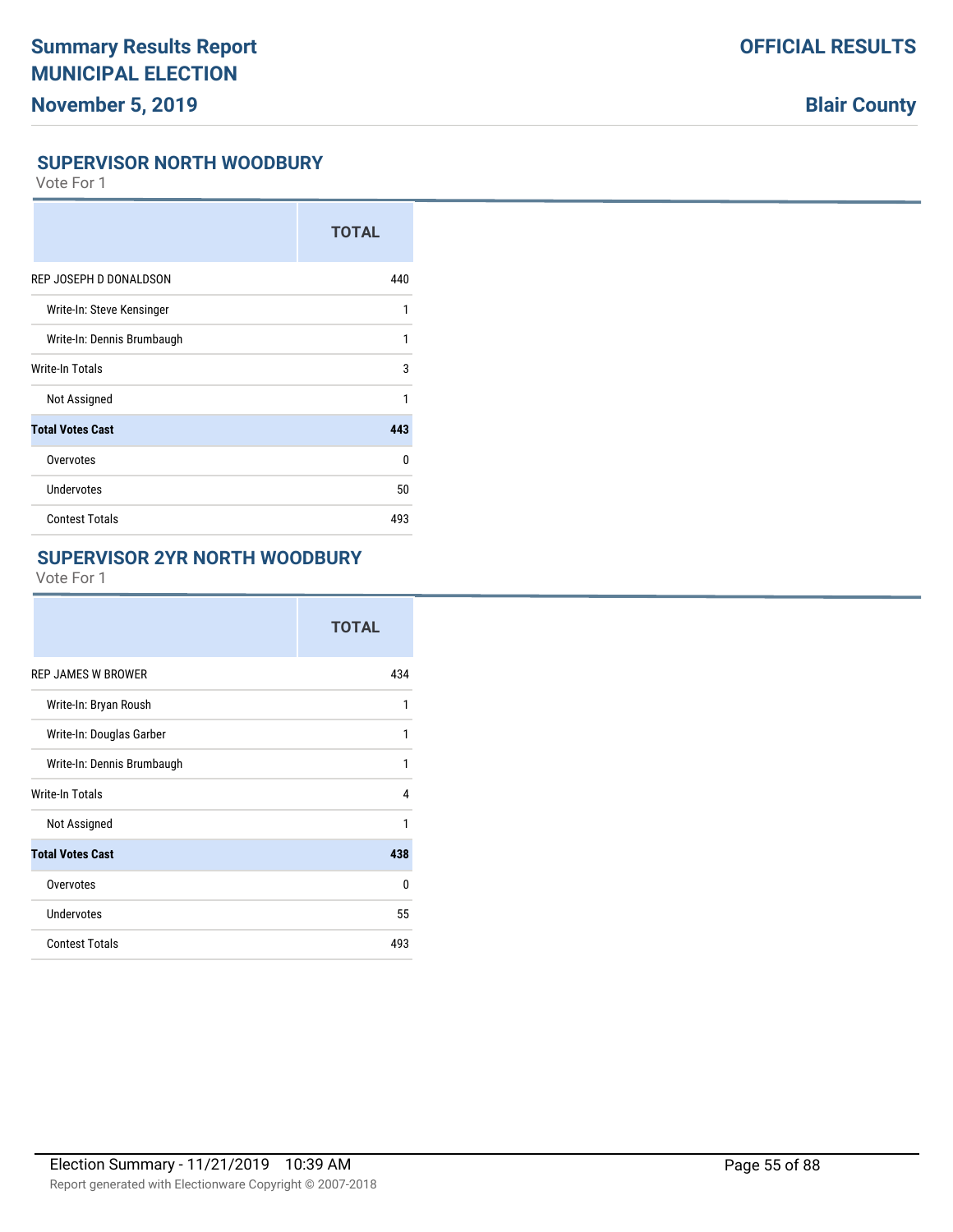#### **AUDITOR NORTH WOODBURY**

Vote For 1

|                              | <b>TOTAL</b> |
|------------------------------|--------------|
| <b>REP CARLA D KENSINGER</b> | 458          |
| Write-In Totals              | U            |
| Not Assigned                 | n            |
| <b>Total Votes Cast</b>      | 458          |
| Overvotes                    | <sup>0</sup> |
| Undervotes                   | 35           |
| <b>Contest Totals</b>        | 493          |

## **AUDITOR 2YR NORTH WOODBURY**

|                                 | <b>TOTAL</b>   |
|---------------------------------|----------------|
| Write-In: Donald Brumbaugh      | 3              |
| Write-In: Brian Ley             | $\overline{2}$ |
| Write-In: Betty M Blattenberger | $\overline{2}$ |
| Write-In: Joshua Hampton        | 1              |
| Write-In: Brenda Fluke Gardner  | 1              |
| Write-In: Jamie Kensinger       | 1              |
| Write-In: Randy Huntsman        | 1              |
| Write-In: Jerry Stern           | 1              |
| Write-In: Joy Hoover            | 1              |
| Write-In: Robert Greenleaf Jr   | 1              |
| Write-In: Lay Blattenberger     | 1              |
| Write-In: Mary Hinish           | 1              |
| <b>Write-In Totals</b>          | 32             |
| Not Assigned                    | 16             |
| <b>Total Votes Cast</b>         | 32             |
| Overvotes                       | 0              |
| <b>Undervotes</b>               | 461            |
| <b>Contest Totals</b>           | 493            |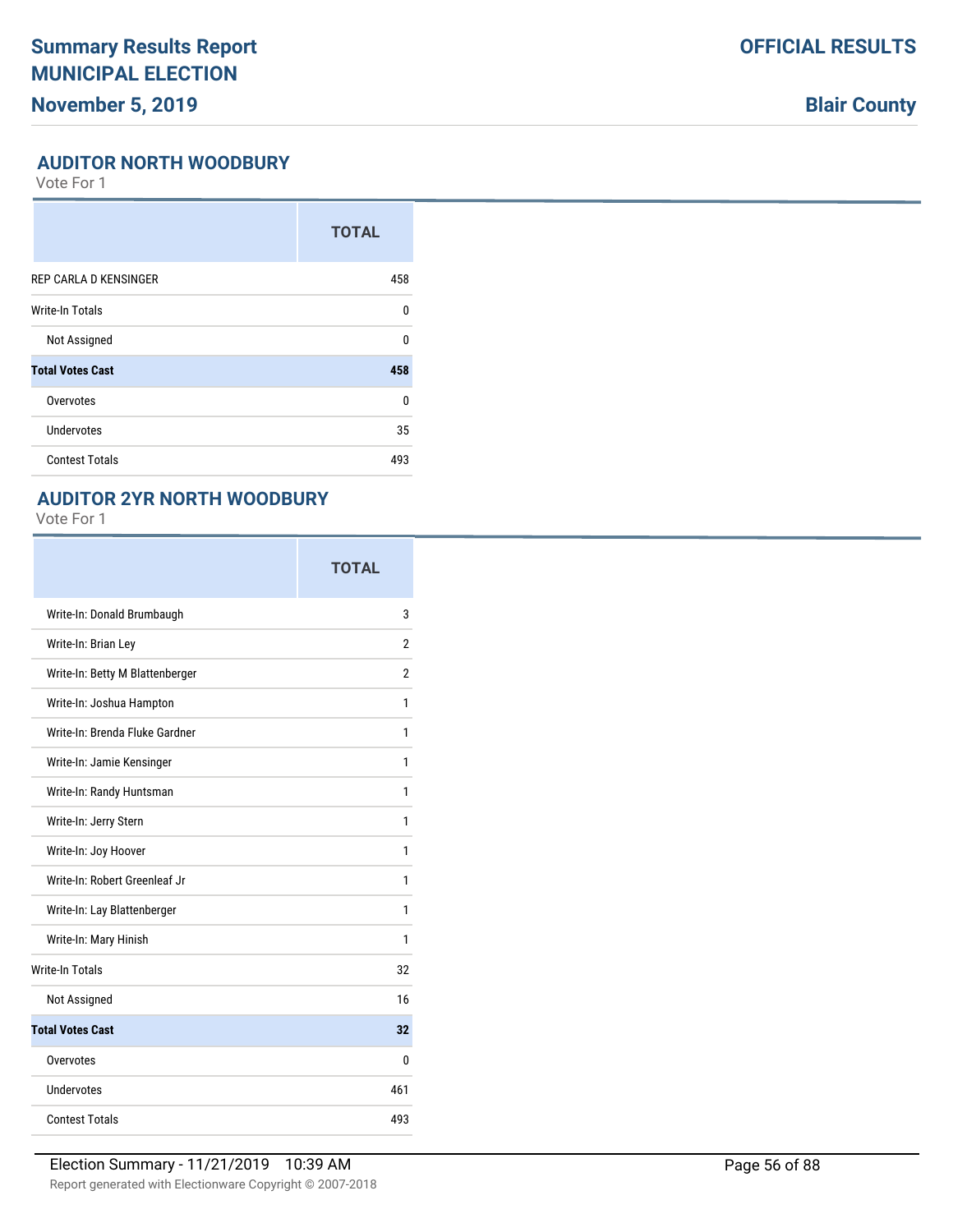#### **COUNCIL ROARING SPRING BORO**

Vote For 3

|                             | <b>TOTAL</b>   |
|-----------------------------|----------------|
| REP JAMES L MUSSELMAN JR    | 350            |
| <b>REP RODNEY L GREEN</b>   | 348            |
| <b>REP DANE NOEL</b>        | 341            |
| Write-In: Terri Feather     | $\overline{2}$ |
| Write-In: William Brumbaugh | 1              |
| Write-In: Dennis Igou       | 1              |
| Write-In: Craig Curfman     | 1              |
| <b>Write-In Totals</b>      | 5              |
| Not Assigned                | 0              |
| <b>Total Votes Cast</b>     | 1,044          |
| Overvotes                   | 0              |
| Undervotes                  | 267            |
| <b>Contest Totals</b>       | 1,311          |

### **SUPERVISOR SNYDER TWP**

|                           | <b>TOTAL</b> |
|---------------------------|--------------|
| D/R ROBERT W NELSON       | 513          |
| Write-In: Mark Raffeto Jr | 1            |
| Write-In: Jon Light       | 1            |
| Write-In: Melvin Light    | 1            |
| Write-In Totals           | 3            |
| Not Assigned              | 0            |
| <b>Total Votes Cast</b>   | 516          |
| Overvotes                 | 0            |
| <b>Undervotes</b>         | 49           |
| <b>Contest Totals</b>     | 565          |
|                           |              |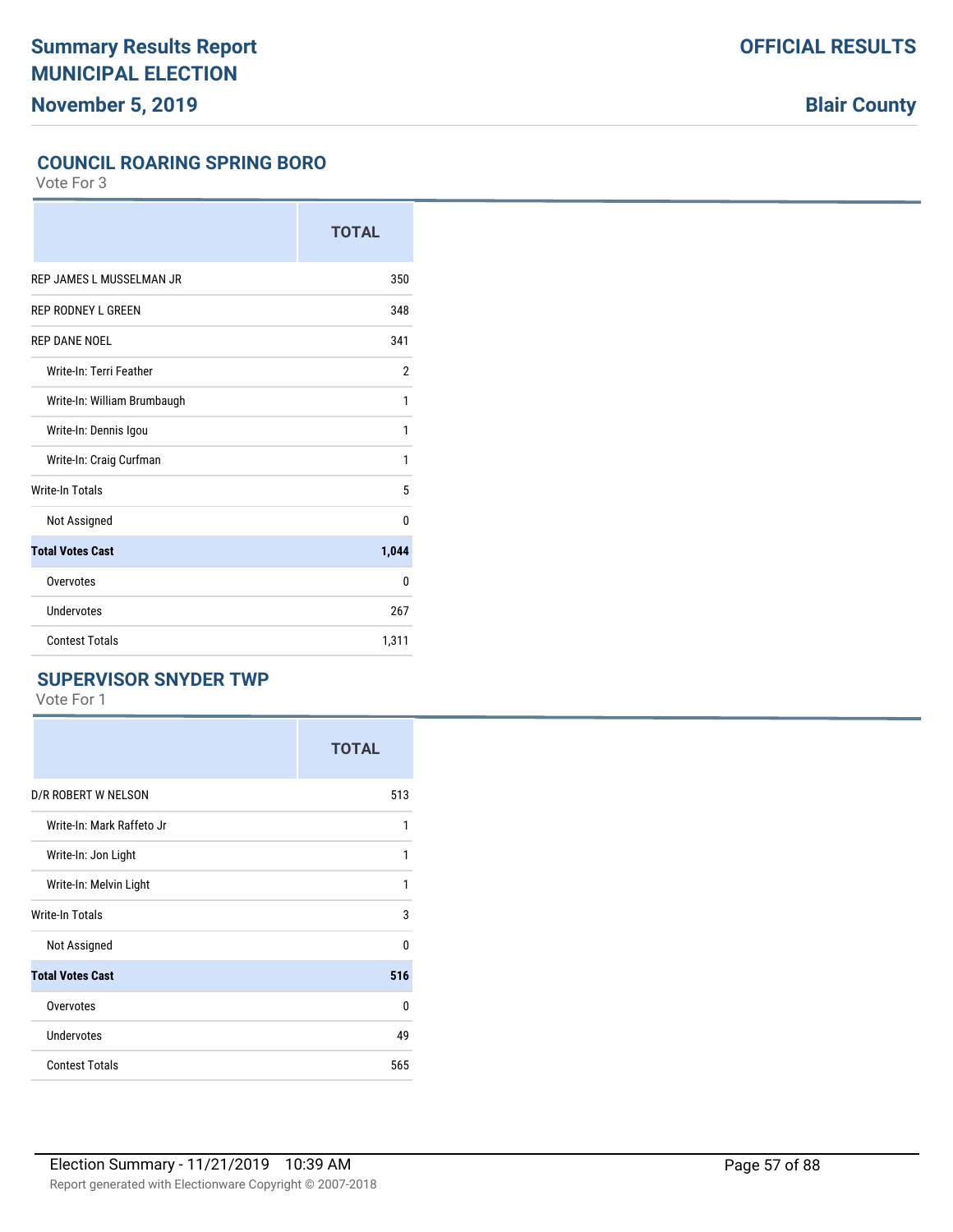**Blair County**

## **AUDITOR SNYDER TWP**

Vote For 1

|                           | <b>TOTAL</b> |
|---------------------------|--------------|
| Write-In: Janey Leuars    | 1            |
| Write-In: Shawn Shaulis   | 1            |
| Write-In: Ashley Wright   | 1            |
| Write-In: Greg Kilbride   | 1            |
| Write-In: Rebecca M Smith | 1            |
| <b>Write-In Totals</b>    | 9            |
| Not Assigned              | 4            |
| <b>Total Votes Cast</b>   | 9            |
| Overvotes                 | $\Omega$     |
| Undervotes                | 556          |
| <b>Contest Totals</b>     | 565          |

## **SUPERVISOR TAYLOR TWP**

|                                    | <b>TOTAL</b>   |
|------------------------------------|----------------|
| REP PAUL D CLOSSON                 | 446            |
| Write-In: Drusann Brumbaugh Biffle | 1              |
| Write-In: Harold Bailey            | 1              |
| Write-In: David A Smith            | 1              |
| Write-In Totals                    | 5              |
| Not Assigned                       | $\overline{2}$ |
| <b>Total Votes Cast</b>            | 451            |
| Overvotes                          | $\Omega$       |
| Undervotes                         | 48             |
| <b>Contest Totals</b>              | 499            |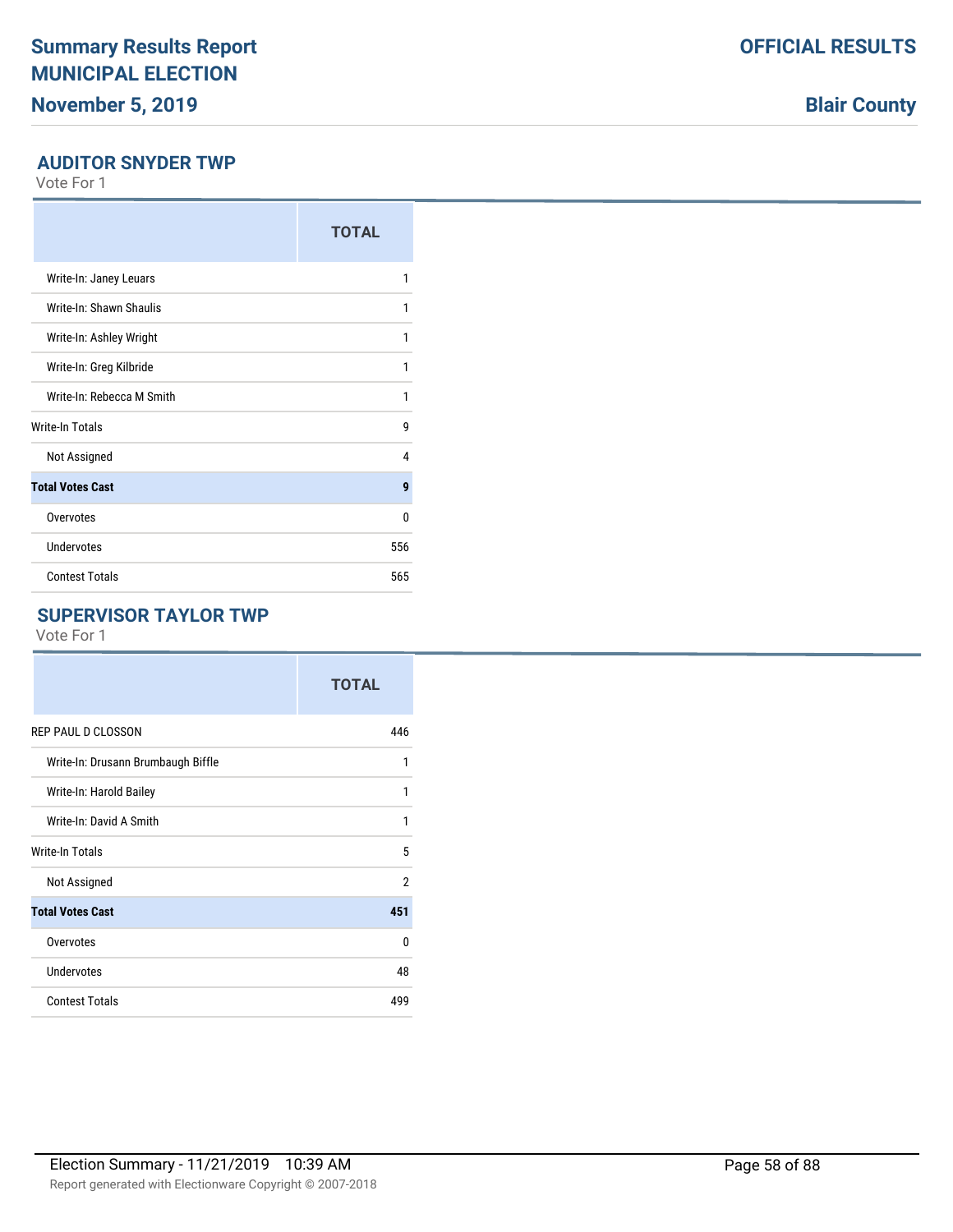#### **SUPERVISOR 2YR TAYLOR TWP**

Vote For 1

|                         | <b>TOTAL</b>   |
|-------------------------|----------------|
| REP JOSEPH E DILLING    | 454            |
| Write-In: Troy Wright   | 1              |
| Write-In: David A Smith | 1              |
| <b>Write-In Totals</b>  | 4              |
| Not Assigned            | $\overline{2}$ |
| <b>Total Votes Cast</b> | 458            |
| Overvotes               | U              |
| Undervotes              | 41             |
| <b>Contest Totals</b>   | 499            |

## **AUDITOR TAYLOR TWP**

|                         | <b>TOTAL</b> |
|-------------------------|--------------|
| Write-In: Troy Wright   | 1            |
| Write-In: Evan Kurella  | 1            |
| Write-In Totals         | 6            |
| Not Assigned            | 4            |
| <b>Total Votes Cast</b> | 6            |
| Overvotes               | 0            |
| <b>Undervotes</b>       | 493          |
| <b>Contest Totals</b>   | 499          |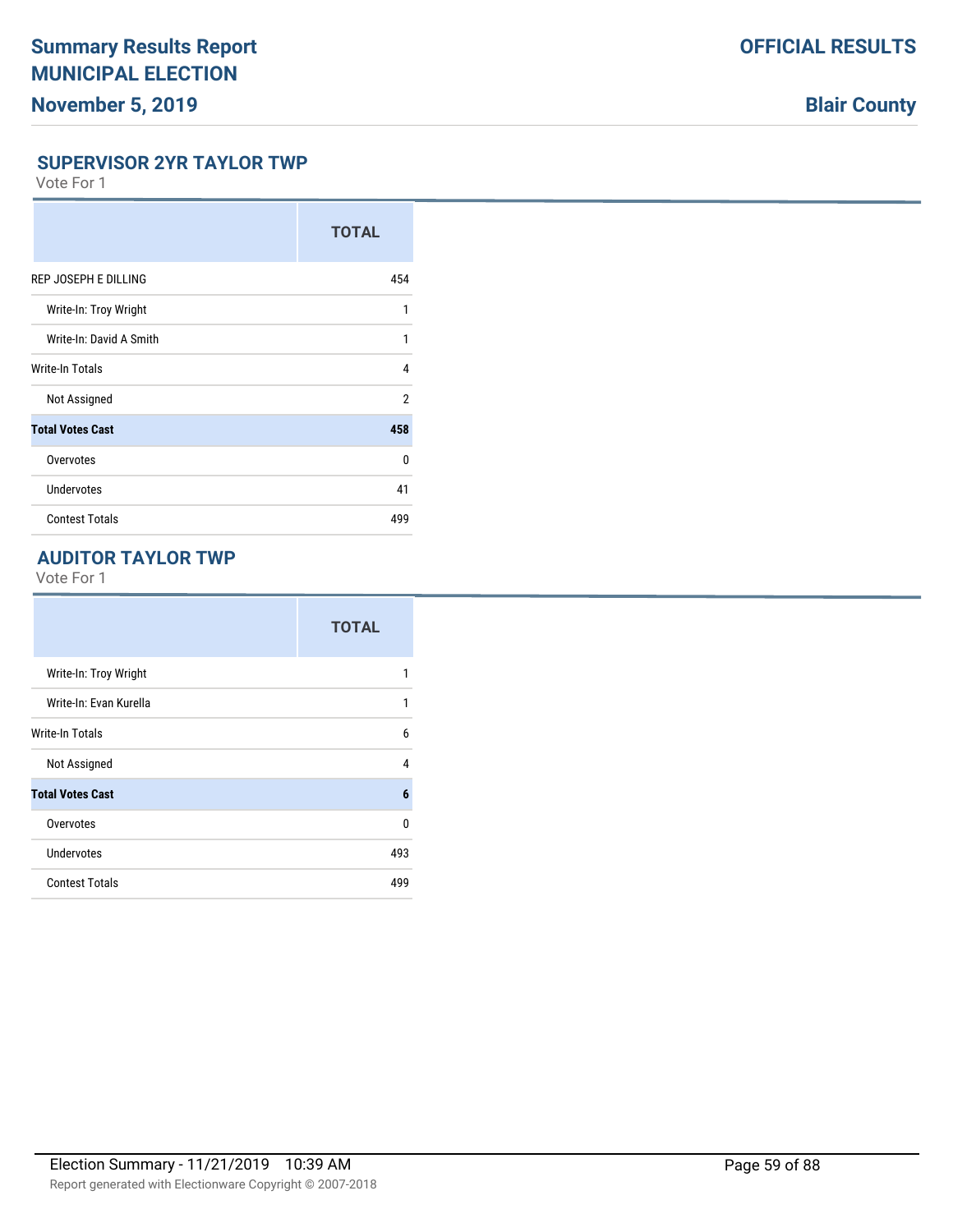## **Blair County**

## **AUDITOR 4YR TAYLOR TWP**

Vote For 1

|                          | <b>TOTAL</b>   |
|--------------------------|----------------|
| Write-In: Troy Wright    | 1              |
| Write-In: Bob Carper     | 1              |
| Write-In: Anthony Grassi | 1              |
| <b>Write-In Totals</b>   | 7              |
| Not Assigned             | 4              |
| <b>Total Votes Cast</b>  | $\overline{7}$ |
| Overvotes                | U              |
| Undervotes               | 492            |
| <b>Contest Totals</b>    | 499            |

## **COUNCIL TYRONE BORO**

|                                | <b>TOTAL</b>   |
|--------------------------------|----------------|
| REP ROBERT B DOLLAR SR         | 657            |
| <b>REP KEN PATTERSON II</b>    | 649            |
| <b>REP WILLIAM F WISER III</b> | 609            |
| <b>REP CHARLES B MILLS</b>     | 546            |
| DEM JAROD A SATHER             | 324            |
| Write-In: Thad Graham          | $\overline{2}$ |
| Write-In: Thadeus Graham       | $\overline{2}$ |
| <b>Write-In Totals</b>         | 5              |
| Not Assigned                   | 1              |
| <b>Total Votes Cast</b>        | 2,790          |
| Overvotes                      | 0              |
| Undervotes                     | 642            |
| <b>Contest Totals</b>          | 3,432          |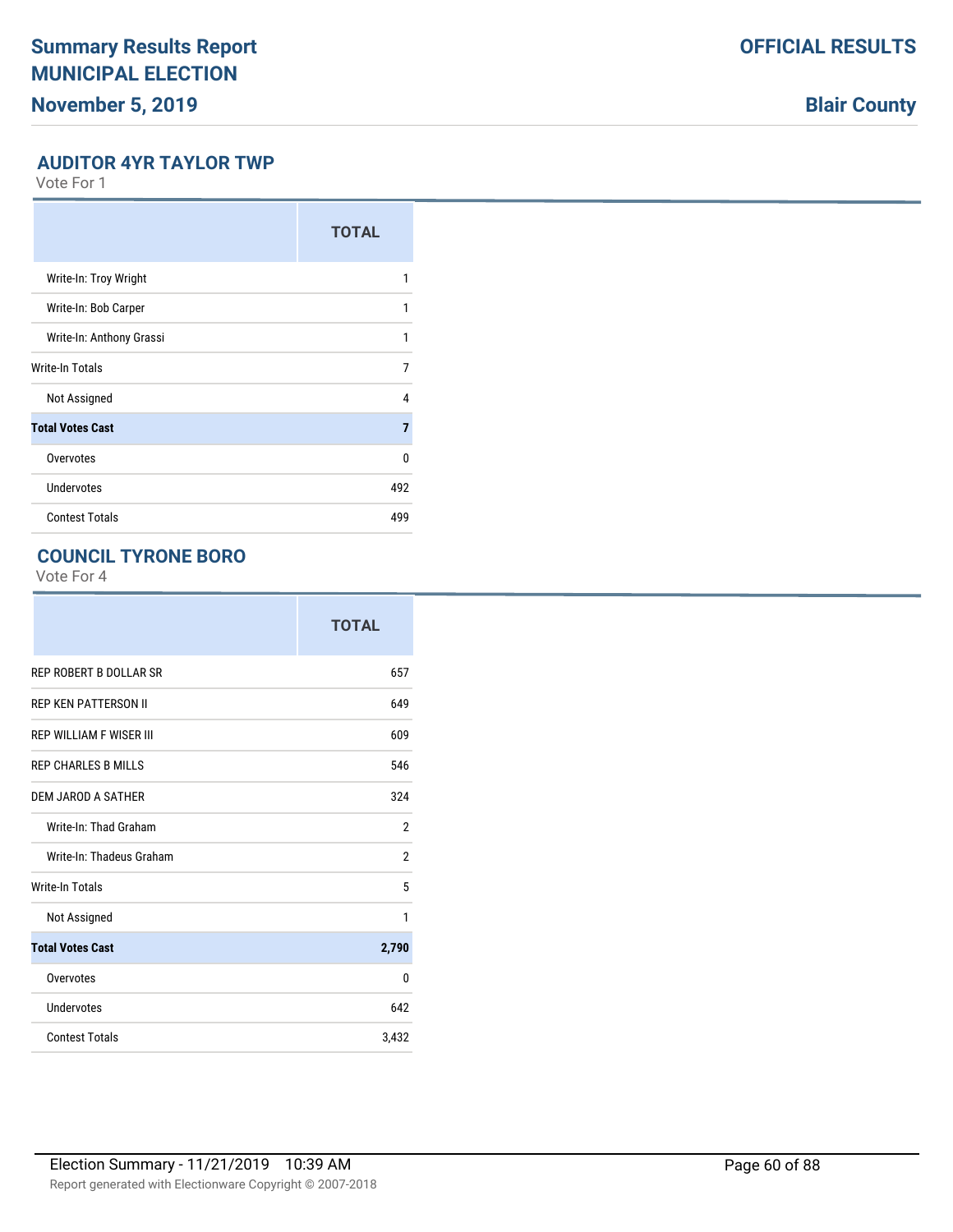**Blair County**

#### **SUPERVISOR TYRONE TWP**

Vote For 1

|                              | <b>TOTAL</b> |
|------------------------------|--------------|
| <b>DEM GARY P GAROFOLI</b>   | 212          |
| Write-In: Joe McCutcheon     | 1            |
| Write-In: Cletus Steinbeiser | 1            |
| Write-In: Susan Zerba        | 1            |
| Write-In: Michael Eardley    | 1            |
| <b>Write-In Totals</b>       | 5            |
| Not Assigned                 | 1            |
| <b>Total Votes Cast</b>      | 217          |
| Overvotes                    | 0            |
| Undervotes                   | 131          |
| <b>Contest Totals</b>        | 348          |

### **SUPERVISOR 4YR TYRONE TWP**

|                              | <b>TOTAL</b> |
|------------------------------|--------------|
| REP MICHAEL D LUTHER         | 296          |
| Write-In: Christopher Dodson | 1            |
| Write-In: Joseph McClutchin  | 1            |
| Write-In: Jay Keller         | 1            |
| <b>Write-In Totals</b>       | 4            |
| Not Assigned                 | 1            |
| <b>Total Votes Cast</b>      | 300          |
| Overvotes                    | 0            |
| <b>Undervotes</b>            | 48           |
| <b>Contest Totals</b>        | 348          |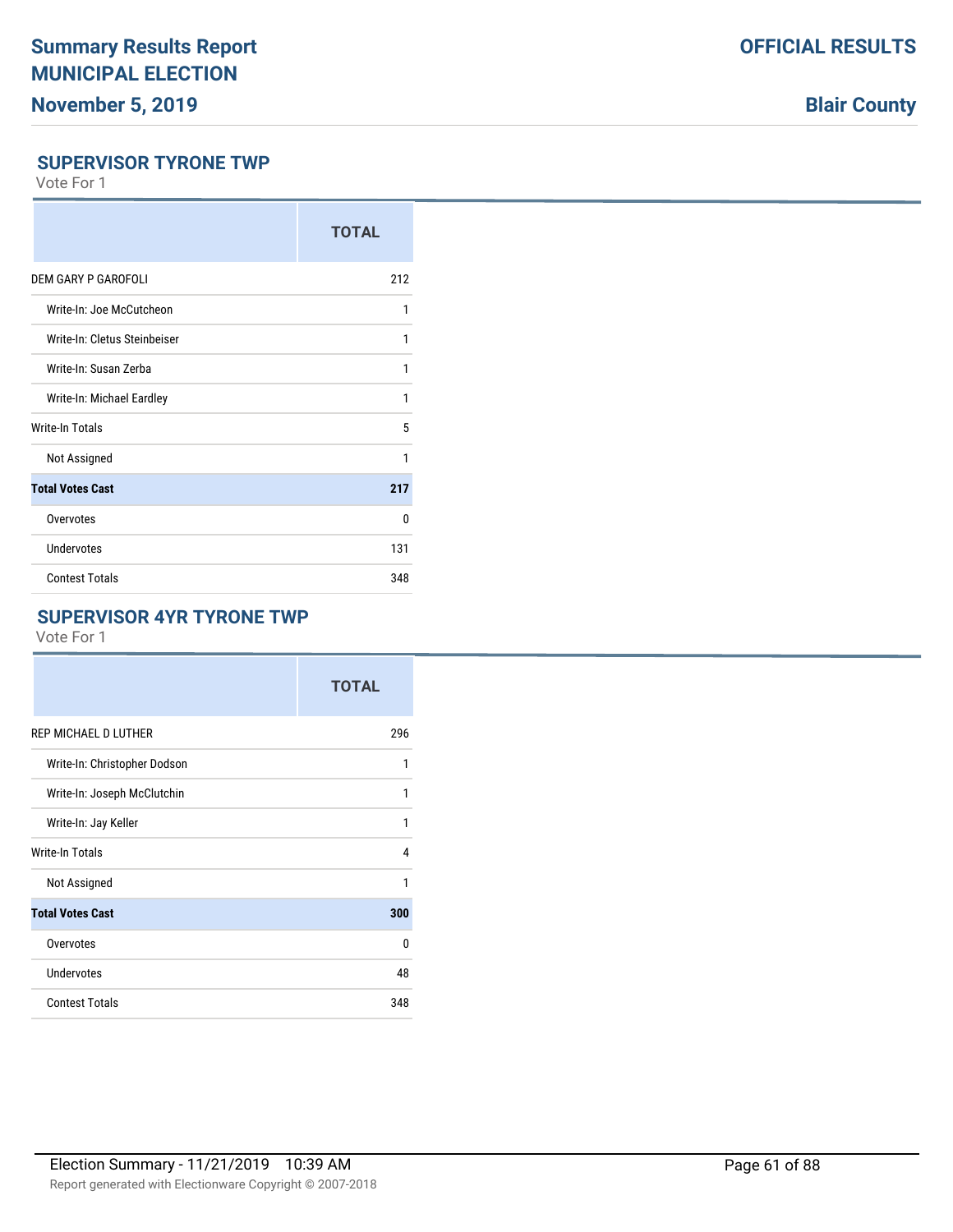#### **SUPERVISOR 2YR TYRONE TWP**

Vote For 1

|                               | <b>TOTAL</b>   |
|-------------------------------|----------------|
| REP ANDREW J ELLENBERGER      | 275            |
| Write-In: Joseph McCutchen    | $\overline{2}$ |
| Write-In: Cletus Steinbeisser | 1              |
| Write-In: Jay Keller          | 1              |
| Write-In: Susan Zerbe         | 1              |
| Write-In: Jack E Wilkes Jr    | 1              |
| <b>Write-In Totals</b>        | 6              |
| Not Assigned                  | $\Omega$       |
| <b>Total Votes Cast</b>       | 281            |
| Overvotes                     | 0              |
| Undervotes                    | 67             |
| <b>Contest Totals</b>         | 348            |

### **AUDITOR TYRONE TWP**

|                              | <b>TOTAL</b> |
|------------------------------|--------------|
| Write-In: John Black         | 16           |
| Write-In: Brian Kelly        | 1            |
| Write-In: Cletus Steinbeiser | 1            |
| Write-In: David Scott        | 1            |
| Write-In: Jack E Wilkes Jr   | 1            |
| <b>Write-In Totals</b>       | 23           |
| Not Assigned                 | 3            |
| <b>Total Votes Cast</b>      | 23           |
| Overvotes                    | 0            |
| <b>Undervotes</b>            | 325          |
| <b>Contest Totals</b>        | 348          |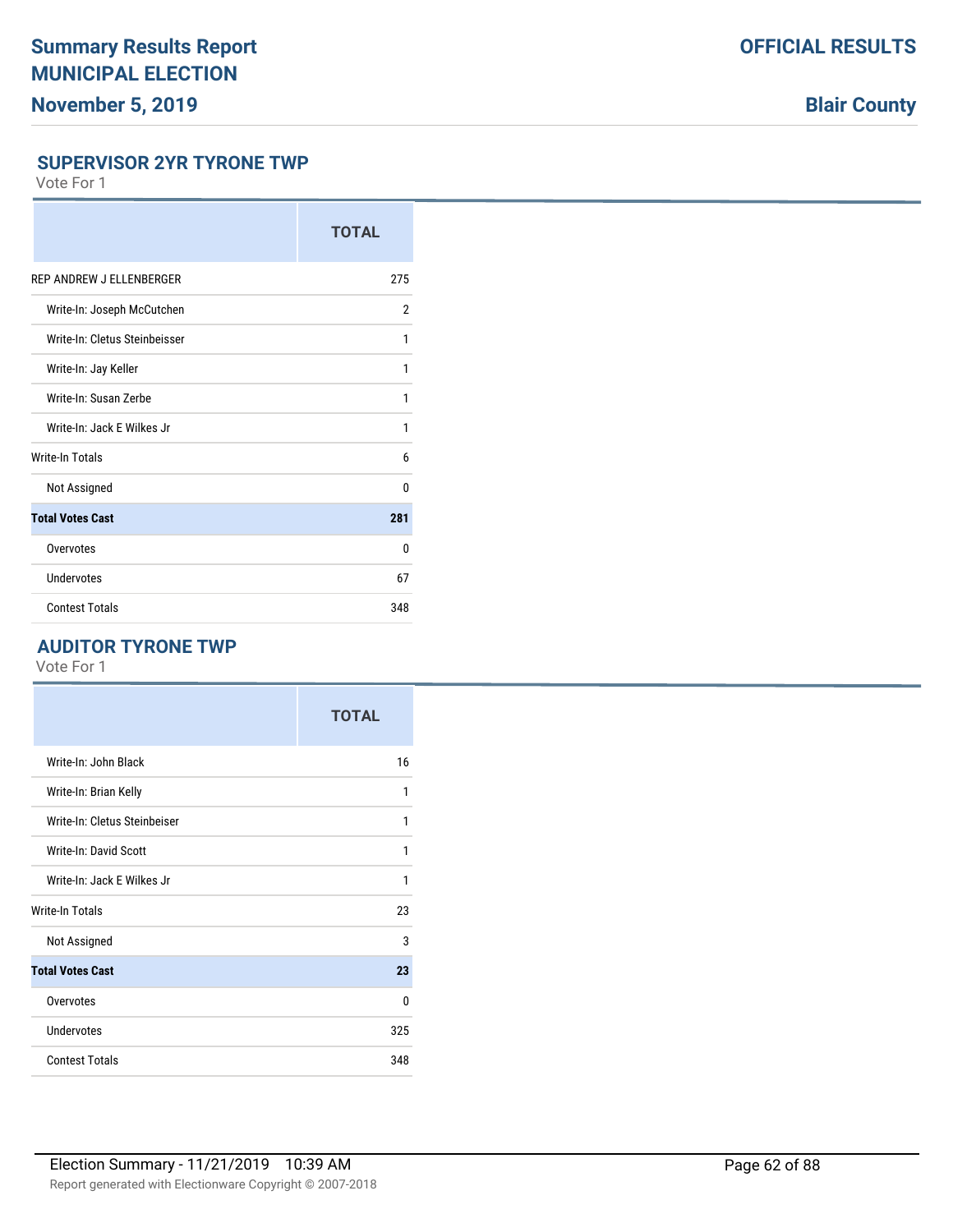**Blair County**

#### **COUNCIL WILLIAMSBURG BORO**

|                                 | <b>TOTAL</b> |
|---------------------------------|--------------|
| <b>REP JAMES FORESO</b>         | 186          |
| REP DONALD ZIMMERMAN            | 168          |
| Write-In: Matthew Sabol         | 7            |
| Write-In: Harry Mullins         | 3            |
| Write-In: David Houck           | 1            |
| Write-In: Steve Butler          | 1            |
| Write-In: Timothy Tate          | 1            |
| Write-In: Richard Tate          | 1            |
| Write-In: Patricia Bell Radmann | 1            |
| Write-In: Jim Grager            | 1            |
| Write-In: Steven Butler         | 1            |
| Write-In: Dave Cadle            | 1            |
| <b>Write-In Totals</b>          | 18           |
| Not Assigned                    | 0            |
| <b>Total Votes Cast</b>         | 372          |
| Overvotes                       | 0            |
| Undervotes                      | 339          |
| <b>Contest Totals</b>           | 711          |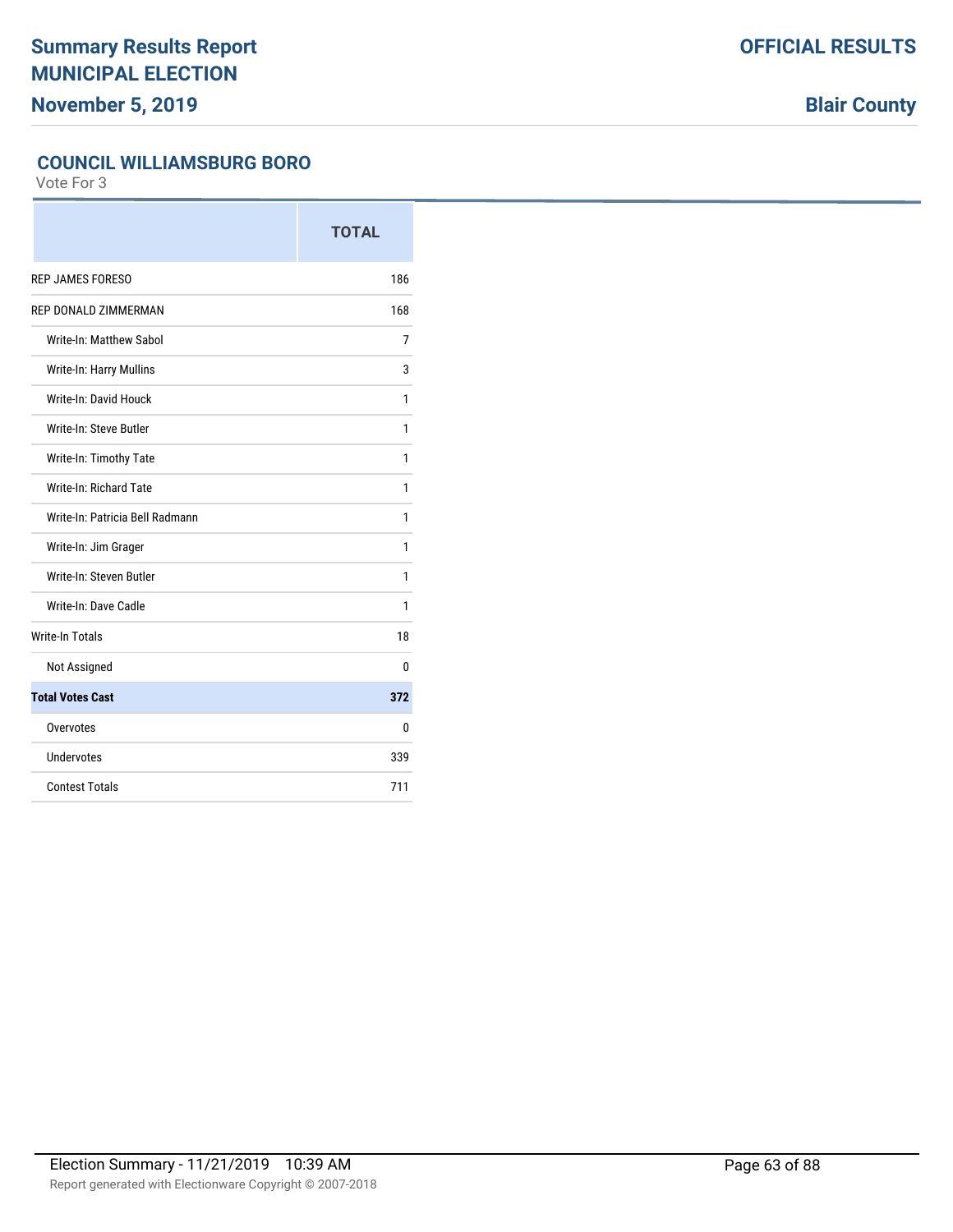## **AUDITOR WILLIAMSBURG BORO**

Vote For 1

|                         | <b>TOTAL</b> |
|-------------------------|--------------|
| Write-In: Carla Ross    | 1            |
| Write-In: Jerry Hoy     | 1            |
| Write-In: Ed Patterson  | 1            |
| Write-In Totals         | 5            |
| Not Assigned            | 2            |
| <b>Total Votes Cast</b> | 5            |
| Overvotes               | U            |
| <b>Undervotes</b>       | 232          |
| <b>Contest Totals</b>   | 237          |

## **AUDITOR 4YR WILLIAMSBURG BORO**

|                         | <b>TOTAL</b> |
|-------------------------|--------------|
| Write-In: Carla Ross    | 1            |
| Write-In: Jane Dibert   | 1            |
| Write-In: Dennis Hamil  | 1            |
| Write-In Totals         | 4            |
| Not Assigned            | 1            |
| <b>Total Votes Cast</b> | 4            |
| Overvotes               | U            |
| Undervotes              | 233          |
| <b>Contest Totals</b>   | 237          |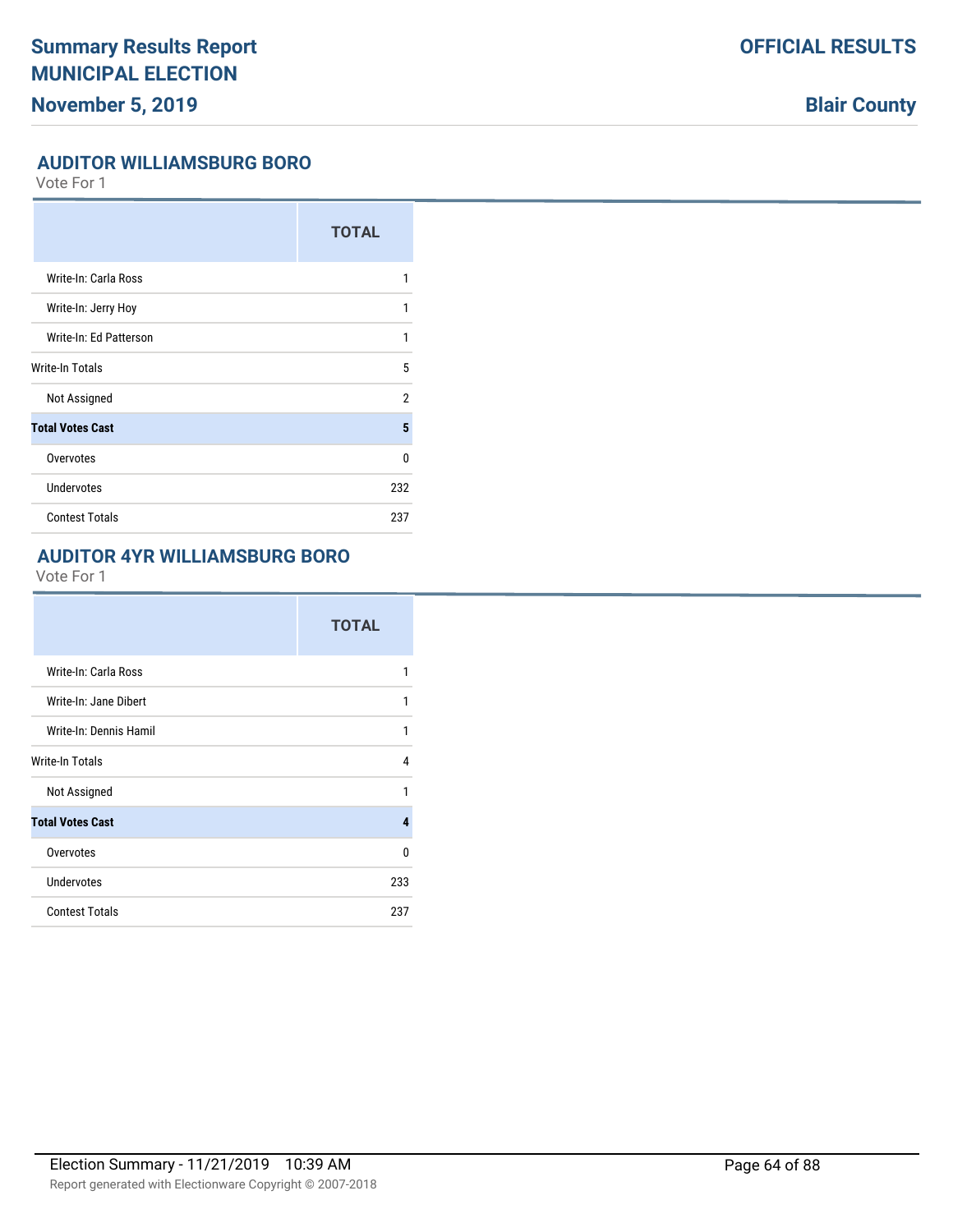#### **AUDITOR 2YR WILLIAMSBURG BORO**

Vote For 1

|                             | <b>TOTAL</b> |
|-----------------------------|--------------|
| Write-In: Carla Ross        | 1            |
| Write-In: Michelle McGregor | 1            |
| Write-In: Dave Myers        | 1            |
| Write-In Totals             | 5            |
| Not Assigned                | 2            |
| <b>Total Votes Cast</b>     | 5            |
| Overvotes                   | <sup>0</sup> |
| Undervotes                  | 232          |
| <b>Contest Totals</b>       | 237          |

### **SUPERVISOR WOODBURY TWP**

|                             | <b>TOTAL</b> |
|-----------------------------|--------------|
| <b>REP CRAIG L HAMILTON</b> | 208          |
| Write-In: Alan Lyons        | 51           |
| Write-In Totals             | 52           |
| Not Assigned                | 1            |
| <b>Total Votes Cast</b>     | 260          |
| Overvotes                   | $\Omega$     |
| Undervotes                  | 16           |
| <b>Contest Totals</b>       | 276          |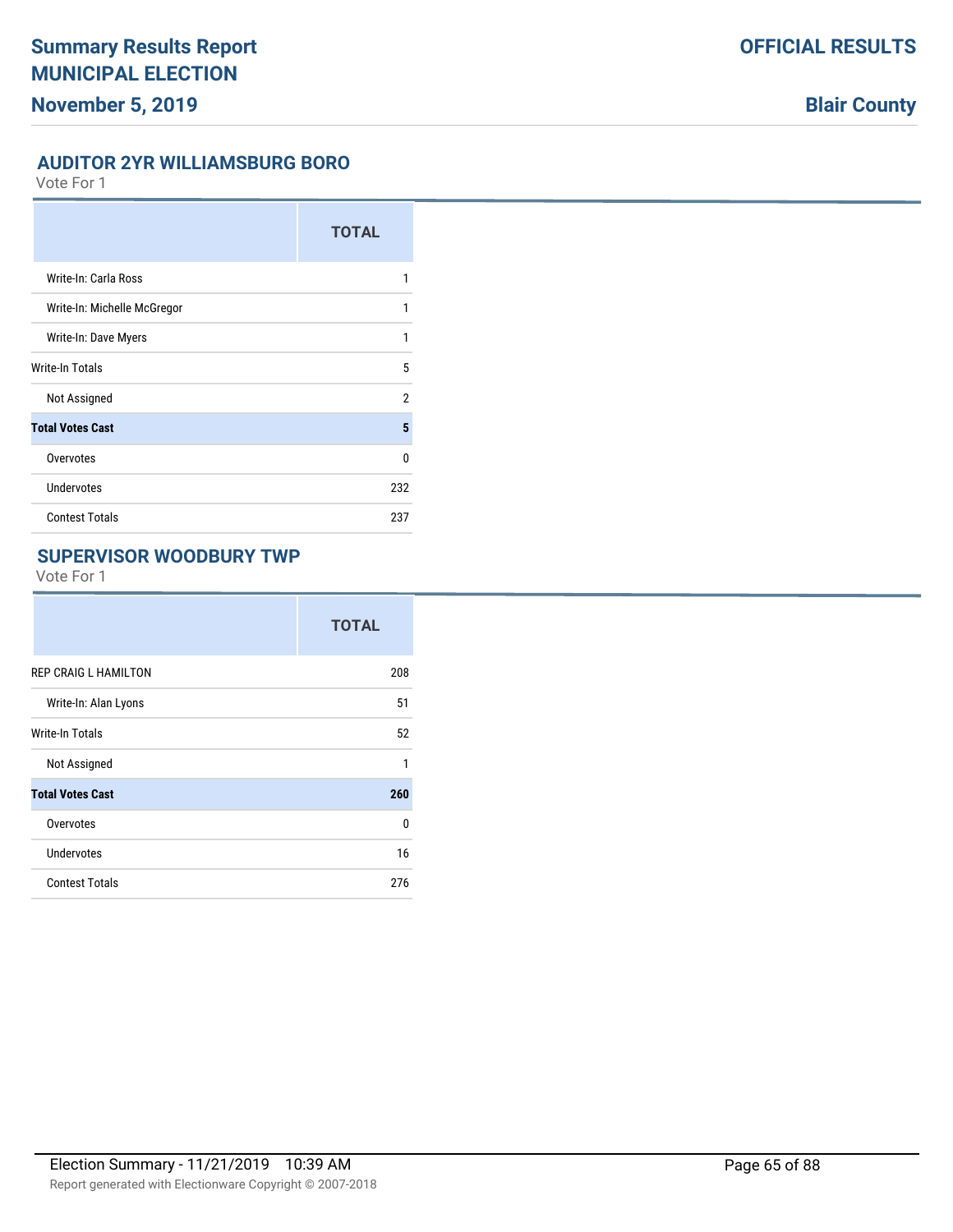## **SUPERVISOR 2YR WOODBURY TWP**

Vote For 1

|                                | <b>TOTAL</b> |
|--------------------------------|--------------|
| <b>REP JOSEPH LANSBERRY</b>    | 226          |
| Write-In: Alan Lyons           | 14           |
| Write-In: Eleanor K Harclerode | 2            |
| Write-In: Bob Leamer           | 1            |
| Write-In: Fred Wilt            | 1            |
| <b>Write-In Totals</b>         | 21           |
| Not Assigned                   | 3            |
| <b>Total Votes Cast</b>        | 247          |
| Overvotes                      | 1            |
| <b>Undervotes</b>              | 28           |
| <b>Contest Totals</b>          | 276          |

## **AUDITOR WOODBURY TWP**

|                            | <b>TOTAL</b> |
|----------------------------|--------------|
| Write-In: Alan Lyons       | 3            |
| Write-In: Barbara Wilt     | 1            |
| Write-In: Tim Ston         | 1            |
| Write-In: Judy Fitzingo    | 1            |
| Write-In: Max Adams        | 1            |
| Write-In: Loranne Keithley | 1            |
| Write-In: Lori Harclerode  | 1            |
| Write-In: Judy Hamilton    | 1            |
| <b>Write-In Totals</b>     | 14           |
| Not Assigned               | 4            |
| <b>Total Votes Cast</b>    | 14           |
| Overvotes                  | 0            |
| Undervotes                 | 262          |
| <b>Contest Totals</b>      | 276          |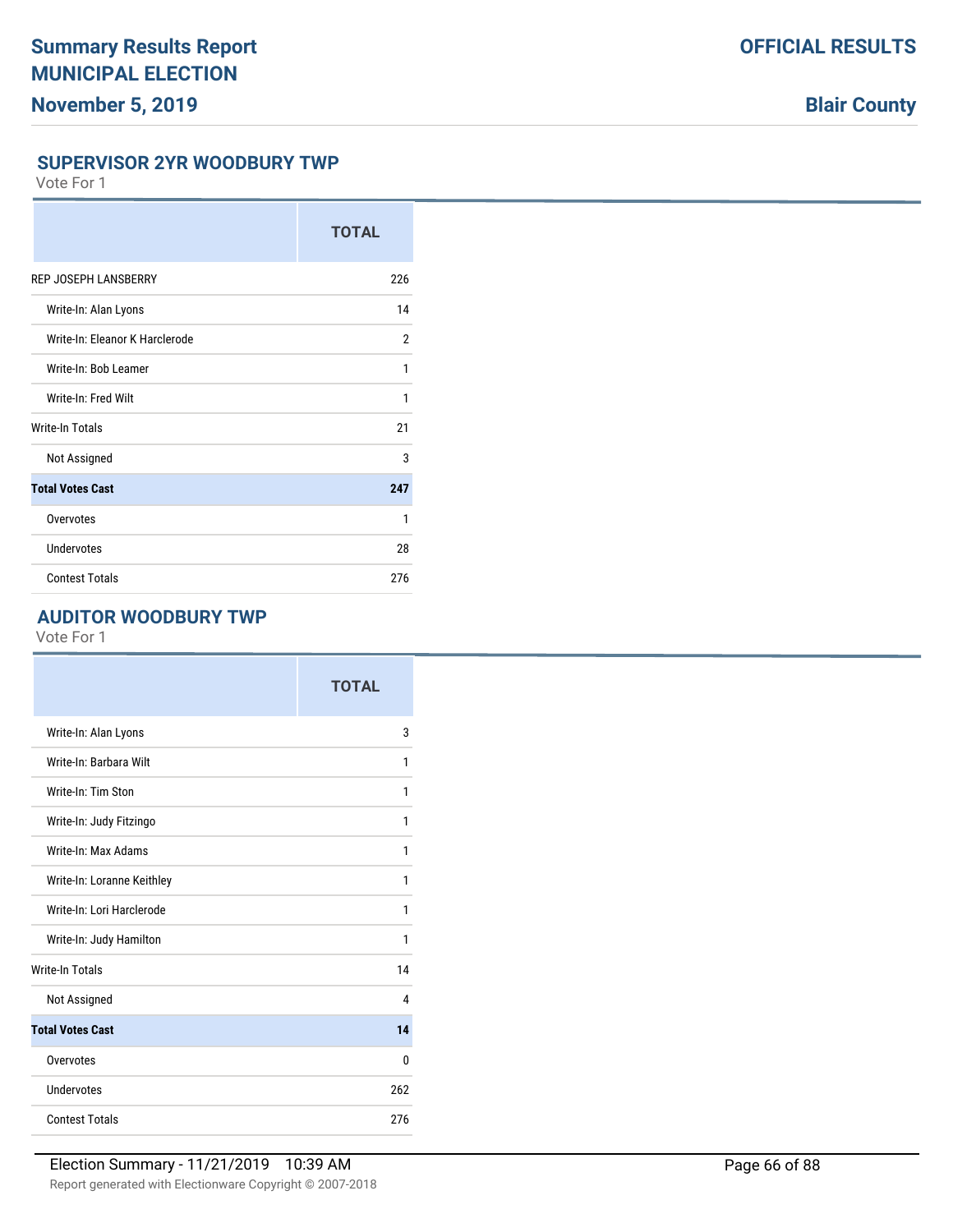#### **TAX COLLECTOR TUNNELHILL BORO**

Vote For 1

|                             | <b>TOTAL</b>   |
|-----------------------------|----------------|
| Write-In: Malinda Erculiani |                |
| <b>Write-In Totals</b>      | 2              |
| Not Assigned                | 1              |
| <b>Total Votes Cast</b>     | $\overline{2}$ |
| Overvotes                   | n              |
| <b>Undervotes</b>           | 20             |
| <b>Contest Totals</b>       | 22             |

### **COUNCIL TUNNELHILL BORO**

|                                | <b>TOTAL</b>   |
|--------------------------------|----------------|
| <b>DEM PAUL J MYERS</b>        | 14             |
| DEM JOSEPH L BEM               | 12             |
| Write-In: Scott Kochera        | $\overline{2}$ |
| Write-In: Alan Wahl            | 1              |
| Write-In: Bernard McIntosh     | 1              |
| Write-In: Scott Kochard        | 1              |
| Write-In: Richard Erculiani II | 1              |
| Write-In Totals                | 6              |
| Not Assigned                   | $\Omega$       |
| <b>Total Votes Cast</b>        | 32             |
| Overvotes                      | 0              |
| Undervotes                     | 12             |
| <b>Contest Totals</b>          | 44             |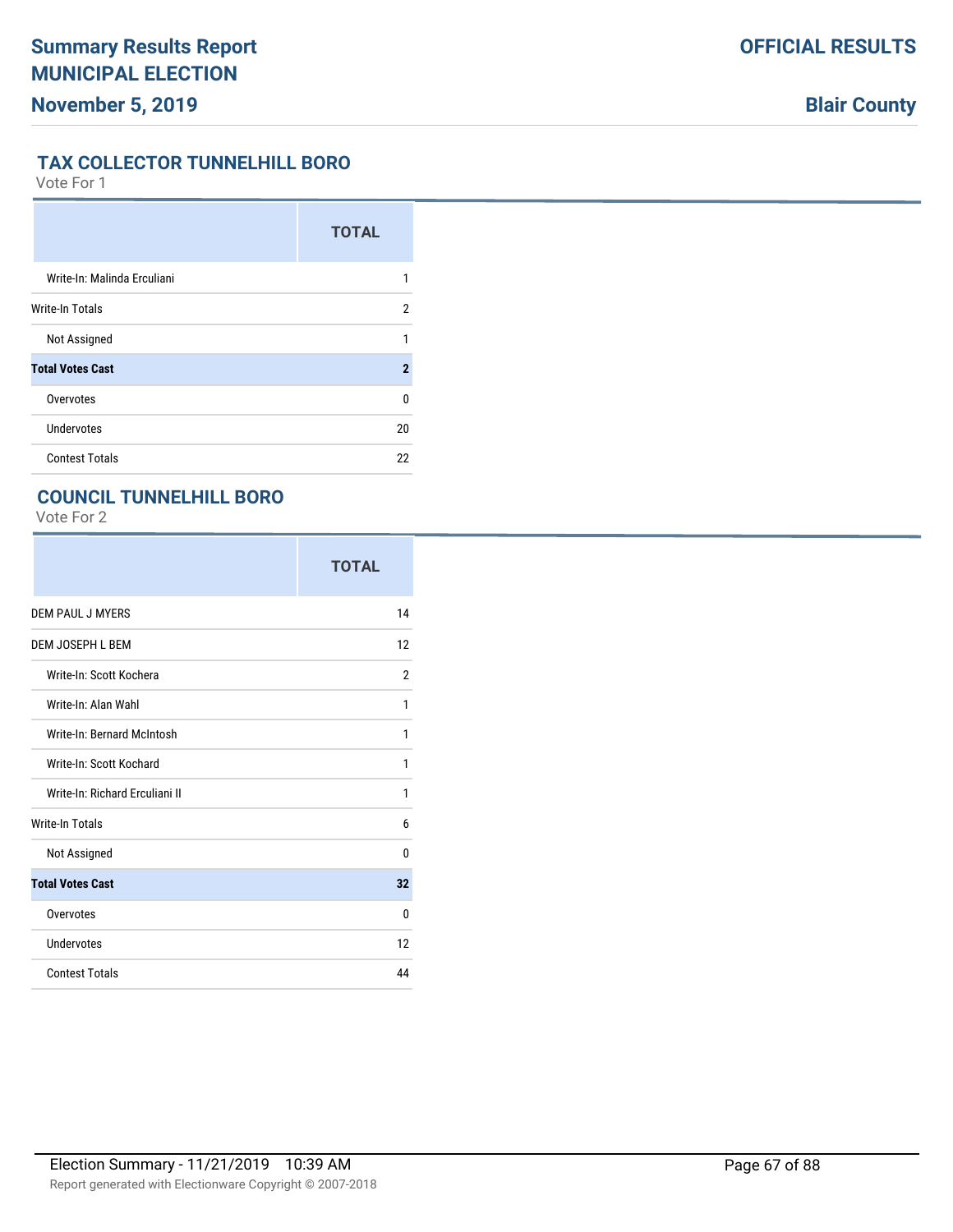#### **COUNCIL 2YR TUNNELHILL BORO**

|                         | <b>TOTAL</b> |
|-------------------------|--------------|
| Write-In: Scott Kochara | 0            |
| Write-In Totals         | 4            |
| Not Assigned            | 4            |
| <b>Total Votes Cast</b> | 4            |
| Overvotes               | 0            |
| Undervotes              | 18           |
| <b>Contest Totals</b>   | 22           |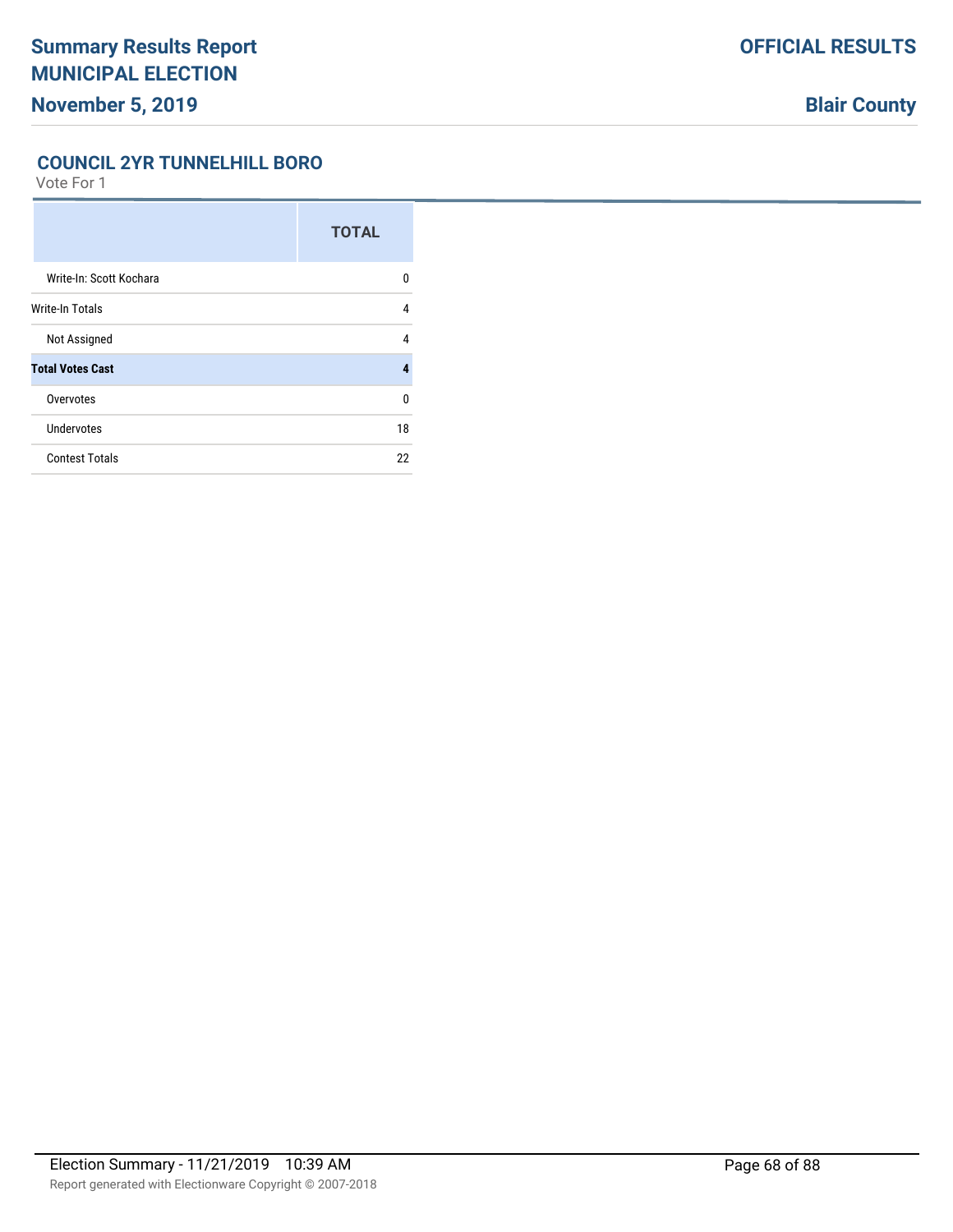**Blair County**

### **SCHOOL DIRECTOR 1**

|                             | <b>TOTAL</b> |
|-----------------------------|--------------|
| D/R FRANK J MELOY           | 6,935        |
| <b>D/R RON JOHNSTON</b>     | 6,514        |
| <b>D/R SHARON L BREAM</b>   | 6,163        |
| D/R MICHAEL BAKER           | 6,118        |
| <b>REP ERIC C HAUGH</b>     | 5,820        |
| <b>DEM JOSH TURNIANO</b>    | 3,761        |
| Write-In: Dutch Brennan     | 29           |
| Write-In: William Ceglar    | 16           |
| Write-In: Clair Lauver      | 9            |
| Write-In: Dick Lockard      | 6            |
| Write-In: Ed Kreuz          | 5            |
| Write-In: Don Craig         | 4            |
| Write-In: Kayla             | 3            |
| Write-In: Devin Spradling   | 3            |
| Write-In: Zach Scholl       | 3            |
| Write-In: Jesse Ickes       | 3            |
| Write-In: Lauver            | 3            |
| Write-In: Dutch Brennamen   | 2            |
| Write-In: Terry Figart      | 2            |
| Write-In: Richard Lockard   | 2            |
| Write-In: Bruce Dunlap      | 2            |
| Write-In: Bernard Joyce     | 2            |
| Write-In: Don Brennan       | 2            |
| Write-In: Tim Lucas         | 2            |
| Write-In: Bob Conway        | 1            |
| Write-In: Alberta Bravin    | 1            |
| Write-In: Sallie Fleming    | 1            |
| Write-In: Pam Mitchell      | 1            |
| Write-In: Bridgette Jackson | 1            |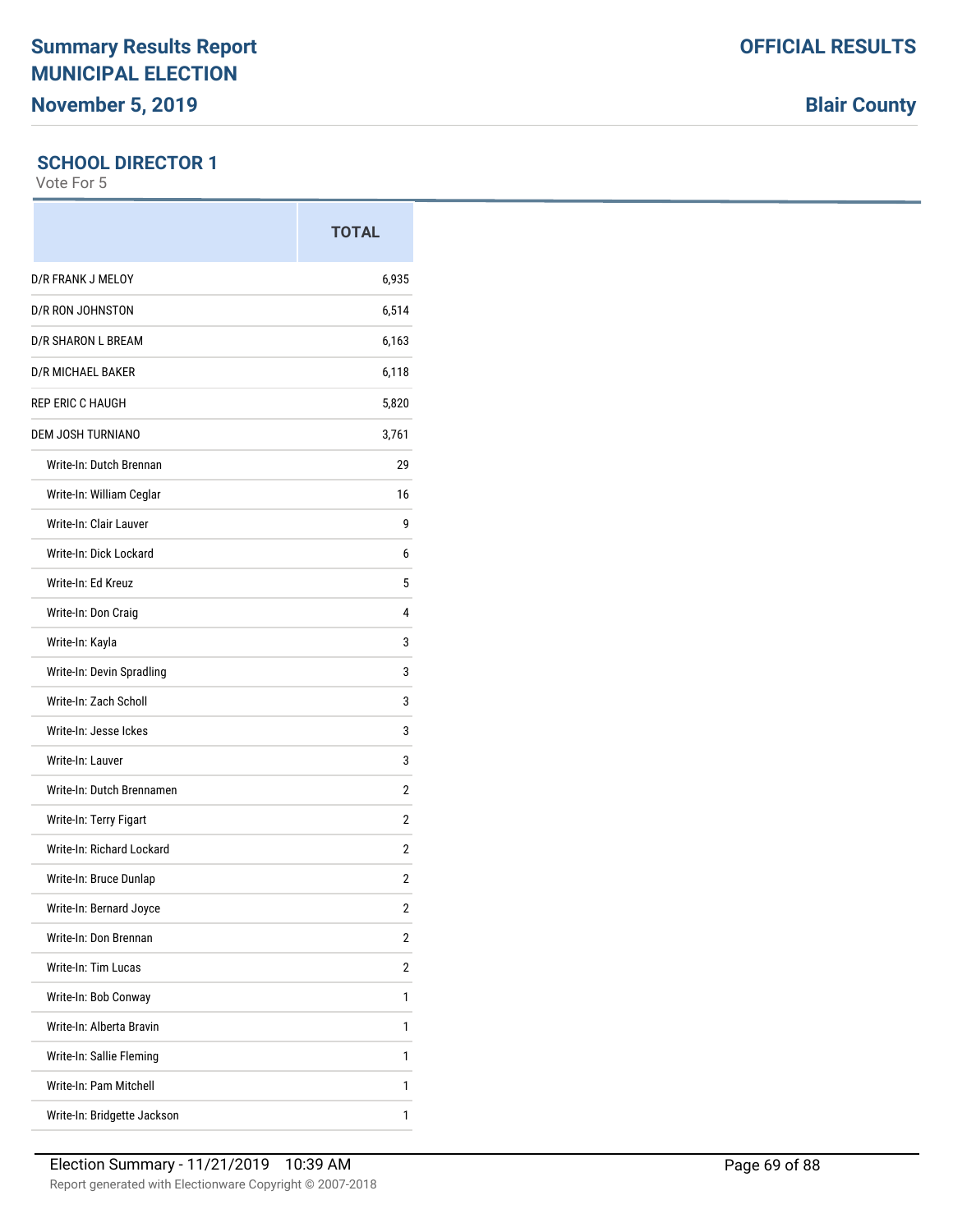**Blair County**

#### **SCHOOL DIRECTOR 1**

|                            | <b>TOTAL</b> |
|----------------------------|--------------|
| Write-In: Tom Settle       | 1            |
| Write-In: Larry J Focht    | 1            |
| Write-In: Valiere Kahley   | 1            |
| Write-In: Ceisa Kyle       | 1            |
| Write-In: Dave Gardner     | 1            |
| Write-In: Hartman          | 1            |
| Write-In: Ann Rumlins      | 1            |
| Write-In: Snyder           | 1            |
| Write-In: Michael Rawlins  | 1            |
| Write-In: Jenelle Lockard  | 1            |
| Write-In: Nichols          | 1            |
| Write-In: Randall Kutich   | 1            |
| Write-In: Ron Ceglar       | 1            |
| Write-In: Kirk Mitchell    | 1            |
| Write-In: David Shannon    | 1            |
| Write-In: Lisa A Fry       | 1            |
| Write-In: Walter G Smith   | 1            |
| Write-In: Dave Butterbaugh | 1            |
| Write-In: Anthony Sabatino | 1            |
| Write-In: Robert Houseman  | 1            |
| Write-In: Robert P Baranik | 1            |
| Write-In: Tim Smith        | 1            |
| Write-In: Bob Stahl        | 1            |
| Write-In: Ronald J Rowfaro | 1            |
| Write-In: Frank Craig      | 1            |
| Write-In: Mike Leonard     | 1            |
| Write-In: Frank Swalga     | 1            |
| Write-In: Wayne Apple      | 1            |
| Write-In: William Dambeck  | 1            |
| Write-In: Joseph Soclaro   | 1            |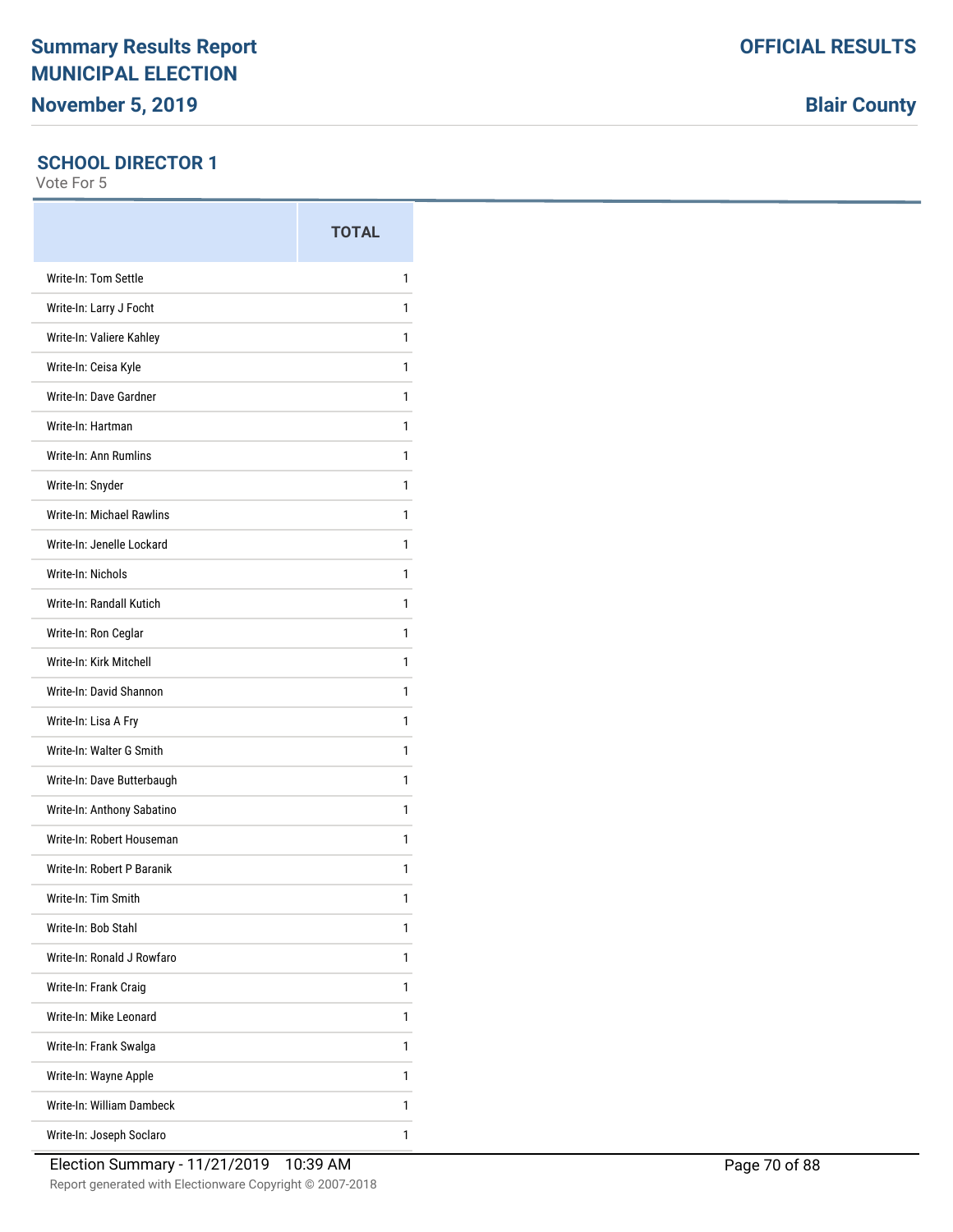**Blair County**

#### **SCHOOL DIRECTOR 1**

|                                 | <b>TOTAL</b> |
|---------------------------------|--------------|
| Write-In: William Stratton      | 1            |
| Write-In: Jason Baker           | 1            |
| Write-In: David Aboud           | 1            |
| Write-In: Josh Aboud            | 1            |
| Write-In: William B Cross Jr    | 1            |
| Write-In: Amy Webster           | 1            |
| Write-In: Sarah Sanders         | 1            |
| Write-In: Betty Rice            | 1            |
| Write-In: Nichole Garhart       | 1            |
| Write-In: James Fink            | 1            |
| Write-In: Christopher J Garhart | 1            |
| Write-In: Fric Sral             | 1            |
| Write-In: Nicole C Roetaro      | 1            |
| Write-In: Ronald J Roetaro      | 1            |
| Write-In: Patrick L Krier       | 1            |
| Write-In: Jennifer Walk         | 1            |
| Write-In: Joe Schmidt           | 1            |
| Write-In: David Brian Krier     | 1            |
| Write-In: Ronald Settle         | 1            |
| Write-In: Christie B. Jordon    | 1            |
| Write-In: Mary E. Smith         | 1            |
| Write-In: Mary White            | 1            |
| Write-In: Eric Irwin            | 1            |
| Write-In: Kaneshiki             | 1            |
| Write-In: Dennis Page           | 1            |
| Write-In: Rick Hoover           | 1            |
| Write-In: Erazmus Dragon        | 1            |
| Write-In: Teressa Morris        | 1            |
| Write-In: John Morris           | 1            |
| Write-In: Stephen P. Yasolsky   | 1            |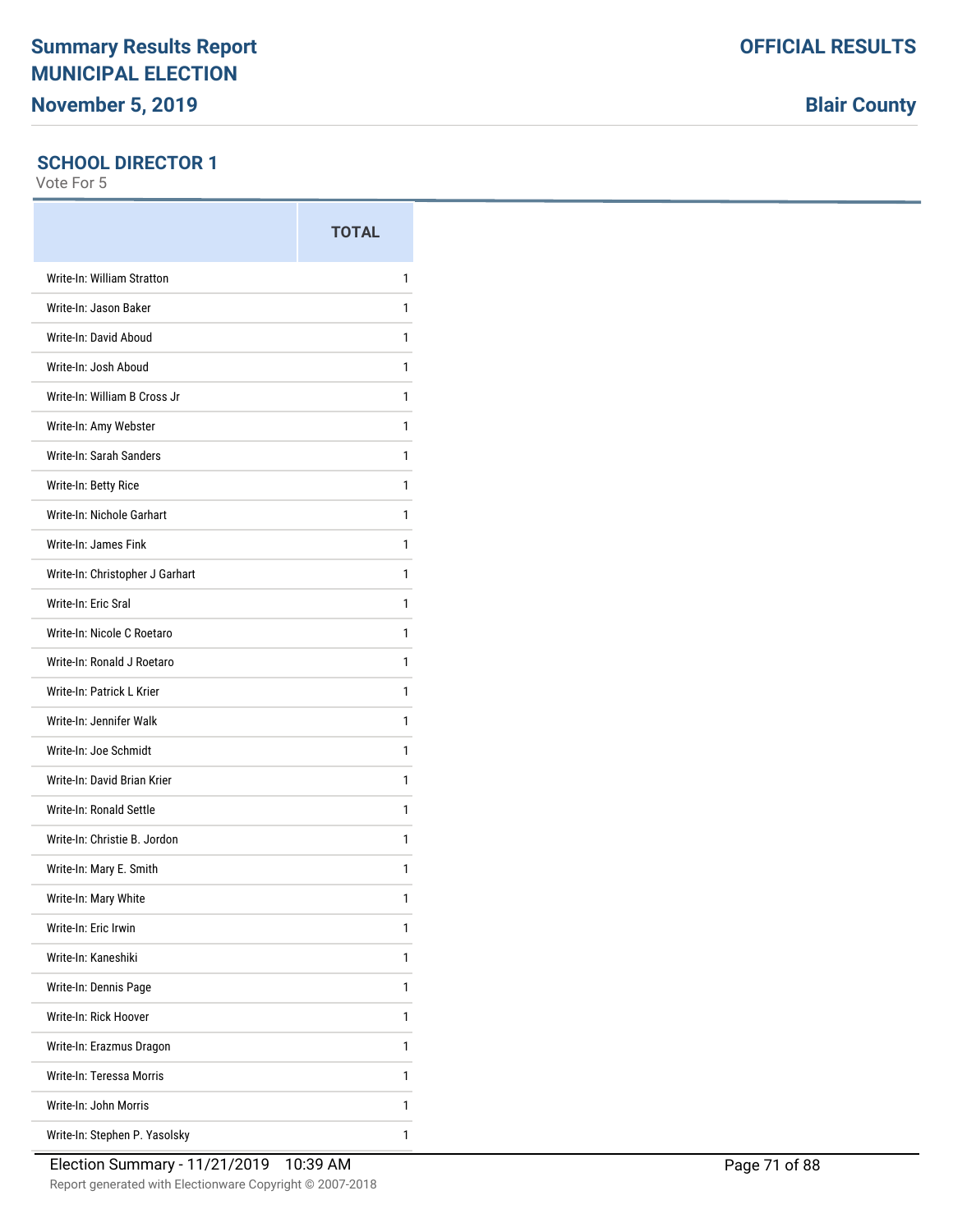**Blair County**

#### **SCHOOL DIRECTOR 1**

|                                | <b>TOTAL</b> |
|--------------------------------|--------------|
| Write-In: Michael Leonard      | 1            |
| Write-In: Michael Ross         | 1            |
| Write-In: Dwayne Ross          | 1            |
| Write-In: Sarah Ross           | 1            |
| Write-In: Dalton Hamer         | 1            |
| Write-In: Josh Granville       | 1            |
| Write-In: Kim Etters           | 1            |
| Write-In: Tom Geklach          | 1            |
| Write-In: Lois Kanishiki       | 1            |
| Write-In: Joe Conner           | 1            |
| Write-In: Cassie M. Grassmyer  | 1            |
| Write-In: Joe Zolna            | 1            |
| Write-In: Jeff Livermore       | 1            |
| Write-In: Jason Runk           | 1            |
| Write-In: Bruce Frost          | 1            |
| Write-In: Theresa Heiss        | 1            |
| Write-In: Erich Stoehr         | 1            |
| Write-In: Timothy Baker        | 1            |
| Write-In: Don Rossman Jr.      | 1            |
| Write-In: Mary Jane Hammer     | 1            |
| Write-In: Matthew Lindsey      | 1            |
| Write-In: Mark R Michell       | 1            |
| Write-In: Jim Walstrom         | 1            |
| Write-In: Mike Coon            | 1            |
| Write-In: Melissa E. McCaulley | 1            |
| Write-In: Michael Shanafelt    | 1            |
| Write-In: Jason M Biska        | 1            |
| Write-In: Christin Irwin       | 1            |
| Write-In: Matt Michrina        | 1            |
| Write-In: Shane Irwin          | 1            |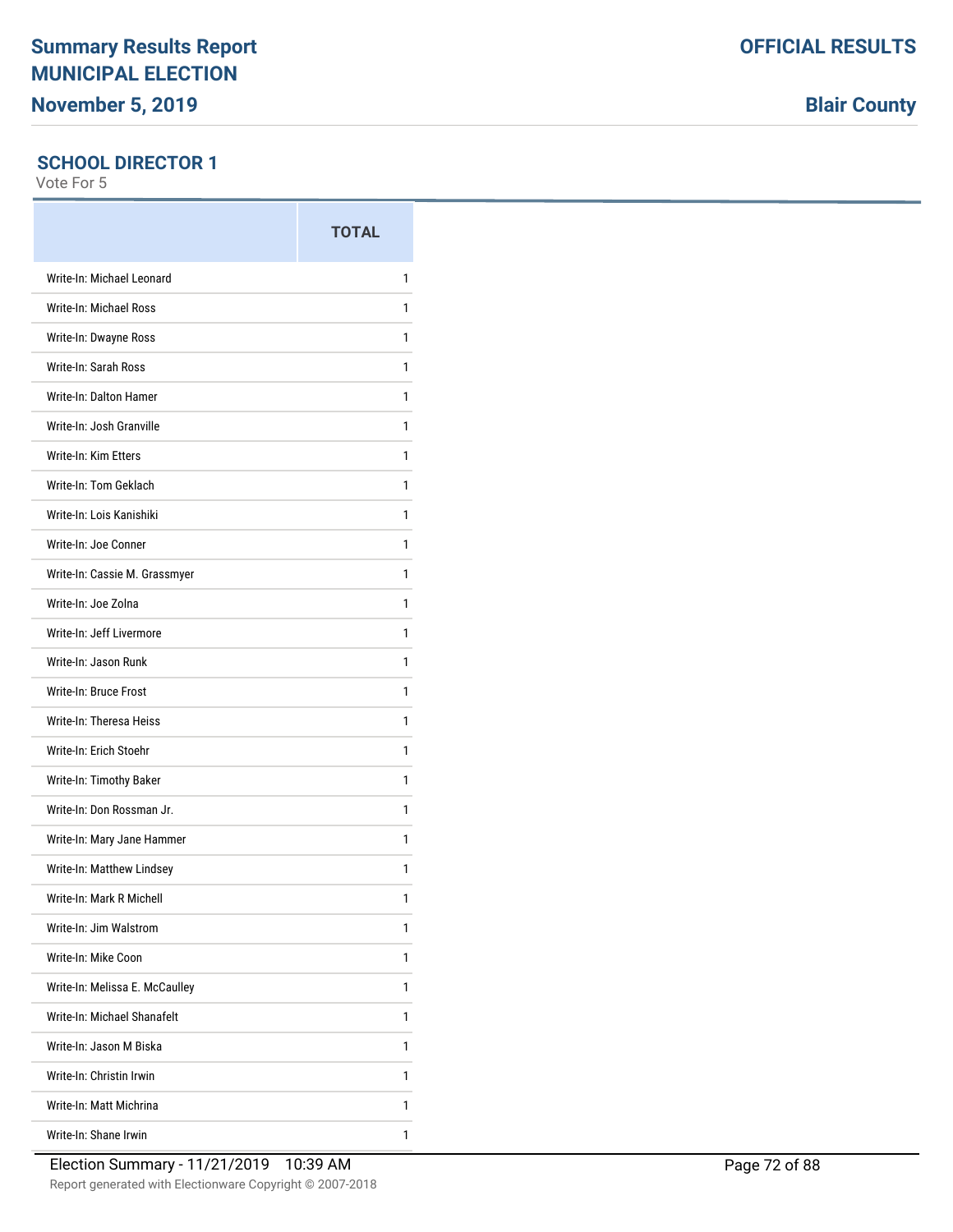**Blair County**

### **SCHOOL DIRECTOR 1**

|                             | <b>TOTAL</b> |
|-----------------------------|--------------|
| Write-In: Devin Hainley     | 1            |
| Write-In: Dan Covino        | 1            |
| Write-In: Justin Fink       | 1            |
| Write-In: Brett Stewart     | 1            |
| Write-In: Kathleen Bravin   | 1            |
| Write-In: Robert Turcovski  | 1            |
| Write-In: Laurie Colgrove   | 1            |
| Write-In: Fred E Jones      | 1            |
| Write-In: Charles Colegrove | 1            |
| Write-In: Charles Mills     | 1            |
| Write-In: William Bravin    | 1            |
| Write-In: Dave Gradner      | 0            |
| Write-In: Janelle Lockard   | 0            |
| <b>Write-In Totals</b>      | 217          |
| Not Assigned                | 13           |
| <b>Total Votes Cast</b>     | 35,528       |
| Overvotes                   | 25           |
| Undervotes                  | 14,462       |
| <b>Contest Totals</b>       | 50,015       |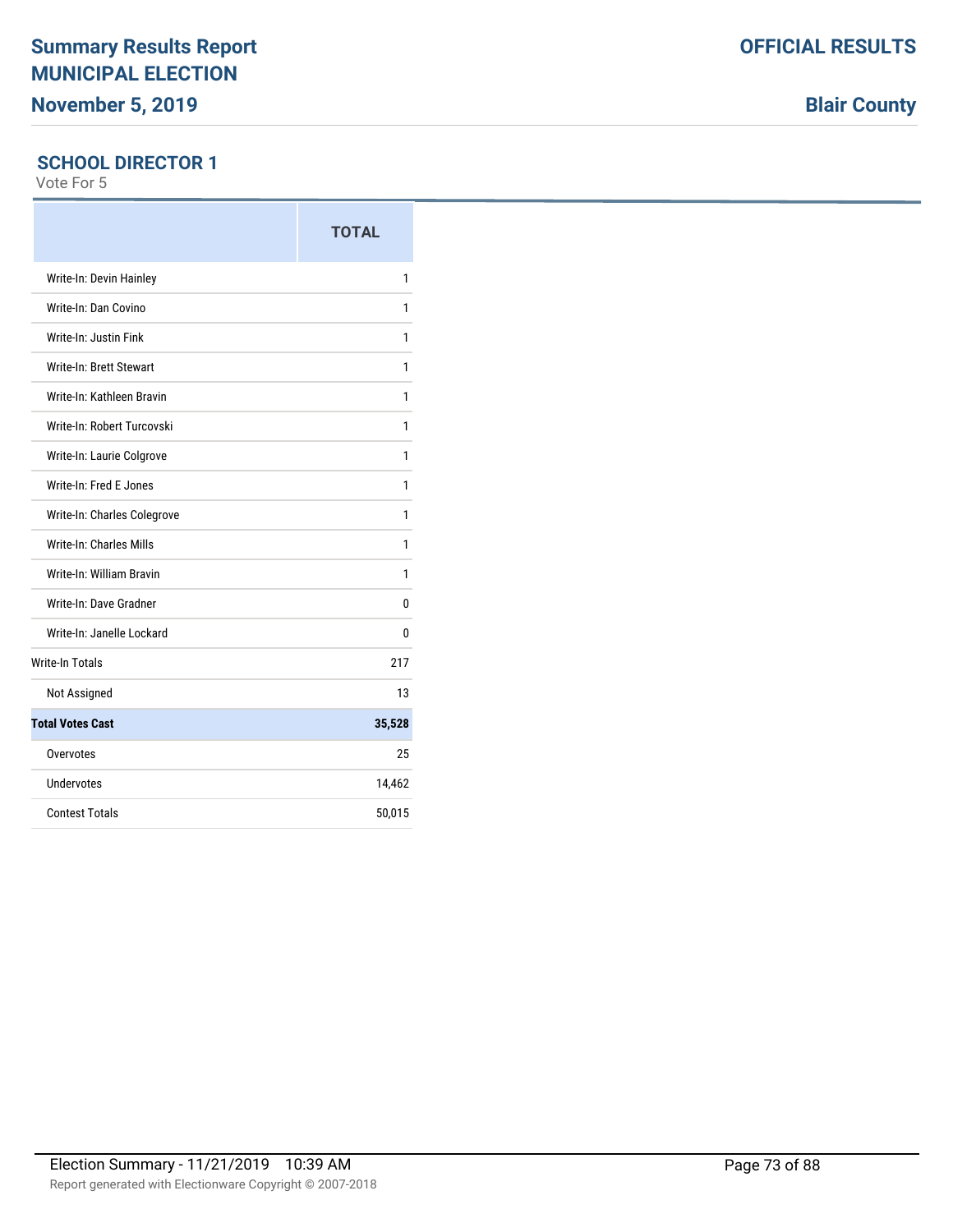**Blair County**

#### **SCHOOL DIRECTOR 2**

|                                | <b>TOTAL</b> |
|--------------------------------|--------------|
| D/R JEFFERY PLUMMER            | 1,141        |
| <b>REP KEVIN R LUENSMANN</b>   | 1,071        |
| <b>D/R KATHERINE F BURCH</b>   | 1,069        |
| <b>D/R THOMAS P FINN</b>       | 975          |
| Write-In: Hope Ray             | 58           |
| Write-In: James Bilka          | 6            |
| Write-In: Ralph Hinson         | 5            |
| Write-In: Shawn Shaulis        | 3            |
| Write-In: Ben Irvin            | 3            |
| Write-In: William Abott        | 2            |
| Write-In: Charles McCloskey    | 2            |
| Write-In: Bruce Dunlap         | 2            |
| Write-In: Calvin Amato         | 2            |
| Write-In: Melanie Shildt       | 2            |
| Write-In: Scott Baker          | 1            |
| Write-In: Peg Baker            | 1            |
| Write-In: Chris McCartney      | 1            |
| Write-In: Jeff Nycum           | 1            |
| Write-In: Jon C. Russin        | 1            |
| Write-In: Joshua Hewitt        | 1            |
| Write-In: Karl A. Bonsell      | 1            |
| Write-In: Shannon McCaulley    | 1            |
| Write-In: Scott ONeil          | 1            |
| Write-In: Robert Fisher        | 1            |
| Write-In: Michele C. Bollinger | 1            |
| Write-In: Jeremy S Guyer       | 1            |
| Write-In: Scott Boyer          | 1            |
| Write-In: Chris Huber          | 1            |
| Write-In: James Sherden Jr.    | 1            |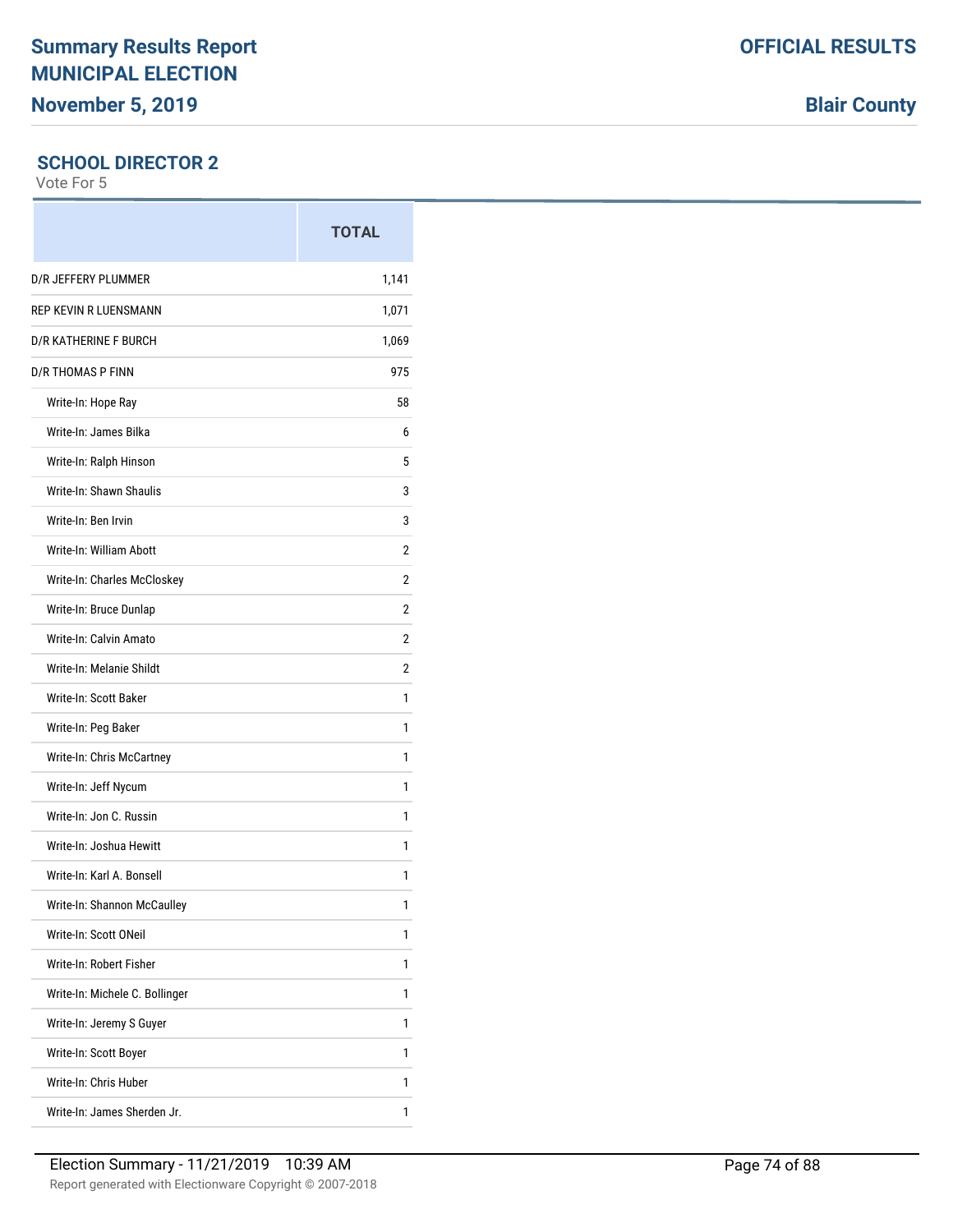**Blair County**

#### **SCHOOL DIRECTOR 2**

|                               | <b>TOTAL</b> |
|-------------------------------|--------------|
| Write-In: Cameron B. Pickens  | 1            |
| Write-In: Deanna M. Cohn      | 1            |
| Write-In: Guy L. Teeter       | 1            |
| Write-In: Jera Cross          | 1            |
| Write-In: Tim Mercer          | 1            |
| Write-In: Regina Dunklebarger | 1            |
| Write-In: Jeffrey M Farber    | 1            |
| Write-In: Richard Bacon       | 1            |
| Write-In: Joe Bordack         | 1            |
| Write-In: Brion McCaulley     | 1            |
| Write-In: David Shildt        | 1            |
| Write-In: Jeffery Plummer     | 1            |
| Write-In: Roy Forscht         | 1            |
| Write-In: Taylor Shildt       | 1            |
| Write-In: Curt Fulmer         | 1            |
| Write-In: Arik Shildt         | 1            |
| Write-In: Melissa Quevas      | 1            |
| Write-In: Richard Head        | 1            |
| Write-In: Thomas Hammond      | 1            |
| <b>Write-In Totals</b>        | 120          |
| Not Assigned                  | 1            |
| <b>Total Votes Cast</b>       | 4,376        |
| Overvotes                     | 0            |
| Undervotes                    | 3,189        |
| <b>Contest Totals</b>         | 7,565        |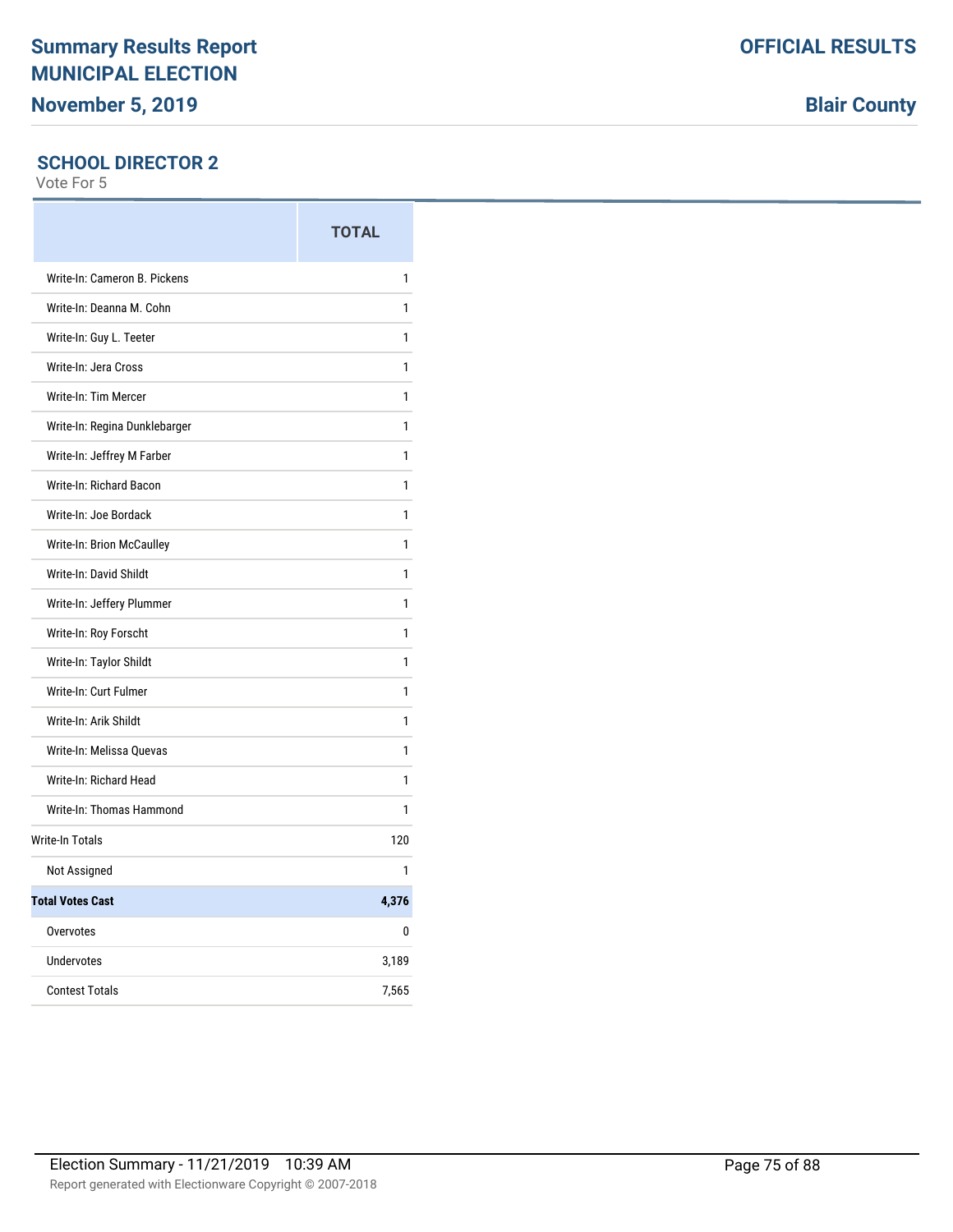**Blair County**

### **SCHOOL DIRECTOR 3**

|                                | <b>TOTAL</b>   |
|--------------------------------|----------------|
| <b>D/R HEIDI S KENNEDY</b>     | 212            |
| <b>D/R RICHARD GERGELY</b>     | 194            |
| Write-In: Jeremy Knott         | 9              |
| Write-In: Terri Lingenfelter   | $\overline{2}$ |
| Write-In: Steve Oakes          | 1              |
| Write-In: Amy Gill             | 1              |
| Write-In: Lisa Auty            | 1              |
| Write-In: Michael Boyer        | 1              |
| Write-In: Ray Burten           | 1              |
| Write-In: Richard Lingenfelter | 1              |
| Write-In: Anita Emigh          | 1              |
| <b>Write-In Totals</b>         | 18             |
| Not Assigned                   | 0              |
| <b>Total Votes Cast</b>        | 424            |
| Overvotes                      | 0              |
| Undervotes                     | 70             |
| <b>Contest Totals</b>          | 494            |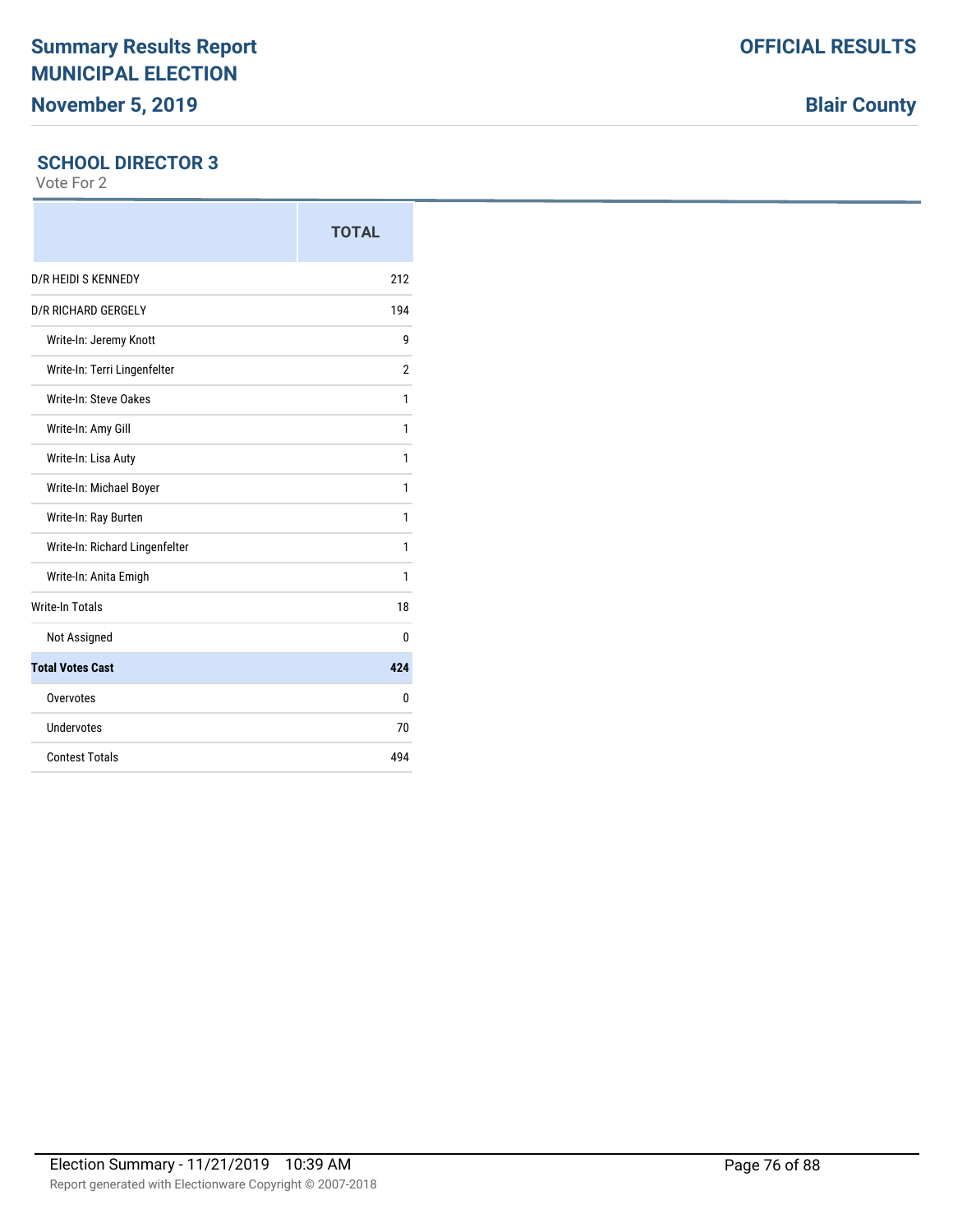**Blair County**

### **SCHOOL DIRECTOR 4**

|                              | <b>TOTAL</b> |
|------------------------------|--------------|
| <b>D/R ROGER L KNISELY</b>   | 294          |
| Write-In: Jeremy Knott       | 2            |
| Write-In: Marlyn Graffius    | 1            |
| Write-In: Barry Peroba       | 1            |
| Write-In: Terri Lingenfelter | 1            |
| Write-In: Barry Dergba       | 0            |
| <b>Write-In Totals</b>       | 5            |
| Not Assigned                 | 0            |
| <b>Total Votes Cast</b>      | 299          |
| Overvotes                    | 0            |
| Undervotes                   | 19           |
| <b>Contest Totals</b>        | 318          |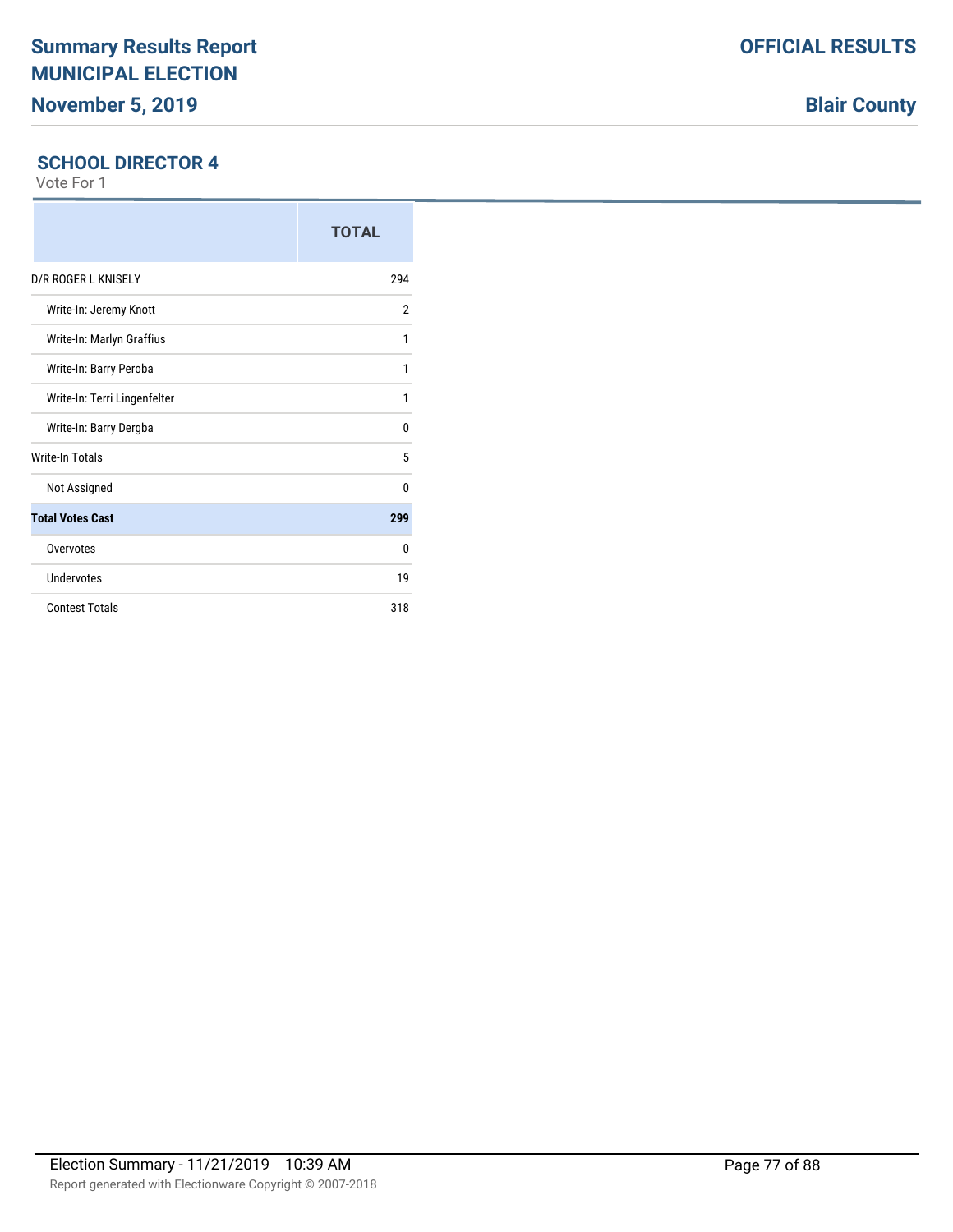# **SCHOOL DIRECTOR 4**

Vote For 1

|                              | <b>TOTAL</b>   |
|------------------------------|----------------|
| Write-In: Jeremy Knott       | 22             |
| Write-In: Vernon Walter      | 4              |
| Write-In: Amy Gill           | $\overline{2}$ |
| Write-In: Joseph Mauk        | 1              |
| Write-In: Amy Claar Gill     | 1              |
| Write-In: Heidi Kennedy      | 1              |
| Write-In: Brandon Gergley    | 1              |
| Write-In: Terri Lingenfelter | 1              |
| Write-In: Richard Gergely    | 1              |
| Write-In: Ed Helsel          | 1              |
| Write-In: Vernon Divley      | 1              |
| Write-In: Heidi Kenedy       | 1              |
| Write-In: Patty Ritchey      | 1              |
| Write-In: Marlyn Grattius    | 1              |
| Write-In: Brandon Gergerly   | 0              |
| Write-In: Vernon Dively      | 0              |
| Write-In Totals              | 42             |
| Not Assigned                 | 3              |
| <b>Total Votes Cast</b>      | 42             |
| Overvotes                    | 0              |
| <b>Undervotes</b>            | 276            |
| <b>Contest Totals</b>        | 318            |

**Blair County**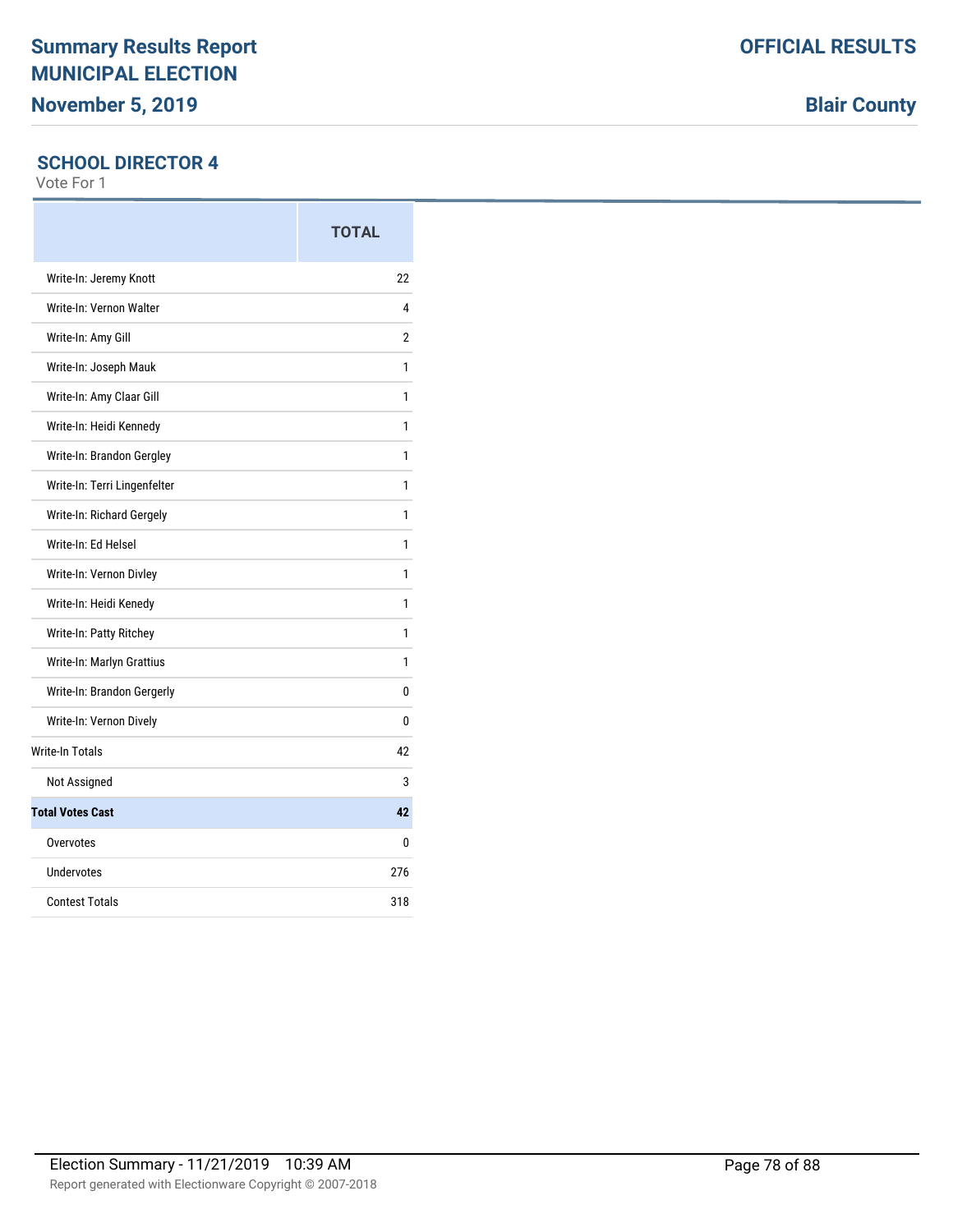**Blair County**

### **SCHOOL DIRECTOR 5**

|                               | <b>TOTAL</b> |
|-------------------------------|--------------|
| <b>REP DOUGLAS G STEPHENS</b> | 4,246        |
| <b>REP NICOLE L HARTMAN</b>   | 3,257        |
| <b>REP KENNETH SNYDER</b>     | 3,180        |
| <b>REP MANNY NICHOLS</b>      | 3,066        |
| <b>DEM LONNA ZOOK FRYE</b>    | 2,989        |
| <b>REP LOIS KANESHIKI</b>     | 2,960        |
| <b>DEM BRANDON R BURNS</b>    | 2,923        |
| DEM THOMAS D MCCAFFREY        | 2,913        |
| DEM TIMOTHY SURKOVICH         | 2,655        |
| Write-In: Greg Mielnik        | 3            |
| Write-In: Doug Stephens       | 3            |
| Write-In: Kirk Dodson         | 2            |
| Write-In: Elizabeth Warner    | 2            |
| Write-In: Terry Lee Miller    | 1            |
| Write-In: Ronald Sommer       | 1            |
| Write-In: Kelly Hinkledire    | 1            |
| Write-In: David Heim          | 1            |
| Write-In: Earl Weaver         | 1            |
| Write-In: Joanthan J Ebersole | 1            |
| Write-In: Robert John Mattio  | 1            |
| Write-In: James H Parker      | 1            |
| Write-In: Adam T Anneski      | 1            |
| Write-In: Nicole Hartman      | 1            |
| Write-In: Brandon Burns       | 1            |
| Write-In: Doug Roads          | 1            |
| <b>Write-In: Dave Moses</b>   | 1            |
| Write-In: John Elder          | 1            |
| Write-In: Drew Swope          | 1            |
| Write-In: Tom McCaffrey       | 1            |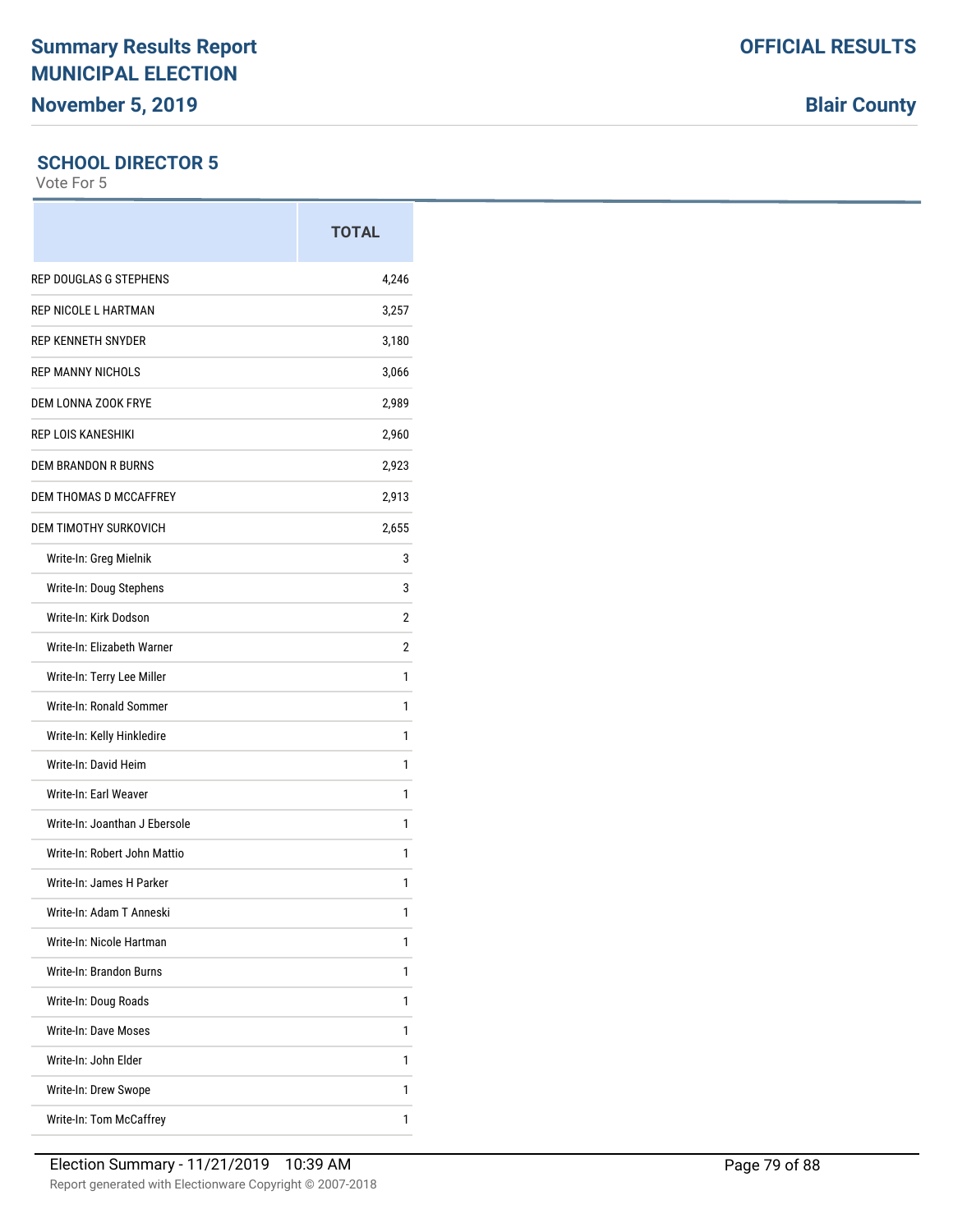**Blair County**

#### **SCHOOL DIRECTOR 5**

|                              | <b>TOTAL</b> |
|------------------------------|--------------|
| Write-In: Marissa Stickles   | 1            |
| Write-In: Mel Link           | 1            |
| Write-In: Silke Morrison     | 1            |
| Write-In: Jennifer Smilnak   | 1            |
| Write-In: Farl Weiner        | 0            |
| Write-In: Doug Stephen       | 0            |
| Write-In: Joanthan Egeasoc   | 0            |
| Write-In: Robert John Maltio | 0            |
| <b>Write-In Totals</b>       | 40           |
| Not Assigned                 | 10           |
| <b>Total Votes Cast</b>      | 28,229       |
| Overvotes                    | 25           |
| Undervotes                   | 4,461        |
| <b>Contest Totals</b>        | 32,715       |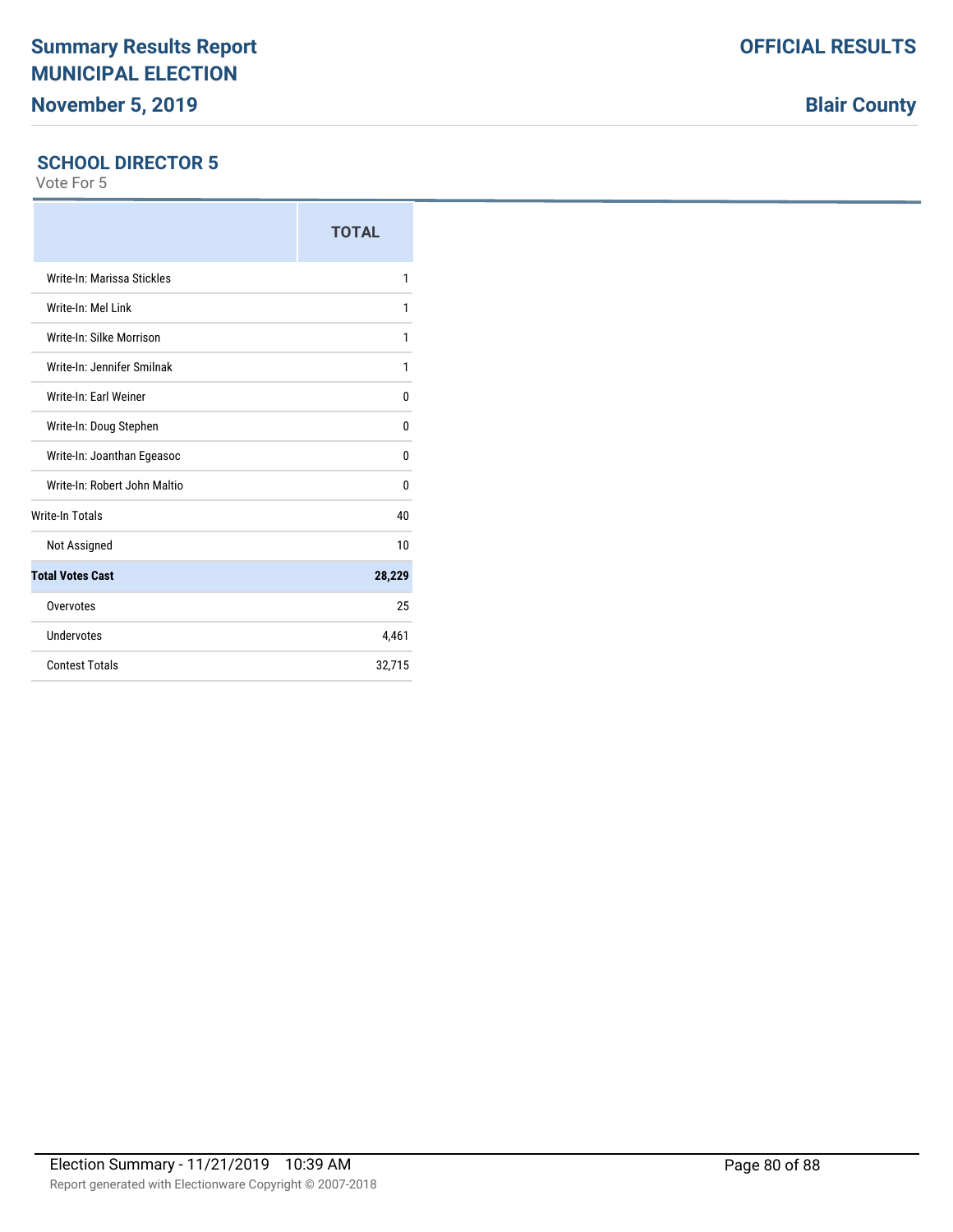**Blair County**

#### **SCHOOL DIRECTOR 6**

|                                     | <b>TOTAL</b> |
|-------------------------------------|--------------|
| REP FLOYD E DETERLINE JR            | 2,229        |
| D/R TROY JASON WRIGHT               | 1,941        |
| D/R BRIAN K GAHAGAN                 | 1,908        |
| <b>D/R JIM BUTLER</b>               | 1,869        |
| <b>D/R JASON RHYKERD</b>            | 1,760        |
| Write-In: Dale Walters              | 2            |
| Write-In: Harold Lloy Blattenberger | 2            |
| Write-In: Lisa King                 | 1            |
| Write-In: Jamie Kensinger           | 1            |
| Write-In: Carla Kensinger           | 1            |
| Write-In: Steven R Kensinger        | 1            |
| Write-In: Jim Smith                 | 1            |
| Write-In: Carlton S Blanchard       | 1            |
| Write-In: Joe Frederic              | 1            |
| Write-In: William Replogle          | 1            |
| Write-In: Dale Waiters              | 1            |
| Write-In: Ivan Shibley              | 1            |
| Write-In: Gene Henry                | 1            |
| Write-In: Danial Garth              | 1            |
| Write-In: Charles E Kensinger       | 1            |
| Write-In: Mary Smith                | 1            |
| Write-In: Bill Myers                | 1            |
| Write-In: Tim Surkovich             | 1            |
| Write-In: Brandon Burns             | 1            |
| Write-In: Thomas McCaffrey          | 1            |
| Write-In: Lonna Zook Frye           | 1            |
| Write-In: Doug Stephens             | 1            |
| Write-In: Scaine Delzier            | 1            |
| Write-In: Jack Keider               | 1            |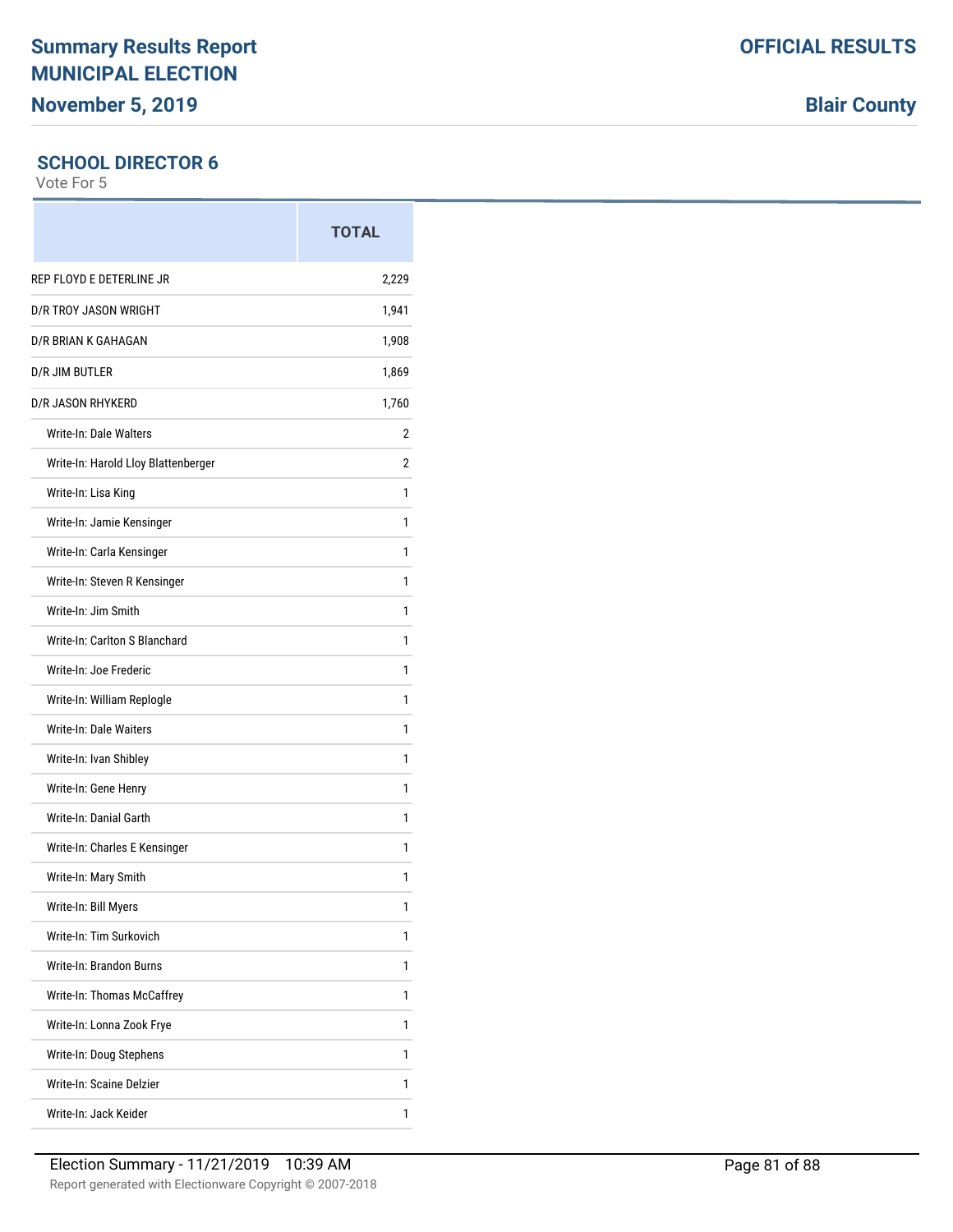**Blair County**

### **SCHOOL DIRECTOR 6**

|                              | <b>TOTAL</b> |
|------------------------------|--------------|
| Write-In: Kathy Myers-Wunder | 1            |
| Write-In: John Vadella       | 1            |
| Write-In: James D Smith      | 1            |
| Write-In: Mark A Smith       | 1            |
| Write-In: David M Hillegass  | 1            |
| Write-In: John A Snowalter   | 1            |
| Write-In: Amy Knisely        | 1            |
| Write-In: Darlene Nevins     | 1            |
| Write-In: Reggie Nevins      | 1            |
| Write-In: Noah Muthler       | 1            |
| Write-In: Craig Ormsby       | 1            |
| Write-In: Wayne Bush         | 1            |
| Write-In: Ian Shibley        | 0            |
| <b>Write-In Totals</b>       | 42           |
| Not Assigned                 | 4            |
| <b>Total Votes Cast</b>      | 9,749        |
| Overvotes                    | 0            |
| Undervotes                   | 4,106        |
| <b>Contest Totals</b>        | 13,855       |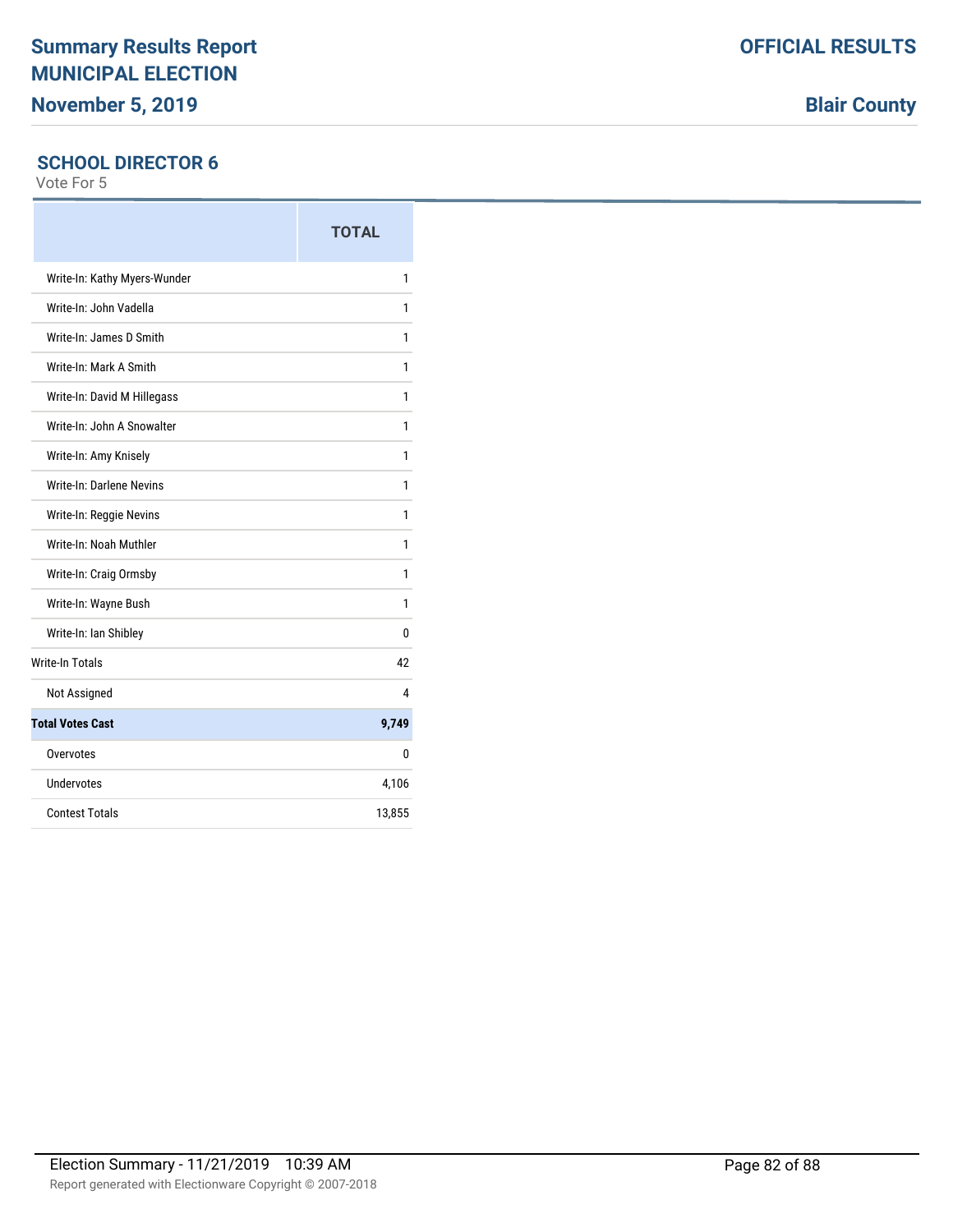**Blair County**

### **SCHOOL DIRECTOR 7**

|                             | <b>TOTAL</b> |
|-----------------------------|--------------|
| <b>REP JEFFERY LONG</b>     | 1,278        |
| <b>D/R RANDY L MILES SR</b> | 1,178        |
| D/R JAMES RAABE             | 1,163        |
| REP MOLLIE KAY BAKHSHESHE   | 1,156        |
| <b>REP WILLIAM D LASH</b>   | 1,103        |
| Write-In: Richard Dunholtz  | 1            |
| Write-In: Edward Hull       | 1            |
| Write-In: Jennifer Ammerman | 1            |
| Write-In: Annette Lynn      | 1            |
| Write-In: Robert Lynn       | 1            |
| Write-In: Mike Clifton      | 1            |
| Write-In: James Thompson    | 1            |
| Write-In: Richard M Holtz   | 0            |
| <b>Write-In Totals</b>      | 8            |
| Not Assigned                | 1            |
| <b>Total Votes Cast</b>     | 5,886        |
| Overvotes                   | 0            |
| Undervotes                  | 2,119        |
| <b>Contest Totals</b>       | 8,005        |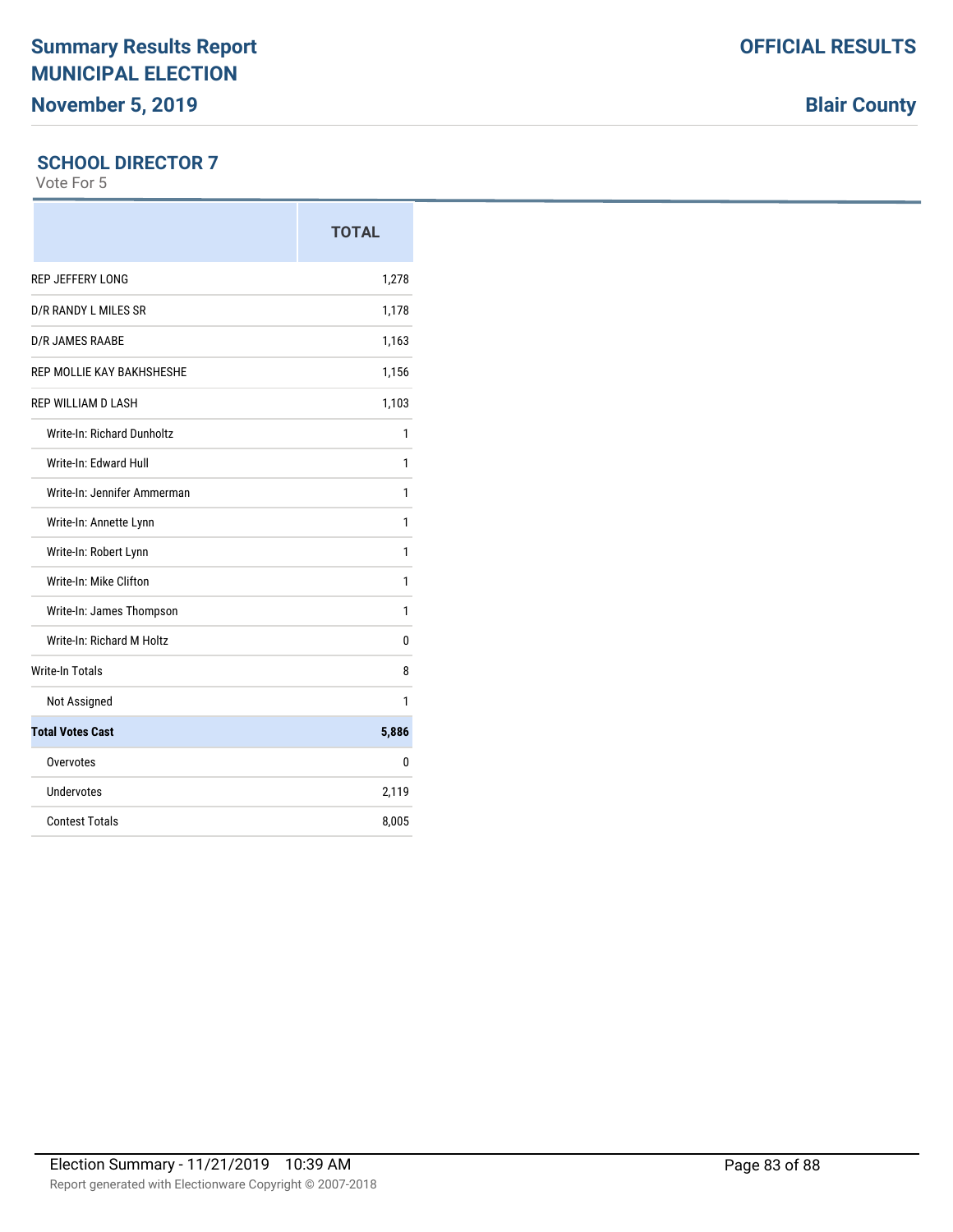## **Blair County**

### **SCHOOL DIRECTOR 8**

Vote For 1

|                            | <b>TOTAL</b> |
|----------------------------|--------------|
| <b>REP BARRY M ENGLAND</b> | 152          |
| Write-In: Kristina Bratton | 1            |
| Write-In: Daren Brubaker   | 1            |
| Write-In: Tim Strohmeyer   | 1            |
| <b>Write-In Totals</b>     | 3            |
| Not Assigned               | $\Omega$     |
| <b>Total Votes Cast</b>    | 155          |
| Overvotes                  | $\Omega$     |
| Undervotes                 | 17           |
| <b>Contest Totals</b>      | 172          |

### **SCHOOL DIRECTOR 9**

|                              | <b>TOTAL</b> |
|------------------------------|--------------|
| <b>REP JANET S LEE</b>       | 194          |
| <b>DEM CARLEE RANALLI</b>    | 101          |
| Write-In: Patricia Kensinger | 1            |
| Write-In: Barry England      | 1            |
| Write-In: Pamela Houck       | 1            |
| <b>Write-In Totals</b>       | 3            |
| Not Assigned                 | $\Omega$     |
| <b>Total Votes Cast</b>      | 298          |
| Overvotes                    | $\Omega$     |
| Undervotes                   | 176          |
| <b>Contest Totals</b>        | 474          |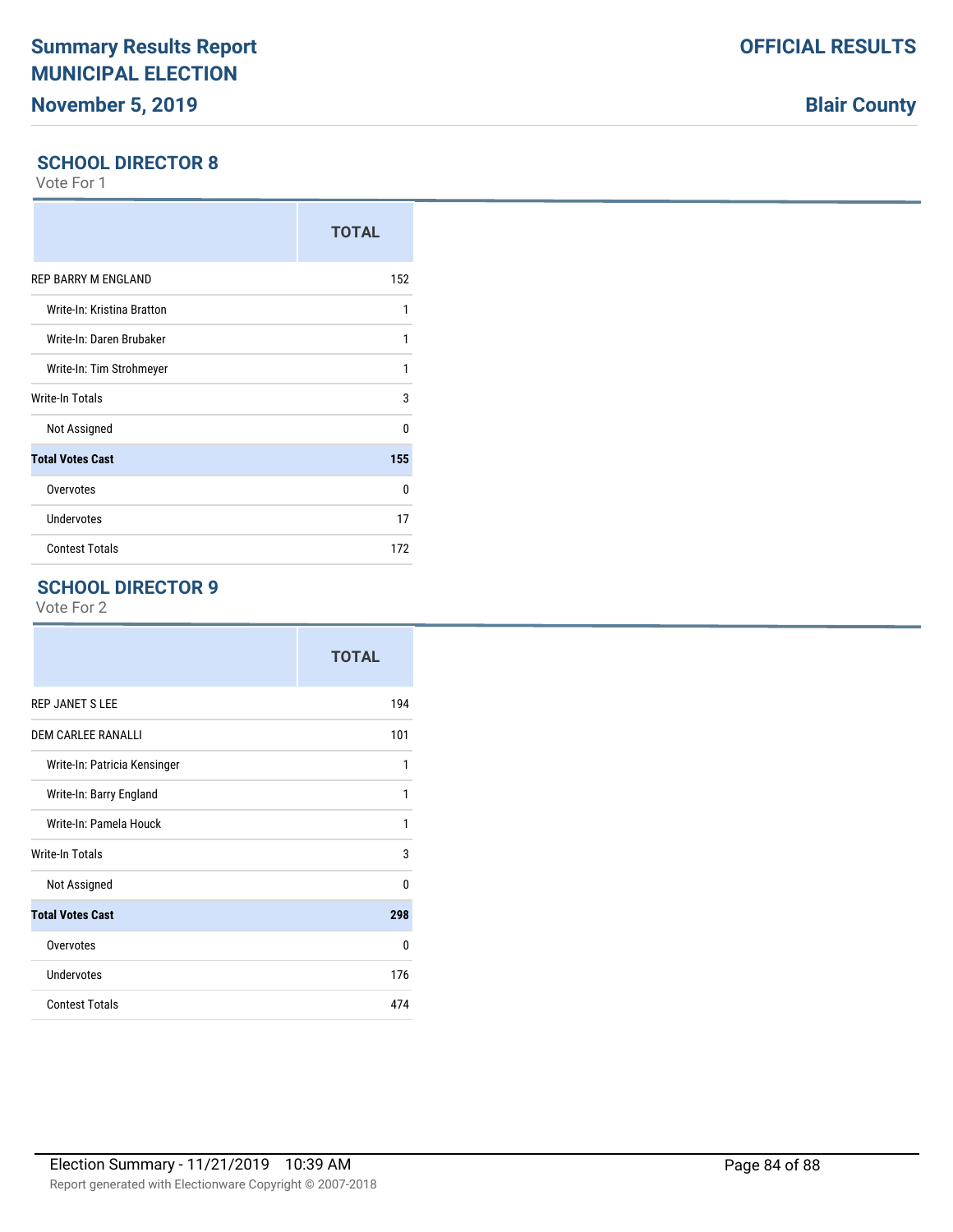**Blair County**

#### **SCHOOL DIRECTOR 10**

|                              | <b>TOTAL</b> |
|------------------------------|--------------|
| REP PATRICIA A KENSINGER     | 242          |
| <b>D/R AMY HILEMAN</b>       | 110          |
| Write-In: Timothy Strohmeyer | 8            |
| Write-In: Nichole L Eastep   | 1            |
| Write-In: Amy Hileman        | 1            |
| Write-In: Alan Lyons         | 1            |
| Write-In: Elisabeth McMullin | 1            |
| <b>Write-In Totals</b>       | 13           |
| Not Assigned                 | 1            |
| <b>Total Votes Cast</b>      | 365          |
| Overvotes                    | 0            |
| Undervotes                   | 187          |
| <b>Contest Totals</b>        | 552          |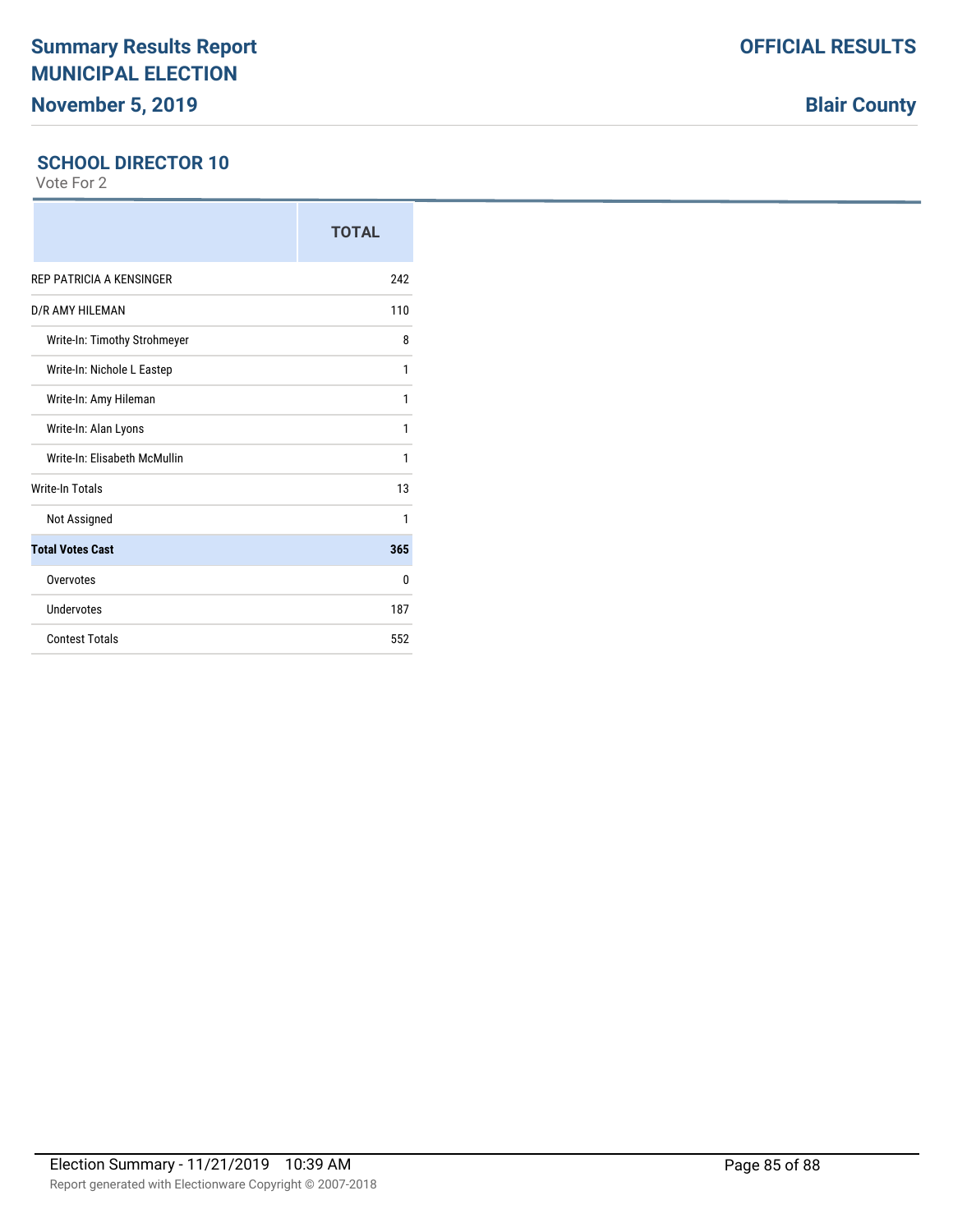**Blair County**

#### **SCHOOL DIRECTOR 11**

Vote For 5

|                                | <b>TOTAL</b> |
|--------------------------------|--------------|
| <b>REP GUY A MONICA</b>        | 18           |
| D/R GEORGE PYO                 | 14           |
| <b>D/R JUSTIN L ROBERTS</b>    | 13           |
| D/R MICHAEL E SHEEHAN          | 12           |
| D/R JENNY GUZIC                | 11           |
| <b>DEM KAREN S CLAAR</b>       | 8            |
| Write-In: Richard Erenliani II | 1            |
| <b>Write-In Totals</b>         | 1            |
| Not Assigned                   | 0            |
| <b>Total Votes Cast</b>        | 77           |
| Overvotes                      | 0            |
| Undervotes                     | 33           |
| <b>Contest Totals</b>          | 110          |

#### **PROPOSED CONSTITUTIONAL AMENDMENT**

|                         | <b>TOTAL</b> |
|-------------------------|--------------|
| <b>YES</b>              | 16,920       |
| N <sub>0</sub>          | 5,412        |
| <b>Total Votes Cast</b> | 22,332       |
| Overvotes               | 11           |
| Undervotes              | 1,360        |
| <b>Contest Totals</b>   | 23,703       |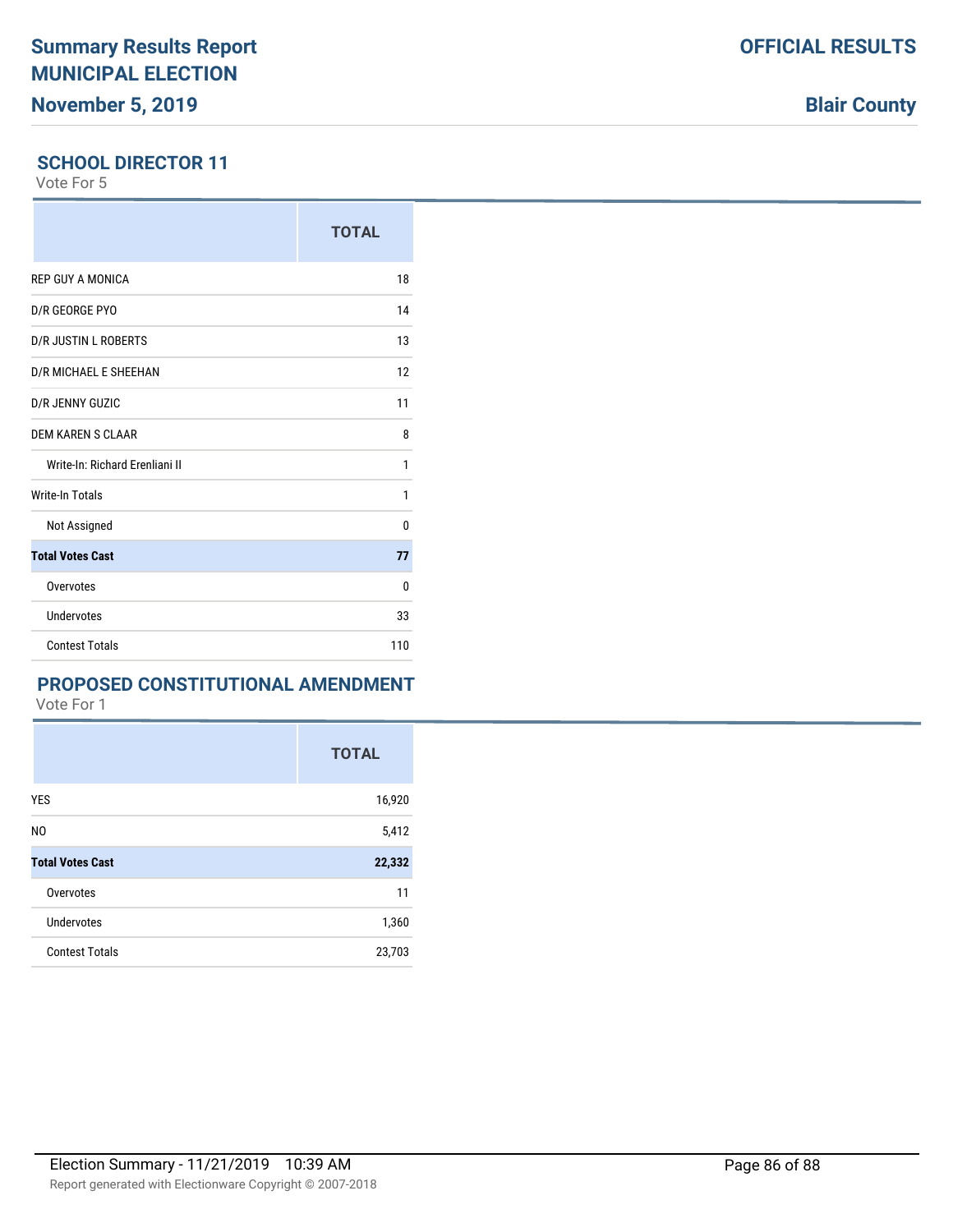## **Blair County**

#### **LAZARUS RETENTION**

Vote For 1

|                         | <b>TOTAL</b> |
|-------------------------|--------------|
| <b>YES</b>              | 13,791       |
| N <sub>0</sub>          | 6,112        |
| <b>Total Votes Cast</b> | 19,903       |
| Overvotes               | 16           |
| <b>Undervotes</b>       | 3,784        |
| <b>Contest Totals</b>   | 23,703       |

### **OLSON RETENTION**

Vote For 1

|                         | <b>TOTAL</b> |
|-------------------------|--------------|
| <b>YES</b>              | 14,501       |
| N <sub>0</sub>          | 5,380        |
| <b>Total Votes Cast</b> | 19,881       |
| Overvotes               | 5            |
| Undervotes              | 3,817        |
| <b>Contest Totals</b>   | 23,703       |

#### **BROBSON RETENTION**

|                         | <b>TOTAL</b> |
|-------------------------|--------------|
| <b>YES</b>              | 14,105       |
| N <sub>0</sub>          | 5,586        |
| <b>Total Votes Cast</b> | 19,691       |
| Overvotes               | 9            |
| Undervotes              | 4,003        |
| <b>Contest Totals</b>   | 23,703       |